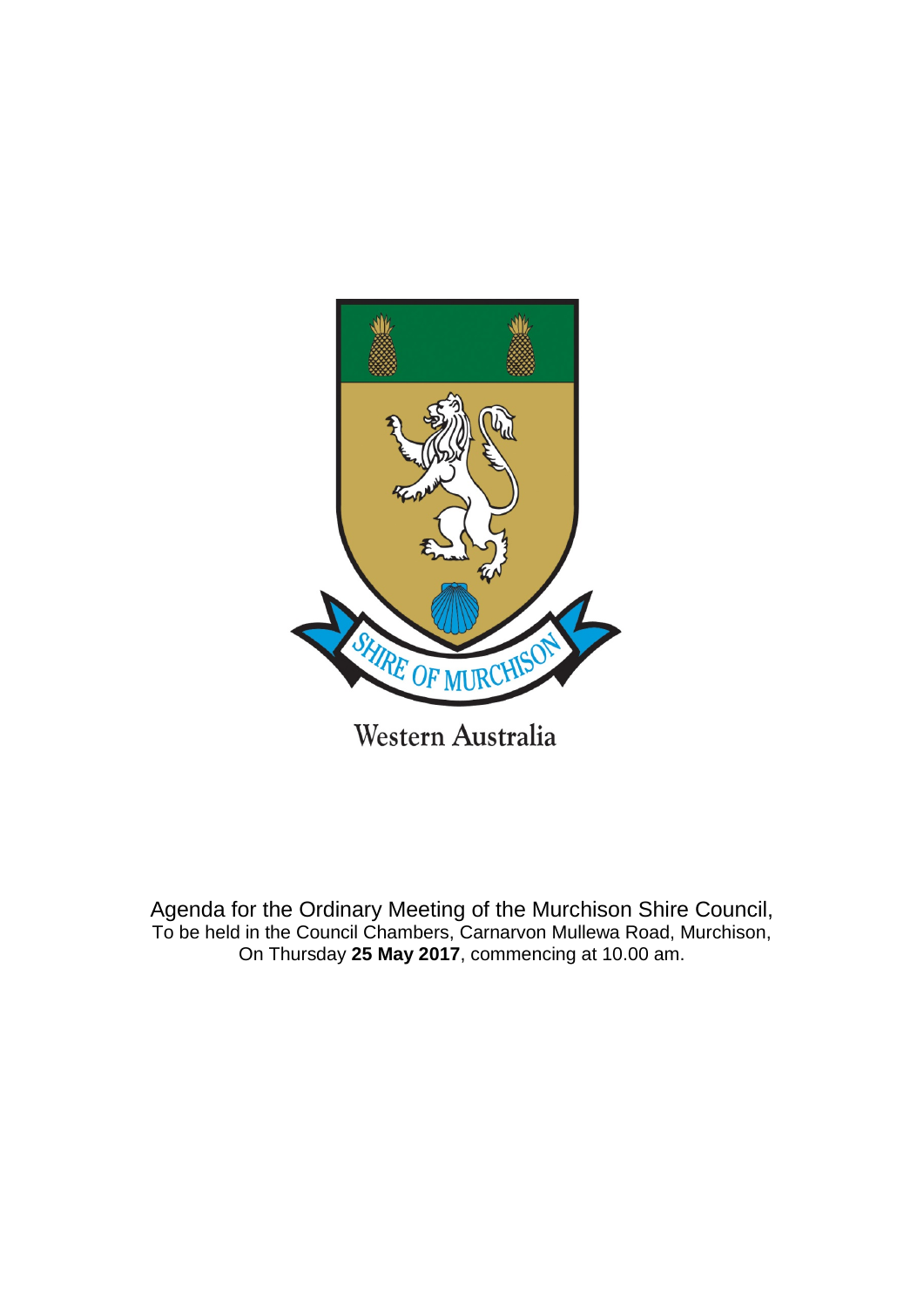# **TABLE OF CONTENTS**

| 1.  | DECLARATION OF OPENING/ANNOUNCEMENT OF VISITORS 3                                                                                                     |    |
|-----|-------------------------------------------------------------------------------------------------------------------------------------------------------|----|
| 2.  | RECORD OF ATTENDANCE/APOLOGIES/LEAVE OF ABSENCE 3                                                                                                     |    |
| 3.  | RESPONSE TO PREVIOUS PUBLIC QUESTIONS TAKEN ON NOTICE 3                                                                                               |    |
| 4.  |                                                                                                                                                       |    |
|     | 4.1                                                                                                                                                   |    |
| 5.  |                                                                                                                                                       |    |
| 6.  |                                                                                                                                                       |    |
| 7.  | NOTICE OF ITEMS TO BE DISCUSSED BEHIND CLOSED DOORS3                                                                                                  |    |
| 8.  |                                                                                                                                                       |    |
|     | 8.1                                                                                                                                                   |    |
| 9.  | ANNOUNCEMENTS BY PRESIDING PERSON WITHOUT DISCUSSION3                                                                                                 |    |
| 10. | PETITIONS/DEPUTATIONS/PRESENTATIONS/SUBMISSIONS4                                                                                                      |    |
| 11. |                                                                                                                                                       |    |
| 12. |                                                                                                                                                       |    |
| 13. |                                                                                                                                                       |    |
|     | 13.1                                                                                                                                                  |    |
|     | 13.2                                                                                                                                                  |    |
| 14. |                                                                                                                                                       |    |
|     | 14.1                                                                                                                                                  |    |
|     | 14.2                                                                                                                                                  |    |
| 15. |                                                                                                                                                       |    |
| 16. |                                                                                                                                                       |    |
|     | 16.1                                                                                                                                                  |    |
|     | 16.2<br>16.3                                                                                                                                          |    |
|     |                                                                                                                                                       |    |
| 17. | Whole of Life Cost Beringarra Cue Road - Gravel or Bitumen13<br>17.1                                                                                  |    |
|     | 17.2                                                                                                                                                  |    |
|     | Call for Tenders for Flood Damage Works AGRN 743 Flooding in WA Jan/Feb 2017<br>17.3                                                                  | 21 |
|     | 17.4                                                                                                                                                  |    |
| 18. |                                                                                                                                                       |    |
|     | 18.1                                                                                                                                                  |    |
|     | Request for Donation - Eastern Gascoyne Race Club 32<br>18.2<br>Request for Donation - Mid West Group of Affiliated Agricultural Societies 33<br>18.3 |    |
|     | Local Government Convention and Trade Exhibition 2017 34<br>18.4                                                                                      |    |
|     | Election to Working Group to Fill Vacancies left by Retiring Councillors35<br>18.5                                                                    |    |
|     | 18.6                                                                                                                                                  |    |
| 19. |                                                                                                                                                       |    |
| 20. |                                                                                                                                                       |    |
| 21. |                                                                                                                                                       |    |
| 22. |                                                                                                                                                       |    |
|     | 22.1                                                                                                                                                  |    |
|     | 22.2                                                                                                                                                  |    |
|     | 22.3                                                                                                                                                  |    |
|     | 22.4                                                                                                                                                  |    |
| 23. |                                                                                                                                                       |    |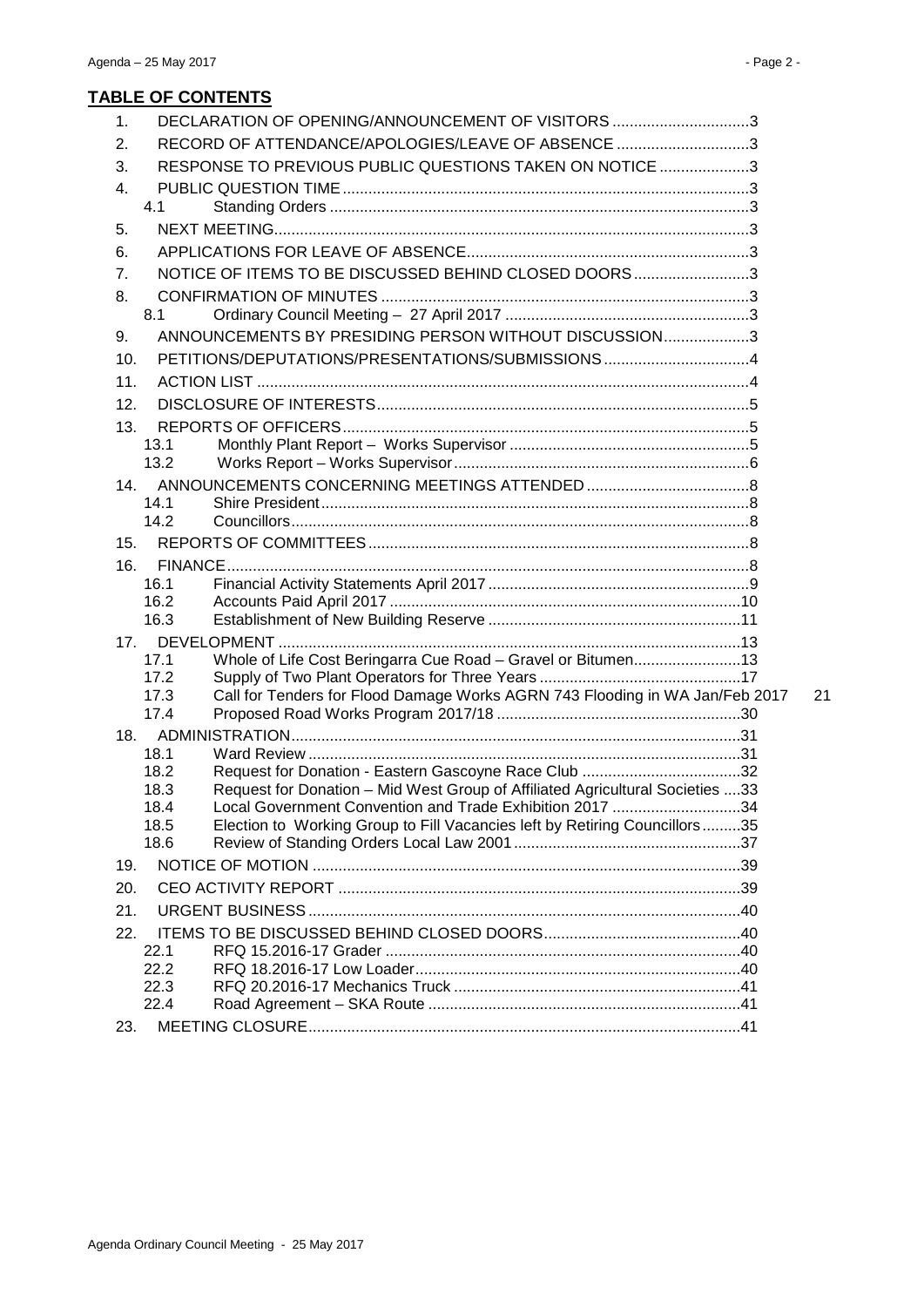### <span id="page-2-0"></span>**1. DECLARATION OF OPENING/ANNOUNCEMENT OF VISITORS**

#### <span id="page-2-1"></span>**2. RECORD OF ATTENDANCE/APOLOGIES/LEAVE OF ABSENCE**

#### <span id="page-2-2"></span>**3. RESPONSE TO PREVIOUS PUBLIC QUESTIONS TAKEN ON NOTICE** Nil.

### <span id="page-2-3"></span>**4. PUBLIC QUESTION TIME**

#### <span id="page-2-4"></span>**4.1 Standing Orders**

| <b>Council Decision:</b><br><b>Moved: Councillor</b>                 | Seconded: Councillor |                 |
|----------------------------------------------------------------------|----------------------|-----------------|
| That the following Local Law-Standing Orders 2001 be stood down:     |                      |                 |
| 8.2 Limitation on the number of speeches<br>8.3 Duration of speeches |                      |                 |
| Carried                                                              | For:                 | <b>Against:</b> |
|                                                                      |                      |                 |

#### <span id="page-2-5"></span>**5. NEXT MEETING**

#### <span id="page-2-6"></span>**6. APPLICATIONS FOR LEAVE OF ABSENCE**

#### <span id="page-2-7"></span>**7. NOTICE OF ITEMS TO BE DISCUSSED BEHIND CLOSED DOORS**

Discuss four items pursuant to LGA s. 5.23 (2) (c) and (e)  $-1$ . RFQ 18.2016-17 Low Loader; and 2. RFQ 5.2016-17 Purchase Grader and 3. RFQ Mechanics Truck and 4. Road Agreement – SKA Route

#### <span id="page-2-8"></span>**8. CONFIRMATION OF MINUTES**

#### <span id="page-2-9"></span>**8.1 Ordinary Council Meeting – 27 April 2017**

#### **Background:**

Minutes of the Ordinary Meeting of Council have previously been circulated to all Councillors.

#### **Recommendation:**

That the minutes of the Ordinary Council meeting held on 27 April 2017 be confirmed as an accurate record of proceedings

#### **Voting Requirements:**

Simple majority

# *Council Decision:*

#### **Moved: Councillor Seconded: Councillor**

That the Minutes of the Ordinary Council meeting of 27 April 2017 be confirmed as an accurate record of proceedings.

#### **Carried/Lost For: Against:**

#### <span id="page-2-10"></span>**9. ANNOUNCEMENTS BY PRESIDING PERSON WITHOUT DISCUSSION**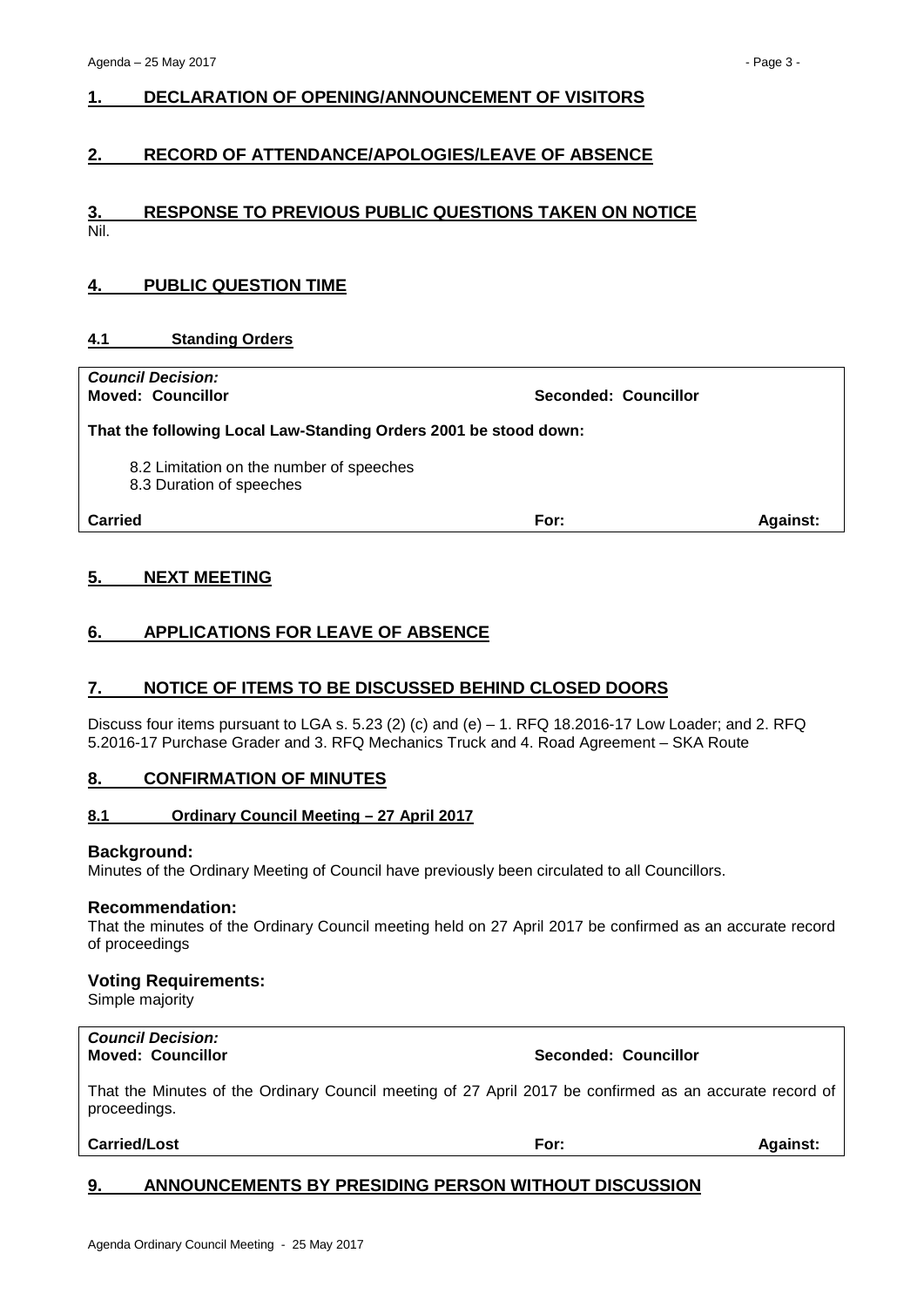# <span id="page-3-0"></span>**10. PETITIONS/DEPUTATIONS/PRESENTATIONS/SUBMISSIONS**

# <span id="page-3-1"></span>**11. ACTION LIST**

| <b>No</b>      | Item                                       | <b>Action</b>                                                                                                                                                                                                                                                                                                                                                                                                                                                                                                                                                                                                                                                                                                                                                                                                                                                                                                                                                                                          | <b>Status</b>                                                                                                                                                                                                                                                                                                                                                                                                                                                                                                                                              |
|----------------|--------------------------------------------|--------------------------------------------------------------------------------------------------------------------------------------------------------------------------------------------------------------------------------------------------------------------------------------------------------------------------------------------------------------------------------------------------------------------------------------------------------------------------------------------------------------------------------------------------------------------------------------------------------------------------------------------------------------------------------------------------------------------------------------------------------------------------------------------------------------------------------------------------------------------------------------------------------------------------------------------------------------------------------------------------------|------------------------------------------------------------------------------------------------------------------------------------------------------------------------------------------------------------------------------------------------------------------------------------------------------------------------------------------------------------------------------------------------------------------------------------------------------------------------------------------------------------------------------------------------------------|
| 1              | <b>Community Project</b><br>Officer        | Still sitting on the table.<br>Meeting held 11 <sup>th</sup> March 2016 and<br>recommendations presented to Council at the<br>April OCM - the item was left to lay on the table<br>while Council explored other options.<br>No further action has been taken on this.                                                                                                                                                                                                                                                                                                                                                                                                                                                                                                                                                                                                                                                                                                                                  | A Community Project<br>Officer still ranks highly in<br>Social Priorities in the<br>recently adopted Strategic<br>Community Plan.                                                                                                                                                                                                                                                                                                                                                                                                                          |
| 2              | Cemetery and<br>Remembrance Walk<br>(walk) | Completion of the cemetery and names for the<br>remembrance walk. Community to be contacted to<br>suggest names for inclusion.<br>Community Advisory Group to advise Council on<br>these projects.<br>Invitation sent to CAG to meet on Friday 3 June. A<br>surveyor will be at the Murchison Settlement<br>shortly to survey the tip, so will plan to have the<br>Cemetery done as well.                                                                                                                                                                                                                                                                                                                                                                                                                                                                                                                                                                                                              | HTD surveyed the<br>cemetery and some new<br>sites on the 23rd Feb.<br>Rock markers have been<br>placed and gravel entry and<br>footpaths laid - still to be<br>compacted.                                                                                                                                                                                                                                                                                                                                                                                 |
| $\overline{4}$ | Review of Road<br>Network                  | Council to conduct a whole of shire road review.<br>Establish roads to be closed/position of roads etc.<br>and work with Landgate and surrounding shires.<br>Full road pick-up has been undertaken by<br>Greenfields and has been finalised - this was<br>mainly to establish correct infrastructure values<br>but will form a good basis from which to start. As<br>an adjunct to this, the CEO was hoping to do a<br>review of the Internal Hierarchy for this meeting,<br>but it has turned out to be more complicated than<br>first thought. The status (ie a road defined by<br>description; a dedicated road; a gazetted road; a<br>closed road) of roads no longer maintained needs<br>to be identified before the Shire can progress with<br>this. Undesignated unsurveyed roads were<br>bought up as a discussion point at the May zone<br>meeting. Paul Rosair did a presentation to the<br>March OCM, which was discussed at the April<br>OCM.<br>No further action has been taken on this. | Reviewed Road Hierarchy<br>October 2016 as a starting<br>point.<br>We need to follow the<br>following process to close<br>roads:<br>1. Advertise the proposed<br>closure/s<br>local<br>in<br>newspaper;<br>2. Allow<br>35<br>days<br>for<br>submissions;<br>3. Resolve at a meeting<br>following the advertising<br>period to close the roads,<br>after<br>considering<br>objections, if any;<br>4. Submit a formal request<br>to the Minister for Lands;<br>5. If the Minister approves<br>the request, the road<br>unallocated<br>becomes<br>Crown Land. |

#### **Recommendation:**

That the Action List be accepted.

#### **Voting Requirements:**

Simple majority

| <b>Council Decision:</b><br><b>Moved: Councillor</b> | Seconded: Councillor |                 |
|------------------------------------------------------|----------------------|-----------------|
| That the Action List be accepted.                    |                      |                 |
| <b>Carried/Lost</b>                                  | For:                 | <b>Against:</b> |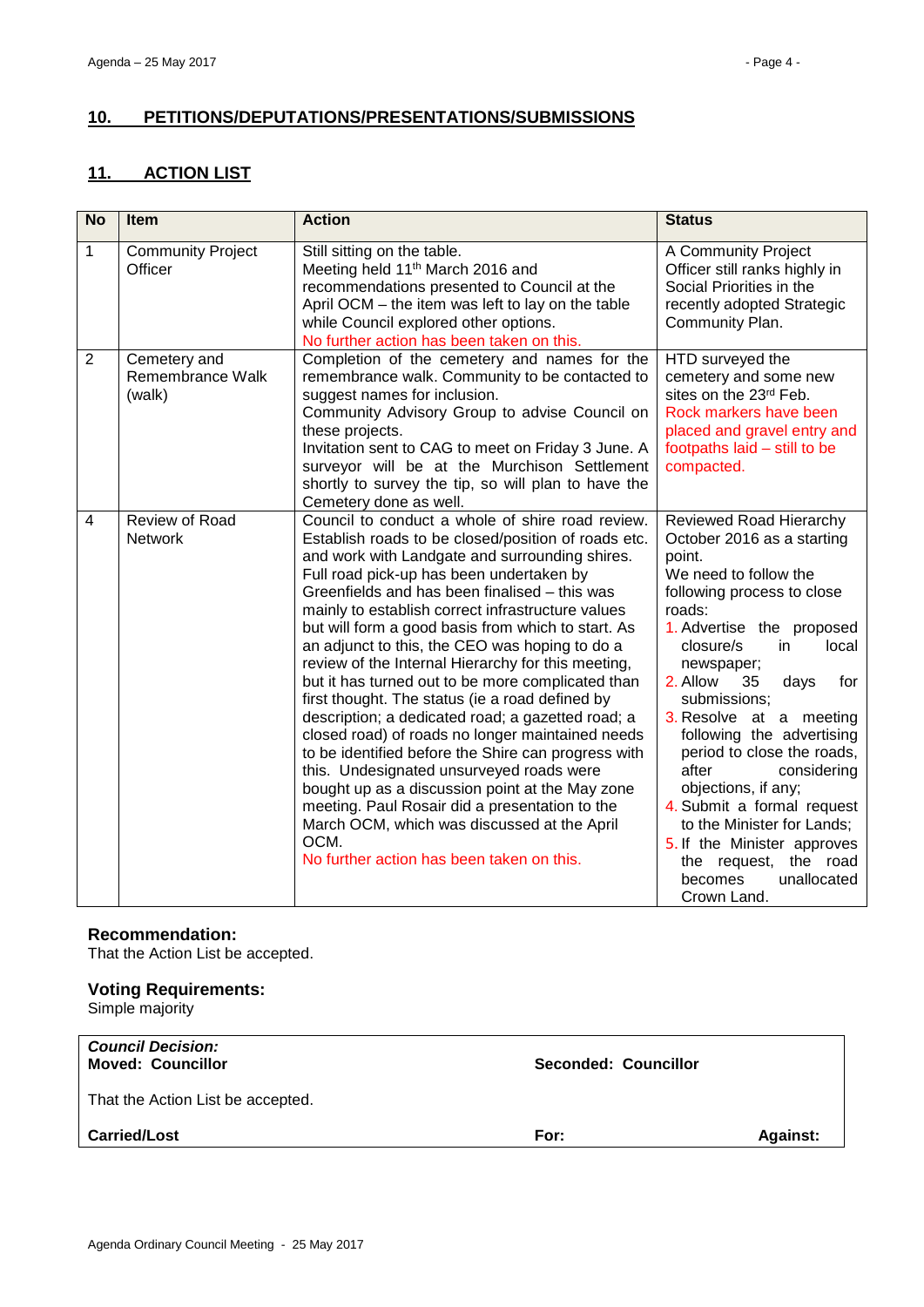# <span id="page-4-0"></span>**12. DISCLOSURE OF INTERESTS**

# <span id="page-4-1"></span>**13. REPORTS OF OFFICERS**

# <span id="page-4-2"></span>**13.1 Monthly Plant Report – Works Supervisor**

| <b>April 2017</b>             |      |                |             | <b>Hours</b> |             |              |            | <b>YTD</b>   |                        |
|-------------------------------|------|----------------|-------------|--------------|-------------|--------------|------------|--------------|------------------------|
| *<br><b>No Meter</b>          |      |                |             | <b>Start</b> | <b>End</b>  | <b>Total</b> |            |              | <b>Operating Costs</b> |
| <b>Plant Item</b>             | Year | <b>Rego</b>    | 1 July '16  | Hrs/kms      | Hrs/km      | <b>Month</b> | <b>YTD</b> | <b>Plant</b> | <b>Fuel</b>            |
| P.01 JD Grader                | 2011 | MU1063         | 7762        | 8764         | 8902        | 138          | 1140       | 8476.17      | 20969.02               |
| P.02 Cat Grader 12H           | 2005 | <b>MU 141</b>  | 14167       | 15240        | 15380       | 140          | 1213       | 2174.44      | 17817.15               |
| P15003 JD 6WD Grader          | 2012 | MU121          | 712         | 1437         | 1507        | 70           | 795        | 1761.54      | 14481.78               |
| P.04 New/H Ford Tractor       | 2006 | <b>MU 380</b>  | 1912        | 2073         | 2105        | 32           | 193        | 2282.46      | 554.39                 |
| P.05 Dolly 1-Red *            | 2001 | MU 2003        | 1972        | 12569        | 4141        | $\mathbf 0$  | 10597      | 5264.30      | n/a                    |
| P.07 Nissan UD                | 2009 | 000 MU         | 202424      | 215627       | 216219      | 592          | 13795      | 4839.91      | 9564.11                |
| P.08 Dolly 2-Black            | 2000 | MU 2009        | 1816        | 9581         | 13197       | 3616         | 11381      | 8727.48      | n/a                    |
| P.09 Iveco P/Mover            | 2003 | MU1065         | 315776      | 331622       | 332330      | 708          | 16554      | 1756.95      | 12549.33               |
| P.10 Iveco W/Truck (hrs)      | 2004 | <b>MU 00</b>   | 10864       | 11110        | 11154       | 44           | 290        | 4139.03      | 2759.74                |
| P.11 Komatsu Dozer            | 1997 |                | 1481        | 1961         | 2122        | 161          | 641        | 13902.92     | 10138.69               |
| P.13 Tri-Axle L/L Float       | 2008 | MU 663         | 12902       | 25794        | 26449       | 655          | 13547      | 5068.49      | n/a                    |
| P.14 No. 2 Float              | 2001 | <b>MU 2004</b> | 2391        | 9654         | 10017       | 363          | 7626       | 1931.40      | n/a                    |
| P.17 Side Tipper              | 2001 | <b>MU 662</b>  | 970         | 18526        | 19980       | 1454         | 19010      | 6173.72      | n/a                    |
| P.18 Side Tipper *            | 2001 | MU2010         | 15034       | 2668         | 4125        | 0            | 6675       | 11047.74     | n/a                    |
| P.24 30K W/Tanker Trailer     | 2005 | MU 2024        | 46001       | 861          | 3673        | 2812         | 6485       | 17500.29     | n/a                    |
| P.27 Volvo Loader             | 2006 | <b>MU 65</b>   | 7942        | 8555         | 8566        | 11           | 624        | 3797.08      | 9485.40                |
| P.28 Isuzu Dmax               | 2009 | <b>MU 300</b>  | 209207      | 220000       | 221477      | 1477         | 12270      | 2316.42      | 1849.73                |
| <b>P.32 Construction Gen</b>  |      |                | 22437       | 25056        | 25281       | 225          | 2844       | 362.06       | 5226.12                |
| P.33 Maintenance Gen          |      |                | 9098        | 11117        | 11345       | 228          | 2247       | 798.97       | 3304.16                |
| <b>P.34 Generator Perkins</b> |      | Mechanic       | 151         | 677          | 1359        | 682          | 1208       | 193.60       | 1794.43                |
| P.35 Generator 1-110kva       | 2011 |                | 24201       | 26353        | 26460       | 107          | 2259       |              |                        |
| P.35 Generator 2-110kva       | 2011 | Replaced       | 16826       | 20262        | 20262       | 0            | 3436       | 23755.18     | 94433.89               |
| P. 17035 New Generator        | 2016 |                | 0           | 385          | 1000        | 615          | 1000       |              |                        |
| <b>P.37 Forklift</b>          |      |                | 12443       | 12592        | 12592       | $\pmb{0}$    | 149        | 729.17       | 331.40                 |
| P.40A Toyota Hilux            | 2014 | 01MU           | 61055       | 92600        | 94875       | 2275         | 33820      | 4659.30      | 5284.38                |
| P.41 Cat 938G Loader          | 2004 | MU 193         | 5315        | 5642         | 5693        | 51           | 378        | 4694.66      | 3106.12                |
| P.43 Bomag Roller             | 2012 | MU1027         | 1496        | 3415         | 3429        | 14           | 1933       | 3251.55      | 4852.29                |
| P.48 Dog Fuel Trailer         | 1979 | MU 2026        | 0           | 0            | 0           | $\mathbf 0$  | 0          | 1891.40      | n/a                    |
| P.49 Dog Fuel Trailer         | 1972 | MU 2005        | 0           | 0            | $\mathbf 0$ | 0            | 0          | 0.00         | n/a                    |
| P.54 Isuzu T/Top              | 2005 | MU 1002        | 171821      | 179690       | 180797      | 1107         | 8976       | 717.07       | 2370.02                |
| P.55 Toyota Prado             | 2012 | MU1011         | 71388       | 93500        | 95396       | 1896         | 24008      | 3750.12      | 2889.38                |
| P.57 Great Wall               | 2012 | MU 167         | 54225       | 61323        | 61960       | 637          | 7735       | 2441.16      | 1202.37                |
| P.59 45ft Flat Top            | 1978 | MU2044         | $\mathbf 0$ | 0            | 0           | $\mathbf 0$  | 0          | 3921.56      | n/a                    |
| P.60 Mercedes PTV             | 2004 | MU 1009        | 102020      | 103488       | 103518      | 30           | 1498       | 5043.45      | 248.72                 |
| P.61 Kenworth P/Mover         | 2004 | <b>MU 000</b>  | 76906       | 96927        | 98408       | 1481         | 21502      | 10259.21     | 19957.09               |
| P.63 RAV4 - TRADED 08/16      | 2013 | MU 1011        | 35031       | 35800        | 35800       | $\mathbf 0$  | 769        | 0.00         | 67.32                  |
| P.64 Isuzu Construction       | 2013 | MU 140         | 95645       | 129356       | 130483      | 1127         | 34838      | 5749.08      | 9148.44                |
| P.65 Generator 9KVA           | 2013 | H/ Maint       | 5440        | 6391         | 6391        | 0            | 951        | 0.00         | 4370.56                |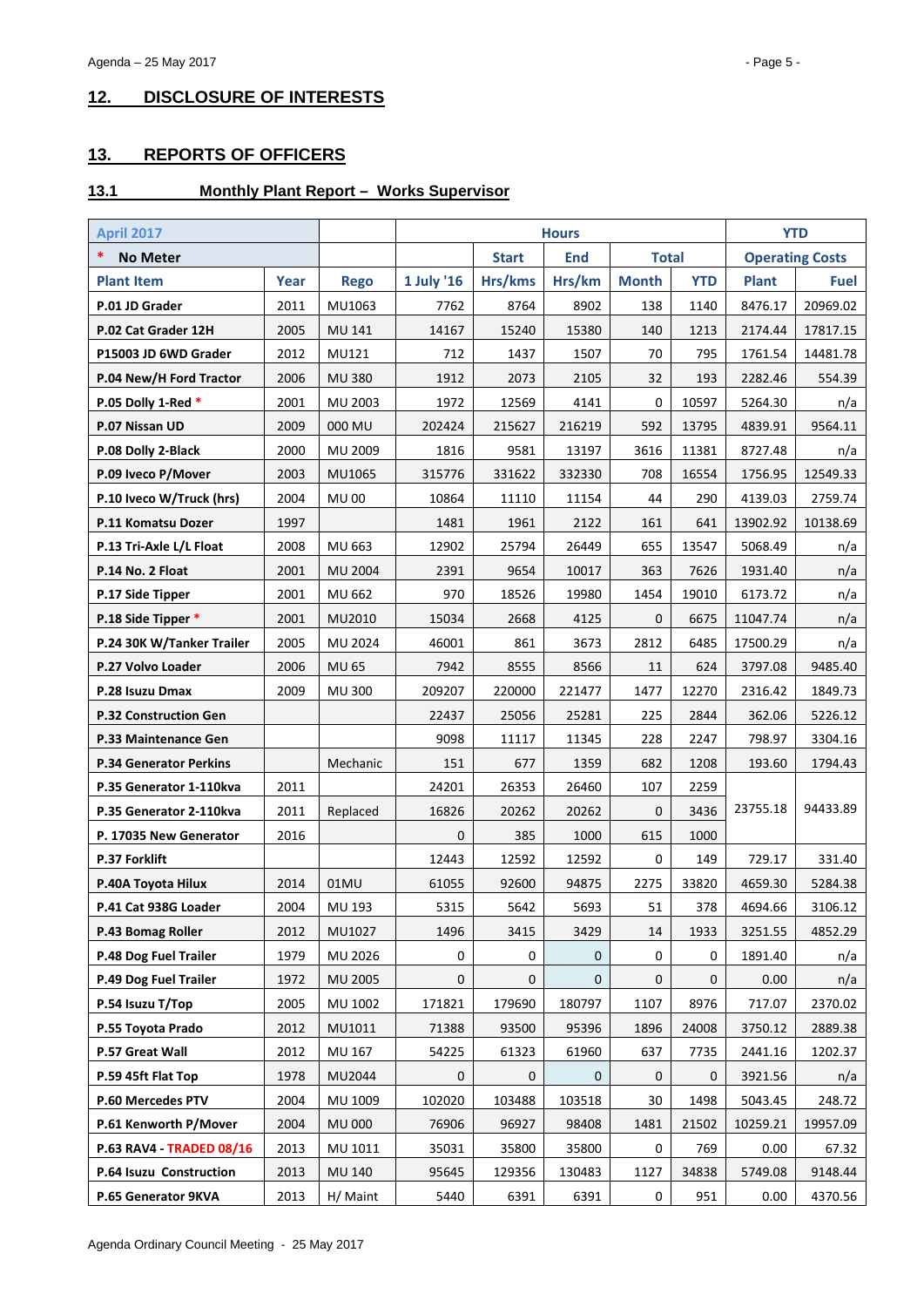| P.66 Kubota 6kva Gen         | 2012 | <b>BURNT</b>    | 9948        | 12348 | 12348 | $\Omega$ | 2400         | 1286.54 | 3371.63 |
|------------------------------|------|-----------------|-------------|-------|-------|----------|--------------|---------|---------|
| P.67 Roadwest S/Tipper       | 2013 | MU2042          | 58719       | 75351 | 76858 | 1507     | 18139        | 6532.29 | n/a     |
| P.68 Bomag Padfoot           | 2013 | MU1071          | 1595        | 1855  | 1909  | 54       | 314          | 1832.65 | 4560.32 |
| <b>P.72 Isuzu Fire Truck</b> | 2013 | MU1068          | 1353        | 1858  | 1861  | 3        | 508          | 69.62   | 202.37  |
| P.73 Toyota Fast Attack      | 2014 | MU1069          | 8900        | 8900  | 8900  | $\Omega$ | $\mathbf{0}$ | 2196.86 | 77.72   |
| Caravans                     |      |                 |             | n/a   | n/a   | n/a      | n/a          | 8583.93 | n/a     |
| P11076 JD Ride on mower      |      |                 | 795         | 915   | 927   | 12       | 132          | 2800.77 | 249.82  |
| P15006 Isuzu Maint           | 2015 | MU1018          | 15842       | 40149 | 41483 | 1334     | 25641        | 8150.00 | 5966.74 |
| P16063 Toyota Prado          | 2016 | MU <sub>0</sub> | $\mathbf 0$ | 20780 | 24413 | 3633     | 24413        | 5670.71 | 2026.25 |
| P16076 Kuboto Mower          | 2016 |                 | $\Omega$    | 134   | 150   | 16       | 16           | 1580.96 | 670.77  |

<span id="page-5-0"></span>

| 13.2 | <b>Works Report - Works Supervisor</b> |
|------|----------------------------------------|
|      |                                        |

#### **Construction Crew**

After a well-earned Easter break the construction crew returned on the 26<sup>th</sup> April to commence works around the settlement in readiness for sealing. This included wetting and extra rolling in the roadhouse fuel bowser area. The main street from the roadhouse to the shire office required raising to control the water flow. (approx. 200 -300mm around the information bay area) The remainder of the road was ripped 150mm deep remixed and spread out to a width of 11 metres. (11 metres was used in this area so that when tourists pull over they are not partly on the bitumen and the gravel which could cause damage to the edges and transfer mud onto the road. Crew did a good job in getting the road ready for sealing which was completed and sealed on May 5<sup>th</sup>.

Once the sealing was finished crew cleaned up around the settlement and then moved up to the next works program (approx. 23km north of the settlement on the Carnarvon Mullewa road) which consists of 8 – 10km of reform in some sections and then a full gravel sheet which will take them up to the end of June.

A local contractor (Walladar) has been awarded the carting of gravel to assist in completing the above works program prior to the end of the financial year.

#### **Maintenance Crew**

As with the construction crew above the maintenance crew, Neil Combes (Leading Hand) and Mark Jones (grader operator) returned to work after the Easter break on the  $26<sup>th</sup>$  April and continued with maintenance grading of the Wooleen Twin Peaks road and then moved onto the Meeberrie Wooleen road.

On 4th May Mark spent a day working around the settlement with his grader and Broons roller attachment which was of great assistance to the construction crew in preparing the roads in readiness for sealing. Neil continued working on the Meeberrie Wooleen road.

Crew have completed a grade on the Meeberrie-Wooleen, Wooleen-Mt Wittenoom, Boolardy-Wooleen and are now as of 18<sup>th</sup> May grading the Mt Wittenoom road. With the completion of this road crew will then grade from approx 5km north of Pia on the Beringarra Pindar road heading south to Mt Wittenoom intersection as this area requires extra attention before heading south to the intersection of McNabb's and Twin Peaks.

#### **Heavy Maintenance**

The heavy maintenance works program for this year (16/17 budget) is on the Wooleen -Mt Wittenoom road from the intersection of Boolardy-Wooleen to the intersection of Mt Wittenoom Beringarra-Pindar and was awarded to local contractor Squires Resources. Work commenced on Tuesday 16th May which consisted of building bunds and the first part of the contour banks. The remainder of the contour banks will be completed by the shire. The section mentioned above was washed out in the last lot of flood damage in January/February 2017. These new bunds will help to prevent further damage from heavy rains. If budget allows some new bunds will also go on a section just south of Murgoo woolshed on the Beringarra Pindar road.

#### **Staff Leave**

All road works crew had accumulated time to have 10 days off from Easter Friday 14th April and returned to work after Anzac day public holiday on the 26<sup>th</sup> April.

Ryan Prow (gardener) remained in the settlement over the Easter period.

Brian - 2 days off 12/05/2017 and 17/05/2017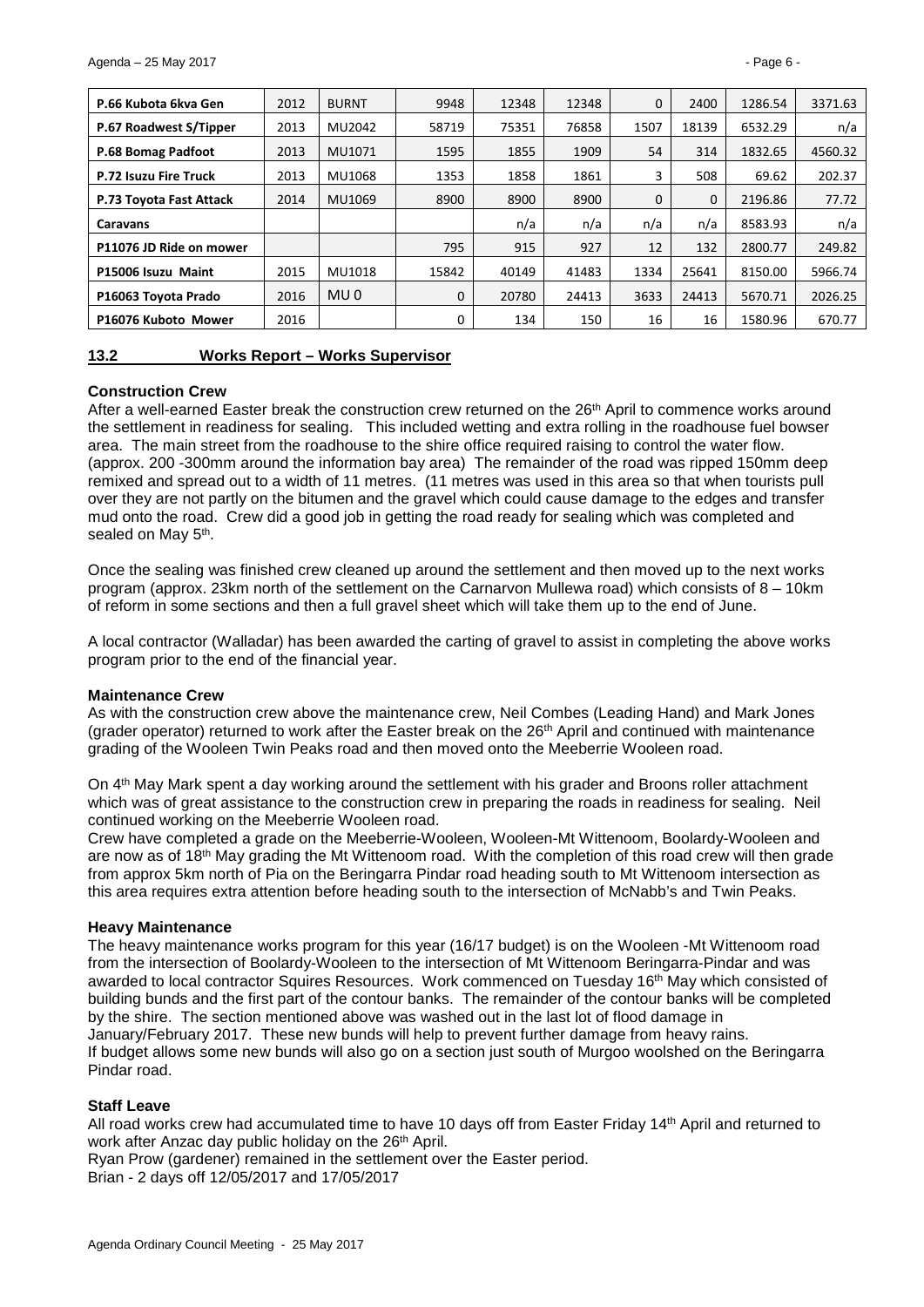#### **Work Supervisor - General**

| 27/04/2017 | 9hrs Grader – Settlement                                                               |
|------------|----------------------------------------------------------------------------------------|
| 28/04/2017 | 7hrs Grader - Settlement                                                               |
| 29/04/2017 | 8hrs Grader - Settlement                                                               |
| 01/05/017  | 9hrs Grader - Settlement                                                               |
| 02/05/2017 | 8hrs Grader - Settlement                                                               |
| 03/05/2017 | 8hrs Grader - Settlement                                                               |
| 04/05/2017 | 7hrs Grader - Settlement                                                               |
| 05/05/2017 | Sealing roads in Settlement                                                            |
| 10/05/017  | 10hrs dragging tyres on Carnarvon Mullewa road from settlement north to Byro and back. |
|            |                                                                                        |

#### ROADS GRADED 26/04/2017 – 19/05/2017

| Name                           | Length of Road | <b>SLK's Graded</b><br>this month | Heavy<br>Maintenance | Comments       |
|--------------------------------|----------------|-----------------------------------|----------------------|----------------|
| Beringarra /Pindar             | 319.80km       |                                   |                      |                |
| Erong                          | 63.12km        |                                   |                      |                |
| Beringarra/Byro                | 90.89km        |                                   |                      |                |
| Twin Peaks/Wooleen             | 47.65km        | 20km                              |                      |                |
| Boolardy/Kalli                 | 57.30km        |                                   |                      |                |
| Byro/Woodleigh                 | 71.00km        |                                   |                      |                |
| New Forrest/Yallalong          | 36.18km        |                                   |                      |                |
| M <sup>c</sup> Nabb/Twin Peaks | 49.75km        |                                   |                      |                |
| Yallalong-West                 | 34.46km        |                                   |                      |                |
| Mileura/Nookawarra             | 49.08km        |                                   |                      |                |
| Muggon                         | 38.75km        |                                   |                      |                |
| Manfred                        | 34.55km        |                                   |                      |                |
| Beringarra/Mt Gould            | 34.80km        |                                   |                      |                |
| Tardie/Yuin                    | 13.20km        |                                   |                      |                |
| Innouendy                      | 9.30km         |                                   |                      |                |
| <b>Boolardy Homestead</b>      | 2.00km         |                                   |                      |                |
| Yunda Homestead                | 32.80km        |                                   |                      |                |
| Meeberrie-Woolleen             | 25.22km        | 25km                              |                      | Cut over twice |
| Mt Wittenoom                   | 37.55km        | 12km                              |                      | Cut over twice |
| <b>Woolleen/Mt Wittenoom</b>   | 33.85km        | 33.8km                            |                      | Cut over twice |
| Beringarra Cue                 | 109.82km       |                                   |                      |                |
| <b>Boolardy Wooleen</b>        | 19.08km        | 19km                              |                      | Cut over twice |
| Kalli Cue East                 | 21.87km        |                                   |                      |                |
| <b>Butchers Track</b>          | 64.54km        |                                   |                      |                |
| <b>Butchers Muggon</b>         | 23.80km        |                                   |                      |                |
| <b>Murchison Settlement</b>    | 2.00km         |                                   |                      |                |
| Coolcalalaya Road              | 36km           |                                   |                      |                |
| Carnarvon Mullewa              | 278.63km       |                                   |                      |                |
| Mt Narryer                     | 3km            |                                   |                      |                |
| <b>Errabiddy Bluff</b>         | 12km           |                                   |                      |                |
| Air strip Graded               |                |                                   |                      |                |

Total this month graded 109km

#### **Recommendation:**

That the Work's Supervisor's report be accepted.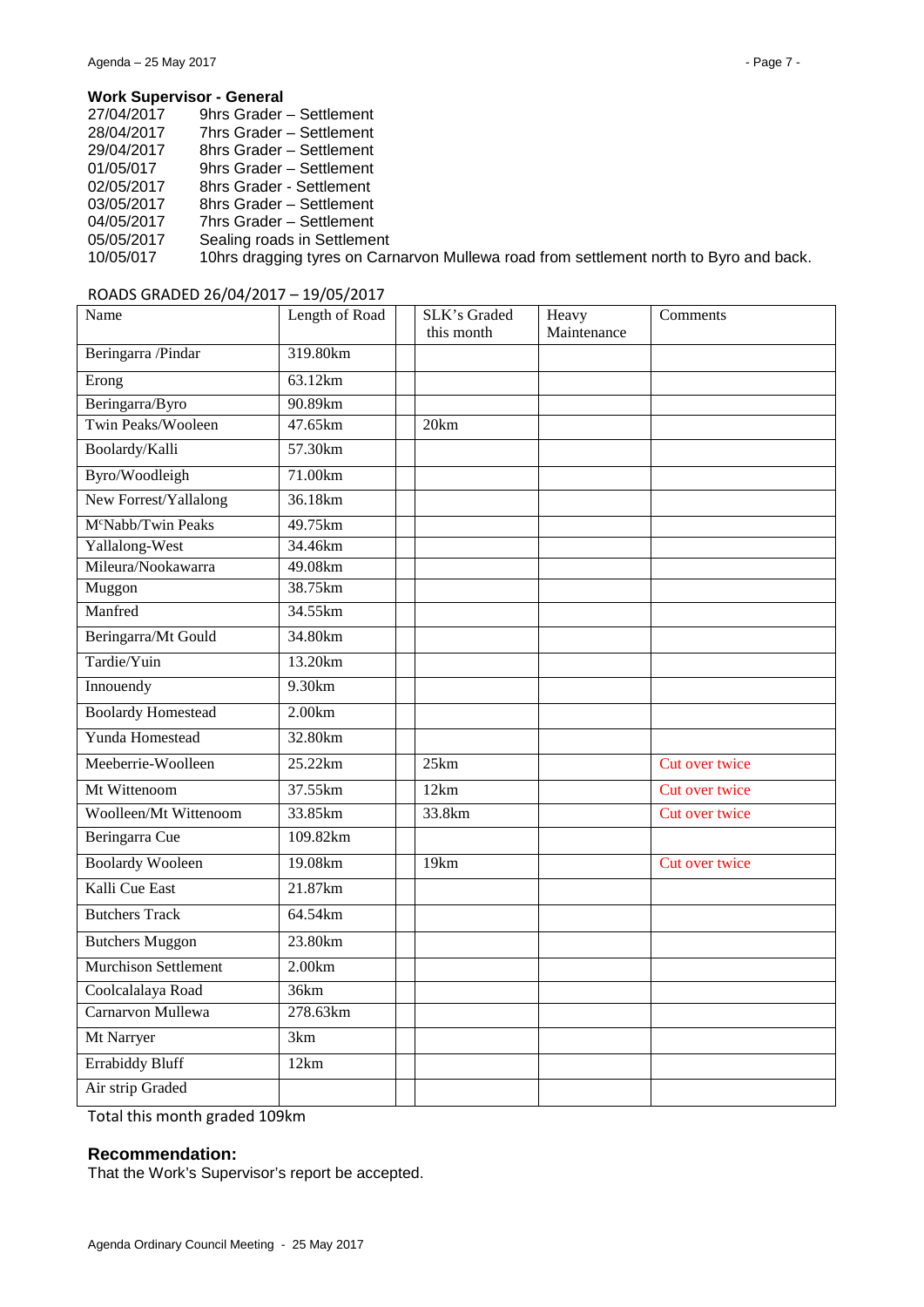#### **Voting Requirements:**

Simple majority

| <b>Council Decision:</b><br><b>Moved: Councillor</b> | Seconded: Councillor |                 |
|------------------------------------------------------|----------------------|-----------------|
| That the Work's Supervisor's report be accepted.     |                      |                 |
| <b>Carried/Lost</b>                                  | For:                 | <b>Against:</b> |

# <span id="page-7-0"></span>**14. ANNOUNCEMENTS CONCERNING MEETINGS ATTENDED**

#### <span id="page-7-1"></span>**14.1 Shire President**

Councillor Emma F-T and myself attended the Murchison Country Zone meeting on the 4th May. This includes delegates from the Shires of Meekatharra, Cue, Magnet, Sandstone, Yalgoo and us. First stop was the Magnet chambers – the state council was conducting one of their regional meetings so all zone reps from right around WA were present.

All six of our local shires were allowed approx 10 to 15min to give a presentation regarding our individual councils.

Some common themes from other shires included – bad crime rates, youth unemployment, various power and water issues, health services (both positive and negative reports), flood damage claims and the frustration about the lack of a betterment component to prevent future damage, an appreciation for state council attending, struggling to attract enough candidates to fill the voluntary role of councillors and an overall sense of reasonable financial strength.

My presentation included:

an appreciation for the work State Councillors do and the substantial amount of time and energy most members put in,

details about our local industries (pastoral, small scale mining, small scale tourism, various local contracting, and the SKA project, ),

our shires pretty good financial health,

the unfortunate steady population decline and how we hope with some new people buying back into the region this will hopefully stabilise and maybe even turn around a bit,

the recent resignation of two long serving Councillors Simon and Mark,

How unfortunately the SKA project seems to take up an awful lot of staff and councillors time without much real positive contribution back to the local community

Some current significant issues including the SKA road access agreement and how we are working through trying to make a well informed decision with the whole district in mind regarding the future of the Beringarra – Cue road surface.

The completion and opening of the Ballinyoo Bridge after about a 40 year build up.

An increasing awareness within Council that a small shire like ours should probably start putting some reserves aside for the ongoing maintenance that the bitumen R-for-R funding has allowed us to lay down will likely require.

We then moved to a zone meeting at Cue.

We had presentations from politicians, Water Corp, health, and education reps to mention a few.

A lot of the people attending really latched on to my comments about the SKA and while some were familiar that it is currently pretty demanding on our council, others were very surprised.

I did an interview on the ABC on this subject, and although the radio bloke was dying for me to really get stuck into CSIRO hopefully I handled it ok by just saying at the moment they are quite tough going and as a shire and community we look forward to more rewarding times ahead.

#### <span id="page-7-2"></span>**14.2 Councillors**

### <span id="page-7-3"></span>**15. REPORTS OF COMMITTEES**

### <span id="page-7-4"></span>**16. FINANCE**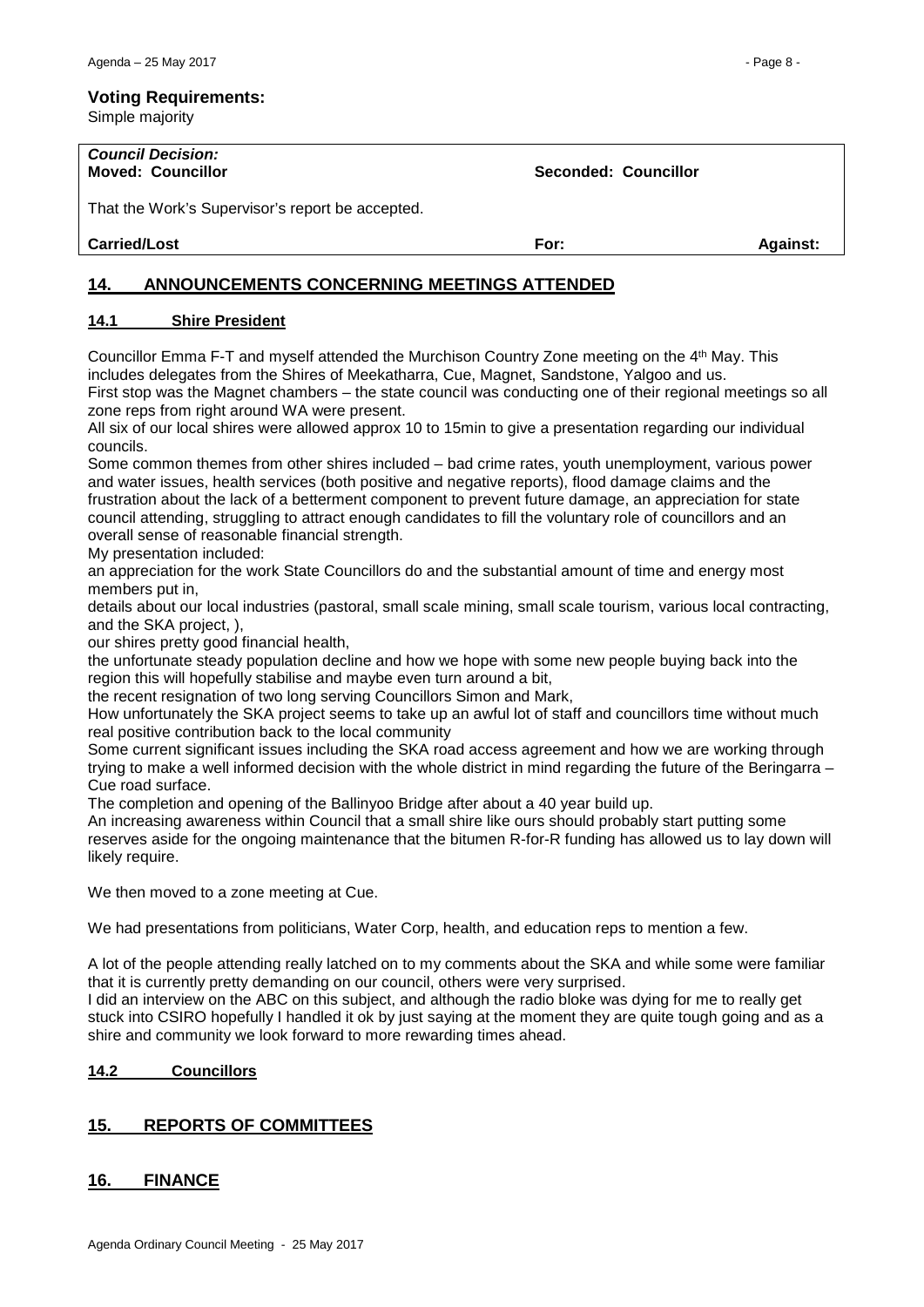<span id="page-8-0"></span>

| Peter Dittrich - Deputy Chief Executive Officer |
|-------------------------------------------------|
| No interest to disclose                         |
| 22 May 2017                                     |
| Financial Activity Statements to 30 April 2017  |
| <b>Statement of Financial Position</b>          |
| Operating Statement by Program                  |
| Operating Statement by Nature & Type            |
| <b>Accounts Activity</b>                        |
| General Ledger Trial Balance                    |
|                                                 |

#### **Matter for Consideration:**

Council to consider adopting the Monthly Financial Statements for April 2017.

#### **Background:**

The Local Government (Financial Management) Regulations 1996. Regulation 34 requires that local government report on a monthly basis and prescribes what is required to be reported.

#### **Comment:**

The Current Position at 30 April 2017 is a surplus of \$3,105,960.

# **Variances – YTD Budget to YTD**

| Actual                                              |             |           |
|-----------------------------------------------------|-------------|-----------|
| <b>Budgeted Closing Funding</b><br>Surplus(Deficit) |             | 191,327   |
| Less Variance to Opening Surplus                    | (16)        |           |
| Less Operating Revenues down                        | (41, 890)   |           |
| Plus Operating Expenditure down                     | 615,658     |           |
| <b>Plus Operating Activities Excluded</b>           | 116,339     |           |
| Plus Investing Activities down                      | 3,013,200   |           |
| Plus Transfer from reserves up                      | 1,173,493   |           |
| Less Transfer to reserves up                        | (1,962,150) |           |
| <b>Total Variances</b>                              |             | 2,914,633 |
| Actuals Closing surplus (Deficit)                   |             | 3,105,960 |

Refer to April 2017 Financials for explanation of variances.

The following Term Deposits are currently held as at 30 April 2017:

| Beringarra- Cue Road Reserve TD | \$3.732.271 | @ 1.75% Maturity 18/06/2017 |
|---------------------------------|-------------|-----------------------------|
| Crosslands MCF Term Deposit     | \$ 368,203  | @ 2.00% Maturity 25/05/2017 |
| Ballinyoo Bridge                | \$1,980,773 | @ 1.50% Maturity 27/05/2017 |

#### **Statutory Environment:**

Local Government Act 1995

Section 6.4–Specifies that a local government is to prepare "such other financial reports" as is prescribed.

Local Government (Financial Management) Regulations 1996 Regulation 34 states:

> (1) A local government is to prepare each month a statement of financial activity reporting on the sources and applications of funds, as set out in the annual budget under regulation 22(1)(d) for that month in the following detail: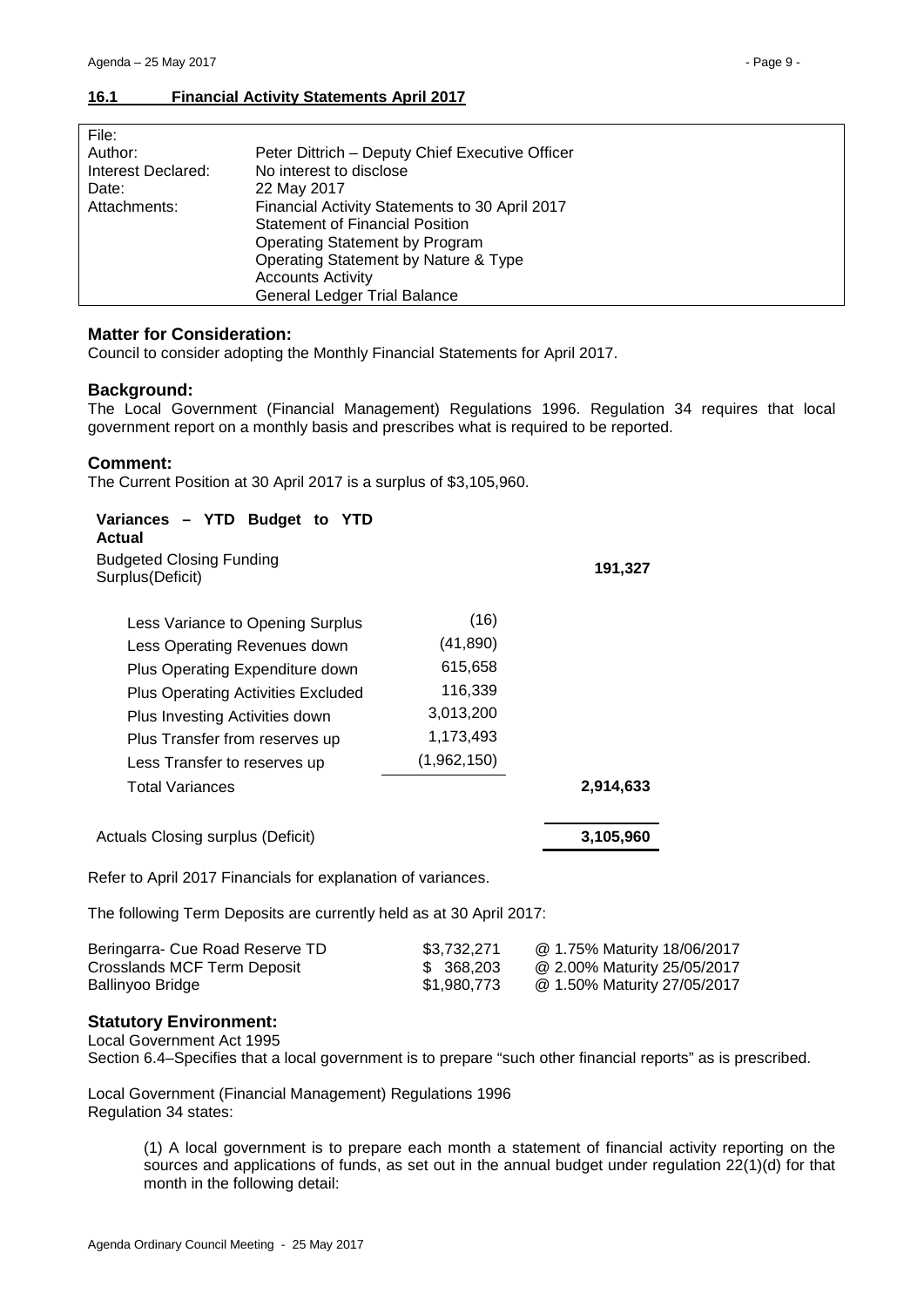(a) Annual budget estimates, taking into account any expenditure incurred for an additional purpose under section 6.8(1)(b) or (c);

(b) Budget estimates to the end of month to which the statement relates;

(c) Actual amounts of expenditure, revenue and income to the end of the month to which the statement relates;

(d) Material variances between the comparable amounts referred to in paragraphs (b) and

(e) The net current assets at the end of the month to which the statement relates.

#### **Strategic Implications:**

Nil.

#### **Policy Implications:**

Nil.

#### **Budget/Financial Implications:**

Reports showing year to date financial performance allow monitoring of actual expenditure, revenue and overall results against budget targets.

#### **Sustainability Implications:**

- � **Environmental:**
	- There are no known significant environmental considerations
- � **Economic:**
	- There are no known significant economic considerations
- � **Social:**

There are no known significant considerations

#### **Consultation:**

Moore Stephens

#### **Recommendation:**

That Council adopt the financial statements for the period ending 30 April 2017 as attached.

#### **Voting Requirements:**

Simple majority.

| <b>Council Decision:</b><br><b>Moved: Councillor</b> | Seconded: |                 |
|------------------------------------------------------|-----------|-----------------|
| <b>Carried/Lost</b>                                  | For:      | <b>Against:</b> |

#### <span id="page-9-0"></span>**16.2 Accounts Paid April 2017**

| 4.37.1                                          |
|-------------------------------------------------|
| Peter Dittrich - Deputy Chief Executive Officer |
| No interest to disclose                         |
| 22 May 2017                                     |
| EFT & Cheque Details for April 2017             |
|                                                 |

#### **Matter for Consideration:**

Endorsement of accounts paid during the month of April 2017.

#### **Background:**

If the local government has delegated to the CEO the exercise of its power to make payments from the municipal fund or the trust fund, then the CEO is to prepare a list of accounts paid by the CEO during the month to present to Council.

#### **Comment:**

Payments made during the month of April 2017 are attached.

#### **Statutory Environment:**

Local Government (Financial Management) Regulations 1996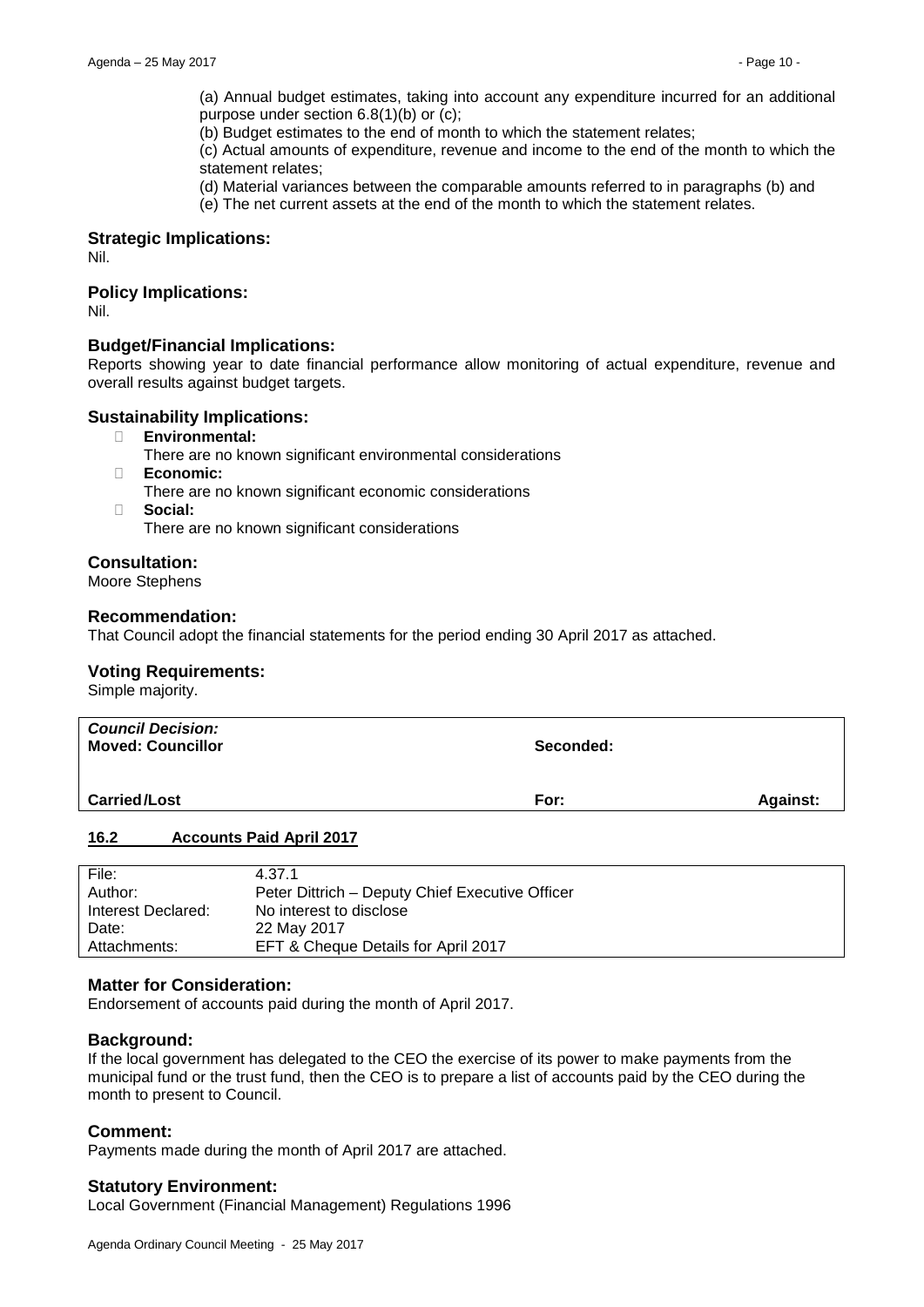#### Regulation 13 states:

(1) If the local government has delegated to the CEO the exercise of its power to make payments from the municipal fund or the trust fund, a list of accounts paid by the CEO is to be prepared each month showing for each account paid since the last such list was prepared —

- (a) the payee's name; and
- (b) the amount of the payment; and
- (c) the date of the payment; and
- (d) sufficient information to identify the transaction.
- (2) A list of accounts for approval to be paid is to be prepared each month showing
	- (a) for each account which requires council authorisation in that month -
		- (i) the payee's name; and
		- (ii) the amount of the payment; and<br>(iii) sufficient information to identify t
		- sufficient information to identify the transaction; and
		- (b) the date of the meeting of the council to which the list is to be presented
- (3) A list prepared under sub regulation (1) or (2) is to be  $-$

(a) presented to the council at the next ordinary meeting of the council after the list is prepared; and

(b) recorded in the minutes of that meeting.

#### **Strategic Implications:**

None

#### **Policy Implications:**

None

#### **Budget/Financial Implications:**

Payment from the Municipal, Trust and Reserve Bank Accounts.

#### **Sustainability Implications:**

- � **Environmental:**
	- There are no known significant environmental considerations
- � **Economic:**
	- There are no known significant economic considerations
- � **Social:**

There are no known significant considerations

#### **Consultation:**

Moore Stephens

#### **Recommendation:**

That the accounts as per the attached Schedule presented to this meeting totalling \$318,332.89 which includes \$1,000.00 of intra account transfers for the month of April 2017, be endorsed by Council.

#### **Voting Requirements:**

Simple majority

| <b>Council Decision:</b><br><b>Moved: Councillor</b> | <b>Seconded: Councillor</b> |                 |
|------------------------------------------------------|-----------------------------|-----------------|
| <b>Carried/Lost</b>                                  | For:                        | <b>Against:</b> |
| 16.3<br><b>Establishment of New Building Reserve</b> |                             |                 |

<span id="page-10-0"></span>

| File:              | 2.9                                             |
|--------------------|-------------------------------------------------|
| Author:            | Peter Dittrich - Deputy Chief Executive Officer |
| Interest Declared: | No interest to disclose                         |
| Date:              | 19th May 2017                                   |
| Attachments:       | Nil                                             |
|                    |                                                 |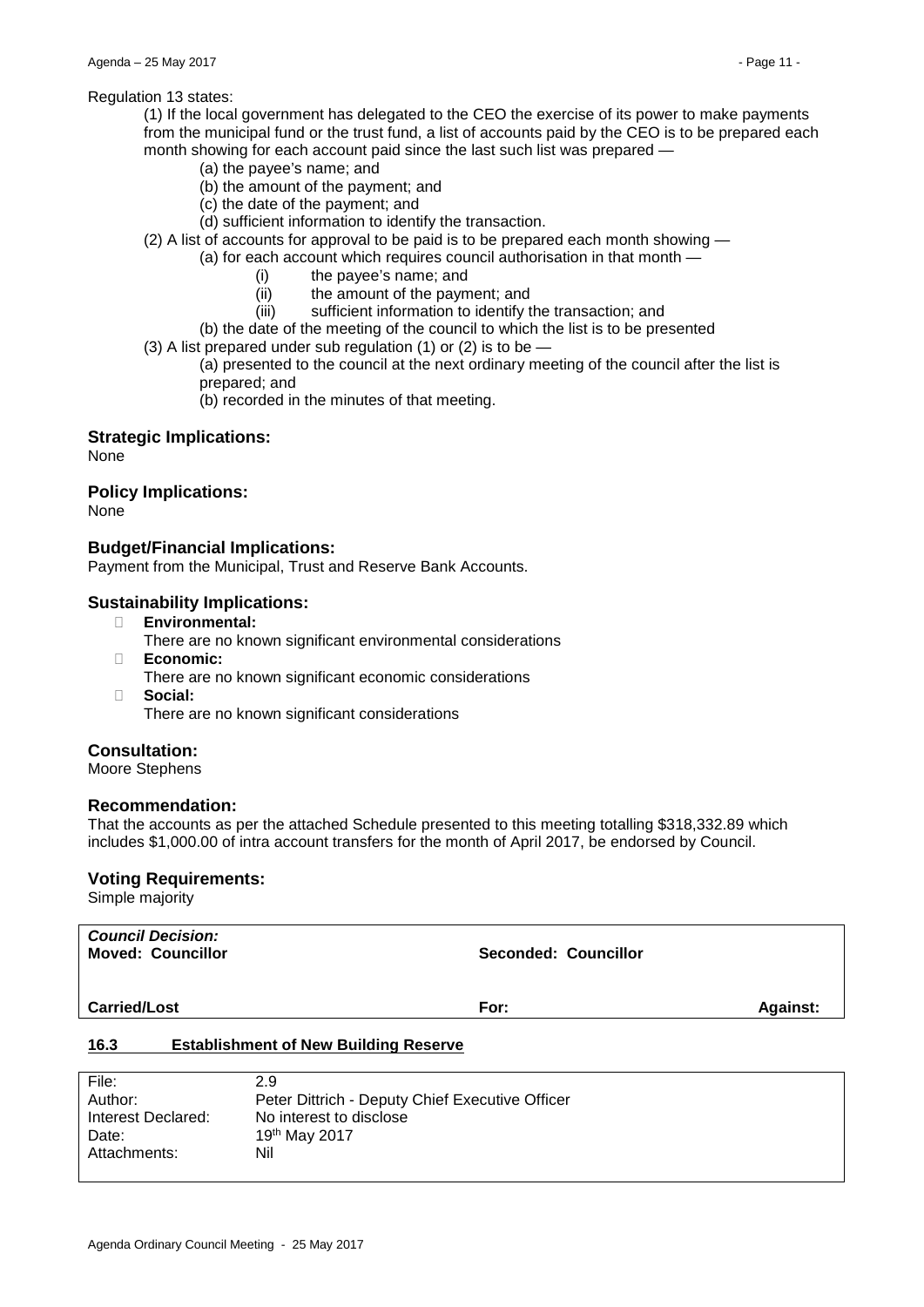Council to consider the establishment of a Building Reserve funded by unspent budgeted funds.

#### **Background:**

In the 2016-17 Shire Budget provision was made for the extension of the Administration Building – C14218 Cap-Ex – Extend Administration Building – Own source Funds and for the initial work relating to an Interpretive Centre – C14220 – Cap-Ex – Development Plans for Interpretive Centre – Own Source Funding in the amounts of \$250,000 and \$50,000 respectively.

#### **Comment:**

The project to undertake the extension of the Administrative Centre and the development plans for the Interpretive Centre has not yet commenced. These projects are unlikely to commence in the current financial year. It is suggested that these funds be transferred to a new reserve which will be used for the future development of buildings and facilities within the Murchison Settlement.

The Shire currently has a Building Reserve to be used for the construction of a **new** administration centre. The wording does not allow the funds in the reserve to be used for the extension of the administration building nor for the development of any other building. The purpose of the reserve is able to be amended following a period of public notice or at the time that council adopts its budget.

Council is not able to designate the funds for the two aforementioned projects as restricted Cash as there is no associated liability with the funds. Council is however able to leave the funds in general funds to form part of the carried forward surplus in the 2017-18 Budget and then allocate those funds as needed across all aspects of the budget.

The shire is currently reviewing its Strategic Resource Plans including its Workforce Plan and Business Plan. The transfer of the funds to the proposed reserve would quarantine the funds whilst Council finalises its plans and establishes its priorities.

#### **Statutory Environment:**

Local Government Act 1995

#### *6.11. Reserve accounts*

- *(1) Subject to subsection (5), where a local government wishes to set aside money for use for a purpose in a future financial year, it is to establish and maintain a reserve account for each such purpose.*
- *(2) Subject to subsection (3), before a local government —*
	- *(a) changes\* the purpose of a reserve account; or*
	- *(b) uses\* the money in a reserve account for another purpose,*

*it must give one month's local public notice of the proposed change of purpose or proposed use.*

*\* Absolute majority required.*

- *(3) A local government is not required to give local public notice under subsection (2) —*
	- *(a) where the change of purpose or of proposed use of money has been disclosed in the annual budget of the local government for that financial year; or*
	- *(b) in such other circumstances as are prescribed.*
- *(4) A change of purpose of, or use of money in, a reserve account is to be disclosed in the annual financial report for the year in which the change occurs.*
- *(5) Regulations may prescribe the circumstances and the manner in which a local government may set aside money for use for a purpose in a future financial year without the requirement to establish and maintain a reserve account.*

### **Sustainability Implications:**

� **Environmental**

There are no known significant environmental implications associated with this decision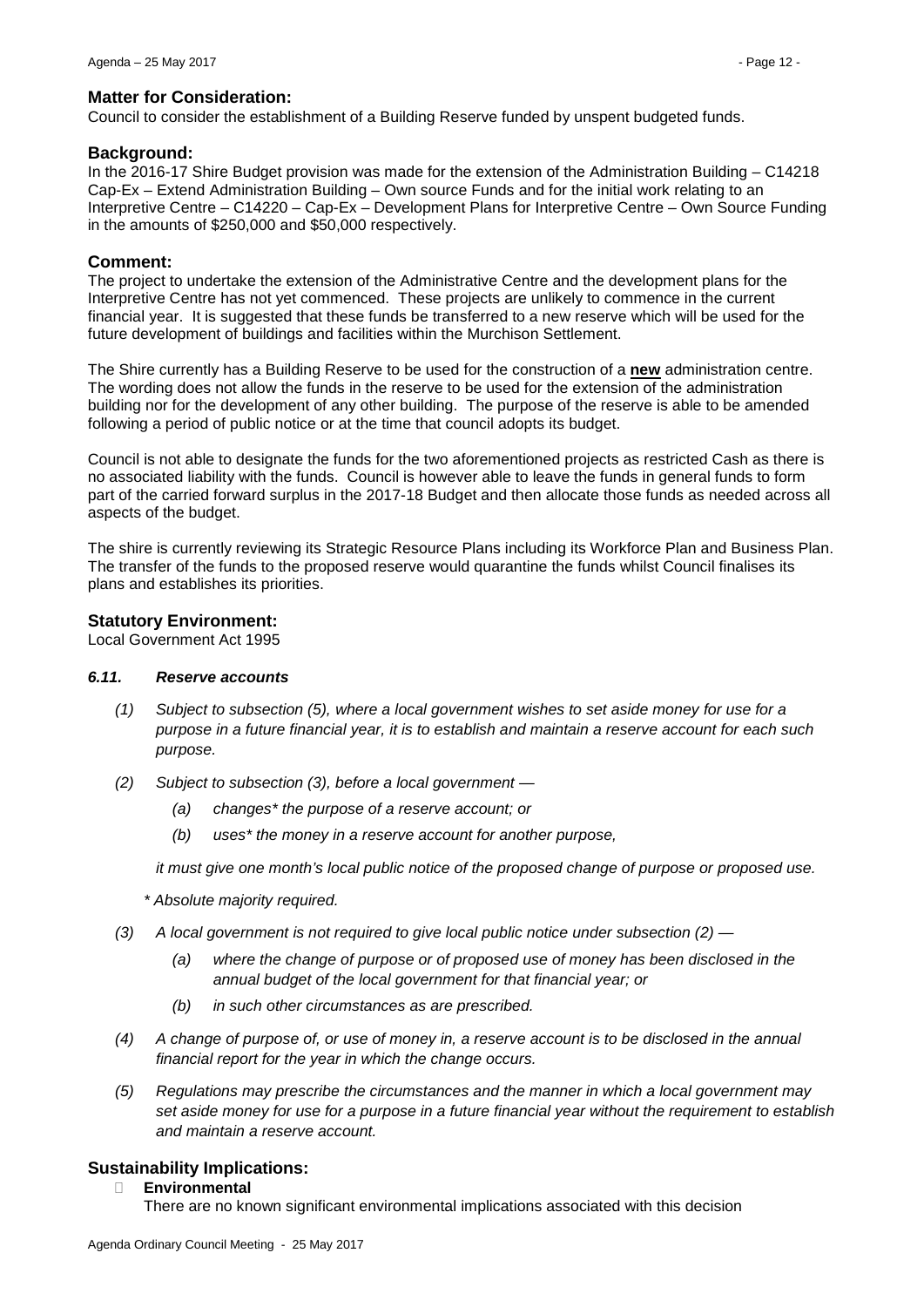- � **Economic**
	- There are no known significant economic implications associated with this decision
- � **Social**
	- There are no known significant social considerations associated with this decision

#### **Strategic Implications:**

Nil

#### **Policy Implications:**

Nil

#### **Financial Implications:**

A budget amendment would be required to allow the transfer of funds.

#### **Consultation:**

Nil

#### **Recommendation:**

- 1) That a new reserve be established Murchison Settlement Buildings and Facilities (MSBF). The MSBF be used for the future development of buildings and facilities and all associated work including feasibility studies.
- 2) That the funds allocated to C14218 Cap-Ex Extend Administration Building Own source Funds and for the initial work relating to an Interpretive Centre – C14220 – Cap-Ex – Development Plans for Interpretive Centre – Own Source Funding in the 2016-17 Budget (\$250,000 and \$50,000 respectively) be transferred to the MSBF reserve before 30 June 2017.

#### **Voting Requirements:**

Absolute Majority

| <b>Council Decision:</b><br>Moved: | <b>Seconded: Councillor</b> |                 |
|------------------------------------|-----------------------------|-----------------|
| <b>Carried:</b>                    | For:                        | <b>Against:</b> |

#### <span id="page-12-0"></span>**17. DEVELOPMENT**

#### <span id="page-12-1"></span>**17.1 Whole of Life Cost Beringarra Cue Road – Gravel or Bitumen**

| File:              | 4.62                                                            |
|--------------------|-----------------------------------------------------------------|
| Author:            | Dianne Daniels - Chief Executive Officer                        |
| Interest Declared: | No interest to disclose                                         |
| Date:              | 17 May 2017                                                     |
| Attachments:       | Whole of Life Cost Estimate Report Dated 15 May 2017 Revision 1 |
|                    |                                                                 |

#### **Matter for Consideration:**

Council to consider the Whole of Life Cost Estimate Report dated 15 May 2017 Revision 1 for the Beringarra Cue Road and the future structure of the road surface.

#### **Background:**

At the Ordinary Meeting of Council on the 19th August 2016 a decision was made to invite Public Tenders for various bitumen seal, reseal and repair works, including bitumen repair work on the Beringarra Cue Road. At the Ordinary Meeting of Council on the 16th December 2016, Council declined to accept any tender for RFT 4.2016-17 Repairs to Bitumen Surface Defects (Beringarra Cue Road) because the tendered prices far exceeded the budget.

During the discussion relating to the CEO's Activity Report at the March 2017 Ordinary Council Meeting, regarding the inspection of the Beringarra Cue Road, a request was made that a whole of life costing be presented to Council as soon as it became available. Greenfield Technical Services was contracted to provide assistance in developing the whole of life costing. The brief was to prepare the report as if the road was in fair to good condition and present 3 options: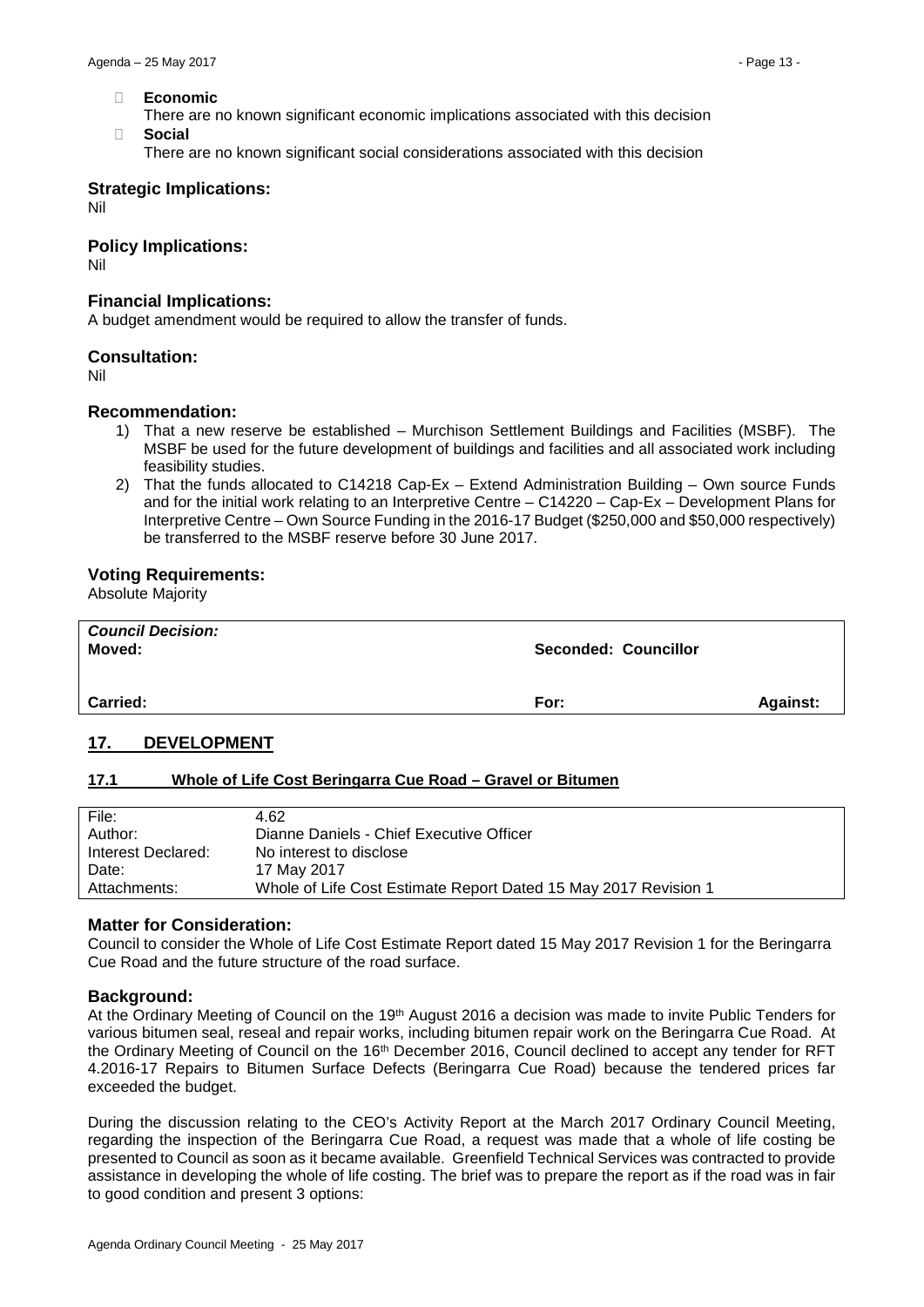- 1. The road surface was retained as is;
- 2. The road surface was retained as is but that only a 4m seal was maintained; and
- 3. The road surface was a gravel road.

The report was presented to the April 2017 meeting. There were concerns that perhaps some of the assumptions didn't actually reflect the Shire's current work practices and so the decision was made '*that Council undertake a full review, in workshop format, of all the options available with all 5 councillors, the CEO, DCEO, Works Supervisor and external advisor as soon as possible'.*

The workshop was undertaken on the 11 May 2017. The original report was revised based on discussions during the workshop (Revision 1).

#### **Comment:**

The first revision of the original report is presented today and is summarised below:

#### Cost to Upgrade:

The report assumes that the road is at an acceptable standard at Year 0. Section 7.0 of the report provides an estimate of the cost to upgrade the road to achieve this Year 0 starting point. Those costs are summarised below:

|                                  | <b>Estimated Cost to Upgrade Road to Desired Year 0 Condition</b> |                   |                   |                 |                   |
|----------------------------------|-------------------------------------------------------------------|-------------------|-------------------|-----------------|-------------------|
| <b>Options</b>                   | <b>Crack Sealing</b>                                              | <b>Re-Sealing</b> | <b>Stabiliser</b> | <b>Drainage</b> | <b>Total Cost</b> |
| 8m seal + existing<br>unsealed   | \$400,000                                                         | \$5,006,647       | N/A               | \$500,000       | \$5,906,647       |
| $4m$ seal + existing<br>unsealed | \$300,000                                                         | \$3,167,212       | N/A               | \$500,000       | \$3,967,212       |
| Full length<br>unsealed          | N/A                                                               | N/A               | \$2,307,460       | \$750,000       | \$3,057,460       |

#### *Report Table 3 Page 10 – Summary of estimated upgrade costs*

NB: The costs for crack sealing and drainage are nominal costs only. Further engineering work is required to accurately estimate these costs. Drainage costs are higher for the full length unsealed road due to the additional drainage required to allow for erosion and silting. The upgrade estimate is for the 85.26 km of bitumen road and does not include the 22.63 km of unsealed road

#### Cost to Maintain over 30 Years:

From this Year 0 starting point, several assumptions were made in regard to the shire's current work practices (refer page 3 of the report) and economic and technical assumptions were made (refer section 5.0 on pages 4 and 5 of the report), to arrive at 30 year maintenance costs for the three alternatives, as summarised in the table below:

| <b>Options</b>                                                                                             | <b>Discounted</b><br><b>Maintenance</b><br>Cost<br>$(30 \text{ years})$ | <b>Annual Maintenance</b><br><b>Cost Range</b><br>$(30 \text{ years})$ | Average<br><b>Maintenance</b><br>Cost per<br><b>Kilometre</b> |
|------------------------------------------------------------------------------------------------------------|-------------------------------------------------------------------------|------------------------------------------------------------------------|---------------------------------------------------------------|
| Alternative 1 Maintain 85.26 km of 8 m<br>wide bitumen seal and 22.63 km of<br>unsealed road               | \$13,777,791                                                            | \$182,380 - \$6,131,649                                                | \$4,257                                                       |
| Alternative 2 Maintain 85.26 km of 4 m<br>wide bitumen seal (single lane) and 22.63<br>km of unsealed road | \$8,447,102                                                             | \$154,807 - \$3,174,719                                                | \$2,610                                                       |
| Alternative 3<br>Maintain 107.89 km of<br>unsealed road<br>- - - - - - -                                   | \$3,002,532<br>$\blacksquare$                                           | $$84,146 - $194,553$                                                   | \$928                                                         |

#### *Report Table 2 Page 8 – Maintenance Costs*

For Alternatives 1 and 2, the significant cost item is the pre-seal/re-seal of the 8m sealed road every 15 years (spread over a three year program). Alternative 3 is standard practice for the majority of lesser used rural and remote roads throughout Western Australia. This alternative provides a 6-8m wide unsealed road for the total length, which will provide a good level of serviceability in dry conditions, but as with other gravel roads in the Shire, it may be closed for a period of time after significant rainfall to minimise potential damage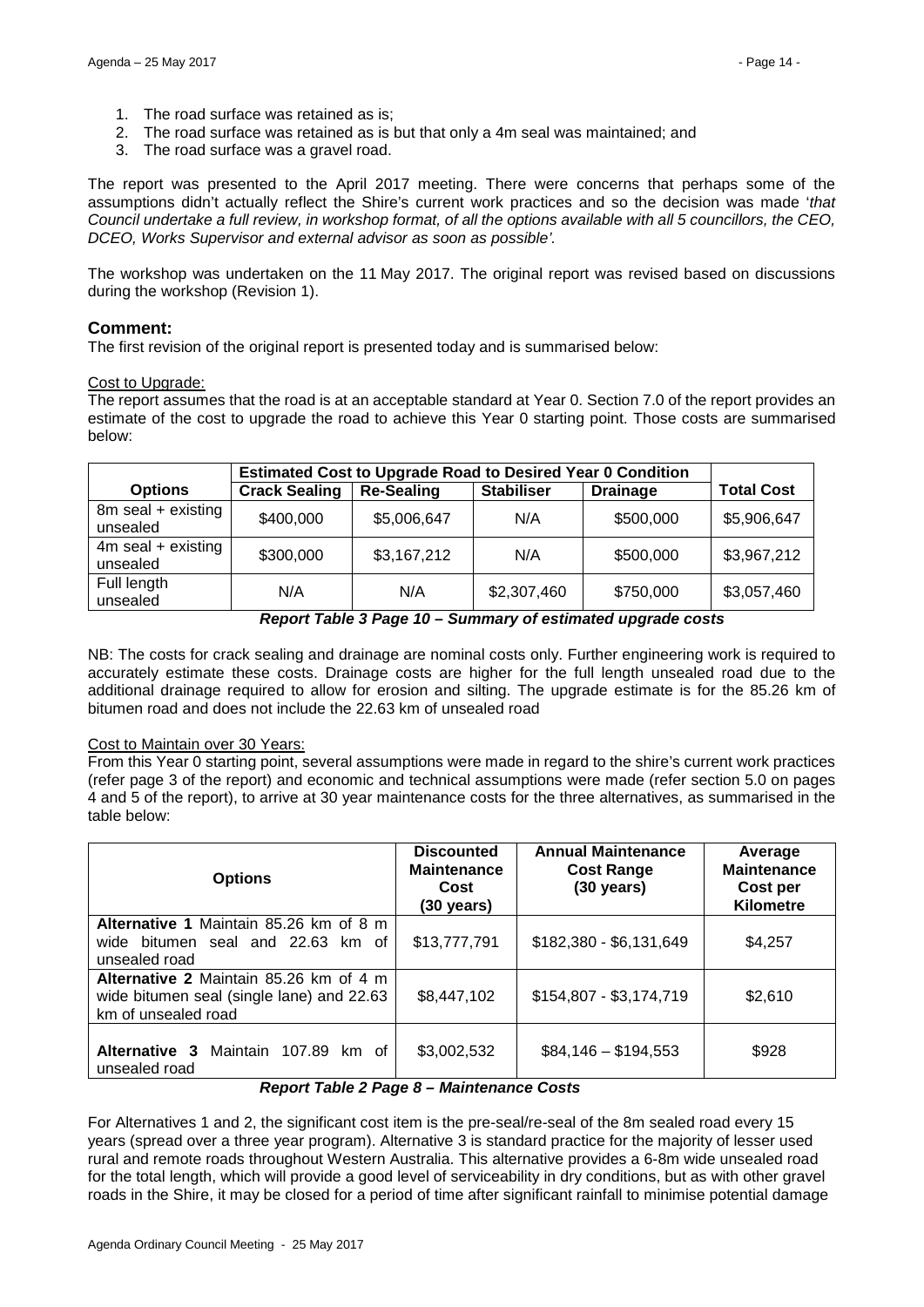The analysis suggests that maintaining a full length unsealed road is approximately 65% cheaper over 30 years than maintaining a 4m sealed road with unsealed sections and 78% cheaper than maintaining an 8m sealed road with unsealed sections. The percentage difference is lower in the first 10 years, prior to the costly re-sealing/re-sheeting activities being introduced (refer graphs pages 8 and 9 of the report).

#### Total Upgrade and Maintenance Costs over 30 Years

A final consideration is to combine the total Upgrade and Maintenance costs for comparison purposes, as shown in the table below (note: the Upgrade cost estimate is for the 85.26 km of bitumen road and does not include the 22.63 km of unsealed road; Maintenance cost estimate includes the 22.63 km of unsealed road):

| <b>Options</b>       | <b>Total Upgrade</b><br>Cost | Total<br><b>Maintenance</b><br>Cost | <b>Total Cost</b><br>(Upgrade and<br><b>Maintenance)</b> | <b>Total Cost</b><br>per kilometre |
|----------------------|------------------------------|-------------------------------------|----------------------------------------------------------|------------------------------------|
| <b>Alternative 1</b> | \$5,906,647                  | \$13,777,791                        | \$19,684,438                                             | \$182,449                          |
| <b>Alternative 2</b> | \$3,967,212                  | \$8,447,102                         | \$12,414,313                                             | \$115,065                          |
| <b>Alternative 3</b> | \$3,057,460                  | \$3,002,532                         | \$6,059,991                                              | \$56,168                           |

A discussion on the risks and general considerations is delivered on Page 12 of the report and includes, for the sealed options, transition from sealed to unsealed surfaces can present hazards; closure of unsealed sections of road may prevent access to sealed sections during or following rain events; user expectation is higher on a sealed road than on an unsealed road and so pavement and seal defects may present serious hazards. For the unsealed section the road may need to be closed during or following rain events; there is a lower speed environment; and reduced skid resistance.

The report recommends that whichever alternative is selected, consideration should be given to maintaining a minimum seal length of 1 km; a reliable method of conversion from seal to gravel should be used to provide a stable and consistent formed surface; advisory signage to be installed at all transition points between seal and gravel; the issue of liability should be considered carefully as an incident associated with pavement failure on a bitumen road may be significantly greater than if the incident occurred on a formed gravel road.

In summary, the report has provided a compelling argument from a financial point of view to turn the sealed section of the Beringarra Cue Road back to gravel at an estimated cost of \$3.1 million. Council is currently holding \$3.8 million in the Beringarra Cue Road Reserve for the purpose of converting the road to gravel. The Greenfield report did recommend that further consideration needs to be given to the extent of the drainage upgrade works required and this may end up being an extra cost.

The Reserve, at \$3.8 million, does not cover either a 8m or 4m re-seal to bring the road to Year 0 condition and even if it did, it would be hard to justify the 30 year maintenance costs of \$13.7 million for an 8 metre seal or \$8.4 million for a 4 metre seal, compared with gravel at \$3 million.

There is some support for turning it back to gravel over time and trying to keep the better sections of seal for as long as possible. In its consideration of this option, Council need to be aware that WANDRRA funds will not be granted for any damage caused to the sealed sections of the Beringarra Cue Road caused by flooding, because of the manner in which it was constructed. The potential costs can't be estimated and so the option poses a significant risk. They also need to consider that the costs of conversion will be greater as time passes, as there will be multiple lots of mobe/de-mobe and plant costs will increase over time. Also, the risks presented by changing driving surfaces are increased along with the associated liability and the gravel sections will cause the road to be closed during extended rain events, so that the bitumen sections can't be accessed.

When the whole of life cost of the three options is considered, along with the risks and weighted against the amount that Council hold in Reserve, then I don't see that there is any option but to turn the Beringarra Cue Road from seal to gravel in the short term.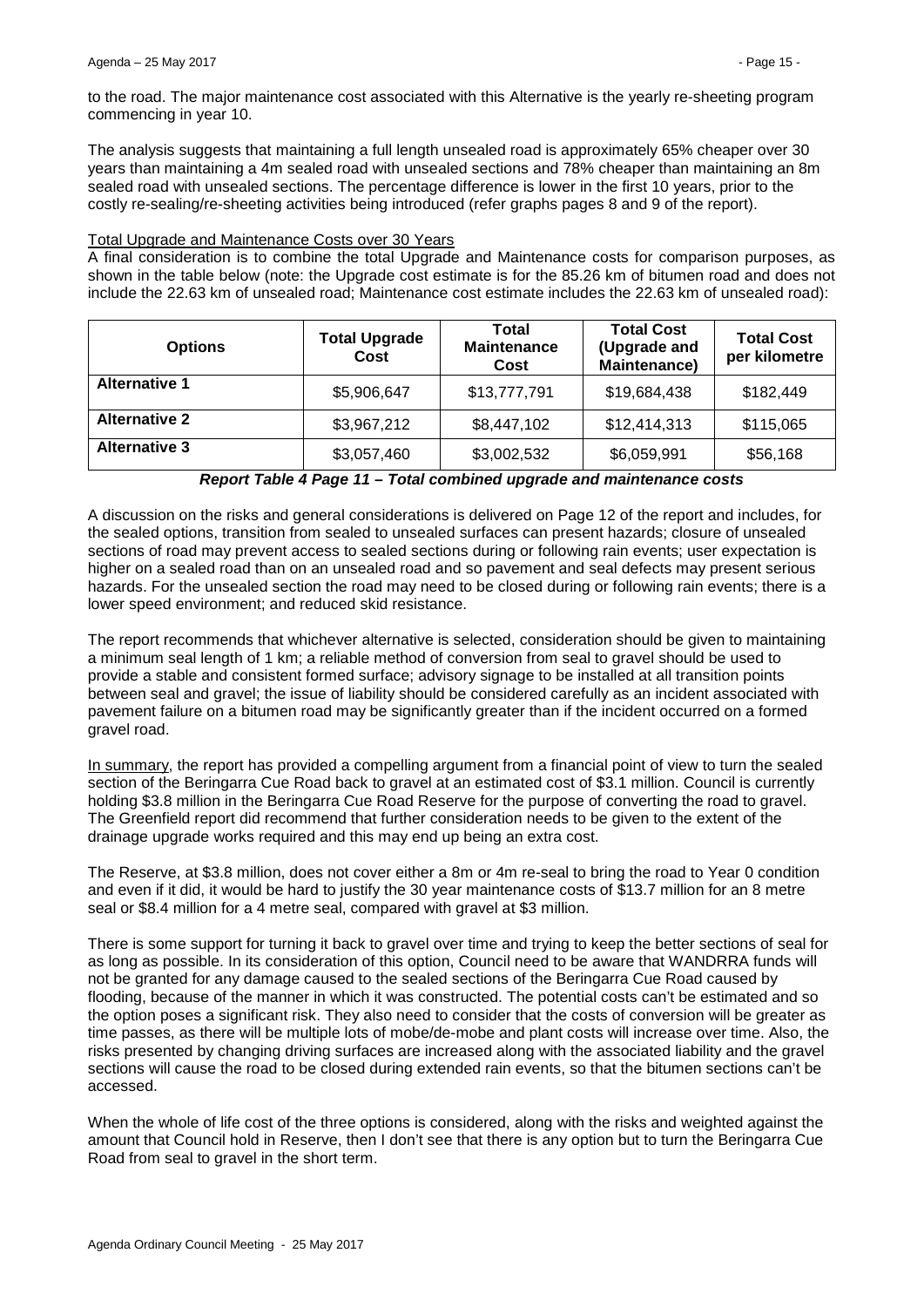#### **Statutory Environment:**

#### LGA 1.3 (3)

In carrying out its functions a local government is to use its best endeavours to meet the needs of current and future generations through an integration of environmental protection, social advancement and economic prosperity.

6.11. Reserve accounts

(1) Subject to subsection (5), where a local government wishes to set aside money for use for a purpose in a future financial year, it is to establish and maintain a reserve account for each such purpose.

(2) Subject to subsection (3), before a local government —

(a) changes\* the purpose of a reserve account; or

(b) uses\* the money in a reserve account for another purpose,

it must give one month's local public notice of the proposed change of purpose or proposed use.

\* Absolute majority required.

#### **Strategic Implications:**

Maintenance and Upgrade of the Road Network is a key strategy to achieve economic outcomes in the Strategic Community Plan.

#### **Policy Implications:**

Nil

#### **Financial Implications:**

Council is holding \$3.8 million in the Beringarra Cue Road Reserve. The purpose of the Reserve is '*to be used for the maintenance and repair of Beringarra Cue Road. Contribution at the end of the Crosslands Road Train Permit to assist with the eventual conversion of the road back to gravel'.*

#### **Sustainability Implications:**

� **Environmental** 

If a decision is made to convert the road back to gravel, there is enough money in reserve to construct a good quality unsealed road, complete with floodways as required and to construct welldesigned drains and bunds that will contribute to the future health of the surrounding country.

� **Economic**

If a decision to convert the road to gravel is made, then there may be an adverse economic impact on one, perhaps two, businesses to the north of the Shire.

� **Social**

If a decision to convert the road to gravel is made, then there may be an adverse social impact on one, perhaps two, families to the north of the Shire.

#### **Consultation:**

Josh Kirk - Greenfields Technical Services Perter Dittrich - DCEO Brian Wundenberg - Works Supervisor

#### **Recommendation:**

That the 85.26 km sealed section of the Beringarra Cue Road be converted, as soon as possible, to a good quality, 6-8 metre wide unsealed road, to be constructed in accordance with sound design principles; and

That drains and bunds be constructed along that 85.26 km section of the Beringarra Cue Road, in accordance with sound design principals and designed in consultation with Council's Works Supervisor, with the view to minimising damage associated with water flows, both to the road and surrounding country.

#### **Voting Requirements:**

Simple Majority

| <b>Motion:</b><br><b>Moved: Councillor</b> | <b>Seconded: Councillor</b> |                 |
|--------------------------------------------|-----------------------------|-----------------|
| <b>Carried:</b>                            | For:                        | <b>Against:</b> |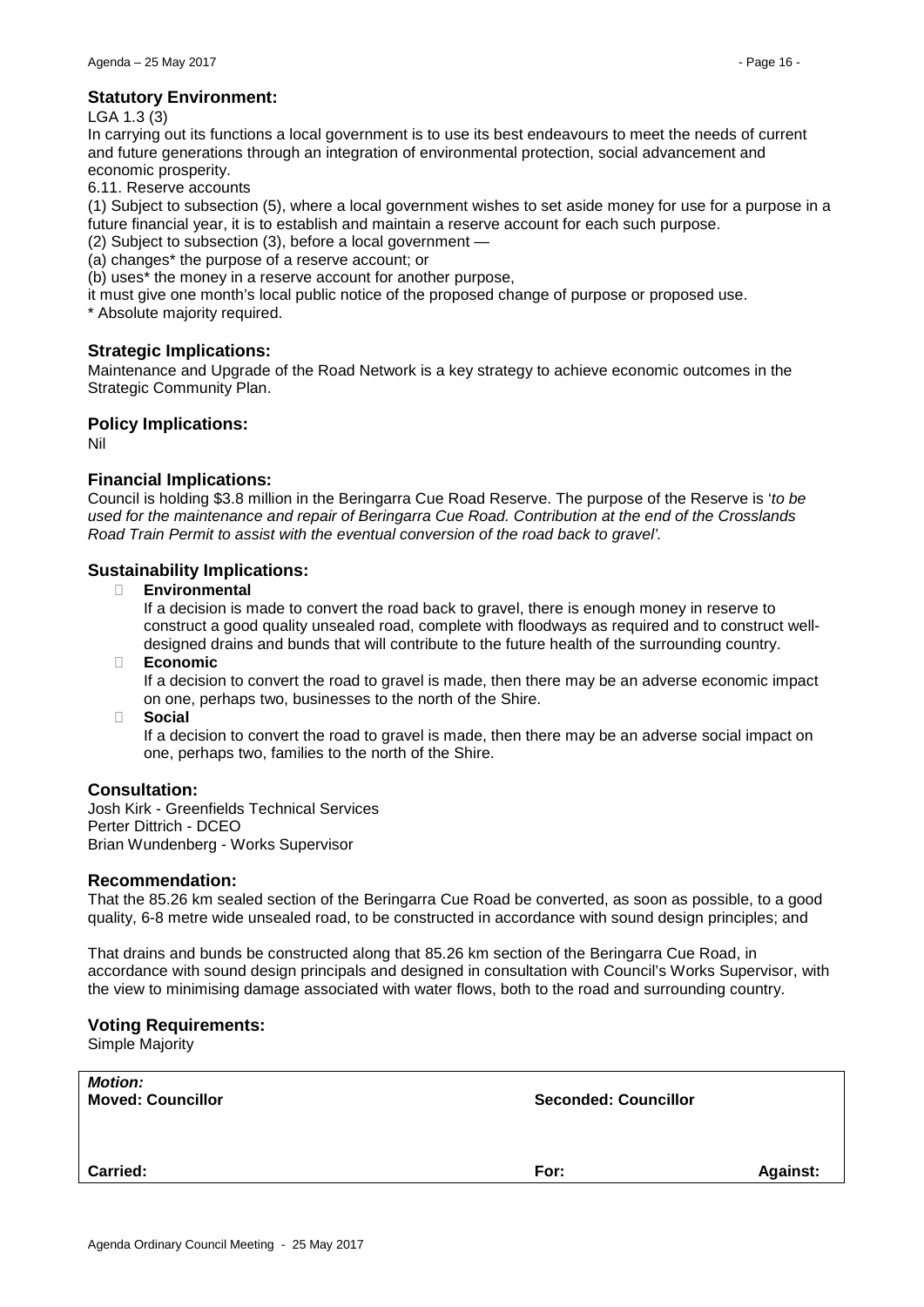#### <span id="page-16-0"></span>**17.2 Supply of Two Plant Operators for Three Years**

| File:              | 4.53                                            |
|--------------------|-------------------------------------------------|
| Author:            | Peter Dittrich - Deputy Chief Executive Officer |
| Interest Declared: | No interest to disclose                         |
| Date:              | 18 <sup>th</sup> May 2016                       |
| Attachments:       | N/A                                             |

#### **Matter for Consideration:**

Council to consider:

1. calling a Public Tender for the Supply of Two Plant Operators from 24<sup>th</sup> June 2017 up to and including 30<sup>th</sup> June 2020 with two by one year renewal options; and

2. establishing a Tender Evaluation Panel to assess the tender referenced at no 1; and

3. the Assessment Criteria for the tender referenced at no. 1.

#### **Background:**

Council has in the past made use of contract plant operators. It is estimated that in the 2017-18 the value of the work undertaken by contract plant operators will exceed \$150,000. There is currently provision on the 2016-17 budget for contractors. Council will need to make provision, in its budget, for the use of contract plant operators in the 2017-18 financial year in line with its current practice.

#### **Comment:**

The Local government Act 1995 and the Local Government (Functions and General) Regulations 1996 state that Tenders are to be publicly invited if the consideration under a contract is expected to be more than \$150,000 and prior to publicly inviting tenders, the local government must establish in writing the criteria for determining which tender should be accepted.

Further, prior to calling for public tenders, the Shire of Murchison Purchasing Policy requires that Council establish an Evaluation Panel.

#### **Statutory Environment:**

*Local Government Act 1995*

- *3.57. Tenders for providing goods or services* 
	- *(1) A local government is required to invite tenders before it enters*
	- *into a contract of a prescribed kind under which another person is to supply goods or services.*
	- *(2) Regulations may make provision about tenders.*

*Local Government (Functions and General) Regulations 1996 Division 2 – Tenders for Providing Goods and Services (s.3.57)*

- *11. When tenders have to be publicly invited*
	- *(1) Tenders are to be publicly invited according to the requirements of this Division before a local government enters into a contract for another person to supply goods or services if the consideration under the contract is, or is expected to be, more, or worth more, than \$150 000 unless subregulation (2) states otherwise.*
	- *(2) Tenders do not have to be publicly invited according to the requirements of this Division if —*
		- *(a) the supply of the goods or services is to be obtained from expenditure authorised in an emergency under section 6.8(1)(c) of the Act; or*
		- *(b) the supply of the goods or services is to be obtained through the WALGA Preferred Supplier Program; or*
		- *[(ba) deleted]*
			- *(c) within the last 6 months —*
				- *(i) the local government has, according to the requirements of this Division, publicly invited tenders for the supply of the goods or services but no tender was submitted that met the tender specifications or satisfied the value for money assessment; or*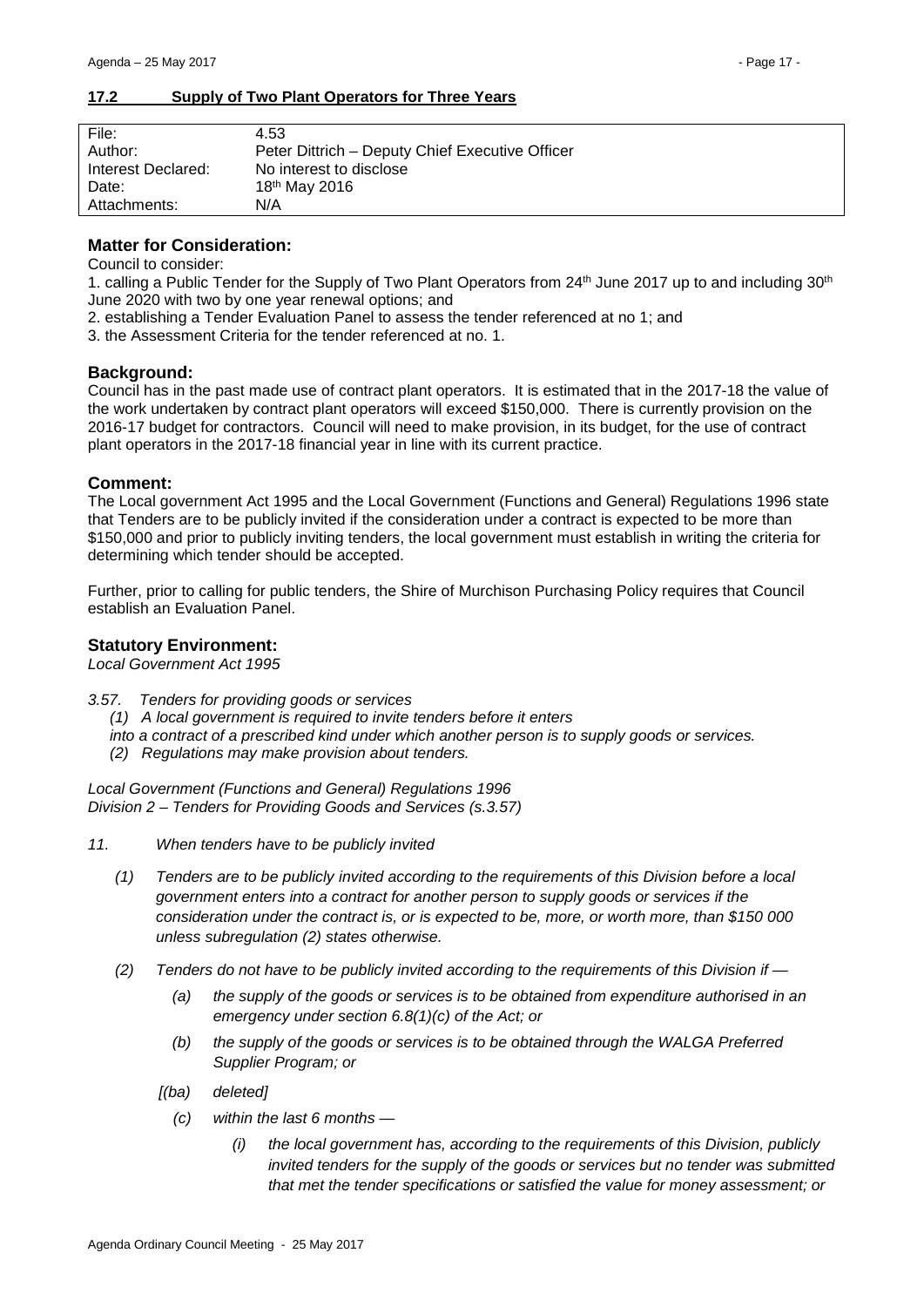*(ii) the local government has, under regulation 21(1), sought expressions of interest with respect to the supply of the goods or services but no person was, as a result, listed as an acceptable tenderer;*

*or*

- *(d) the contract is to be entered into by auction after being expressly authorised by a resolution of the council of the local government; or*
- *(e) the goods or services are to be supplied by or obtained through the government of the State or the Commonwealth or any of its agencies, or by a local government or a regional local government; or*
- *(ea) the goods or services are to be supplied —*
	- *(i) in respect of an area of land that has been incorporated in a district as a result of an order made under section 2.1 of the Act changing the boundaries of the district; and*
	- *(ii) by a person who, on the commencement of the order referred to in subparagraph (i), has a contract to supply the same kind of goods or services to the local government of the district referred to in that subparagraph;*

*or*

- *(f) the local government has good reason to believe that, because of the unique nature of the goods or services required or for any other reason, it is unlikely that there is more than one potential supplier; or*
- *(g) the goods to be supplied under the contract are —*
	- *(i) petrol or oil; or*
	- *(ii) any other liquid, or any gas, used for internal combustion engines;*

*or*

- *(h) the following apply —*
	- *(i) the goods or services are to be supplied by a person registered on the Aboriginal Business Directory WA published by the Small Business Development Corporation established under the Small Business Development Corporation Act 1983; and*
	- *(ii) the consideration under the contract is \$250 000 or less, or worth \$250 000 or less; and*
	- *(iii) the local government is satisfied that the contract represents value for money;*

*or*

- *(i) the goods or services are to be supplied by an Australian Disability Enterprise; or*
- *(j) the contract is a renewal or extension of the term of a contract (the original contract) where —*
	- *(i) the original contract was entered into after the local government, according to the requirements of this Division, publicly invited tenders for the supply of goods or services; and*
	- *(ii) the invitation for tenders contained provision for the renewal or extension of a contract entered into with a successful tenderer; and*
	- *(iii) the original contract contains an option to renew or extend its term; and*
	- *(iv) the supplier's tender included a requirement for such an option and specified the consideration payable, or the method by which the consideration is to be calculated, if the option were exercised;*

*or*

*(k) the goods or services are to be supplied by a pre-qualified supplier under Division 3.*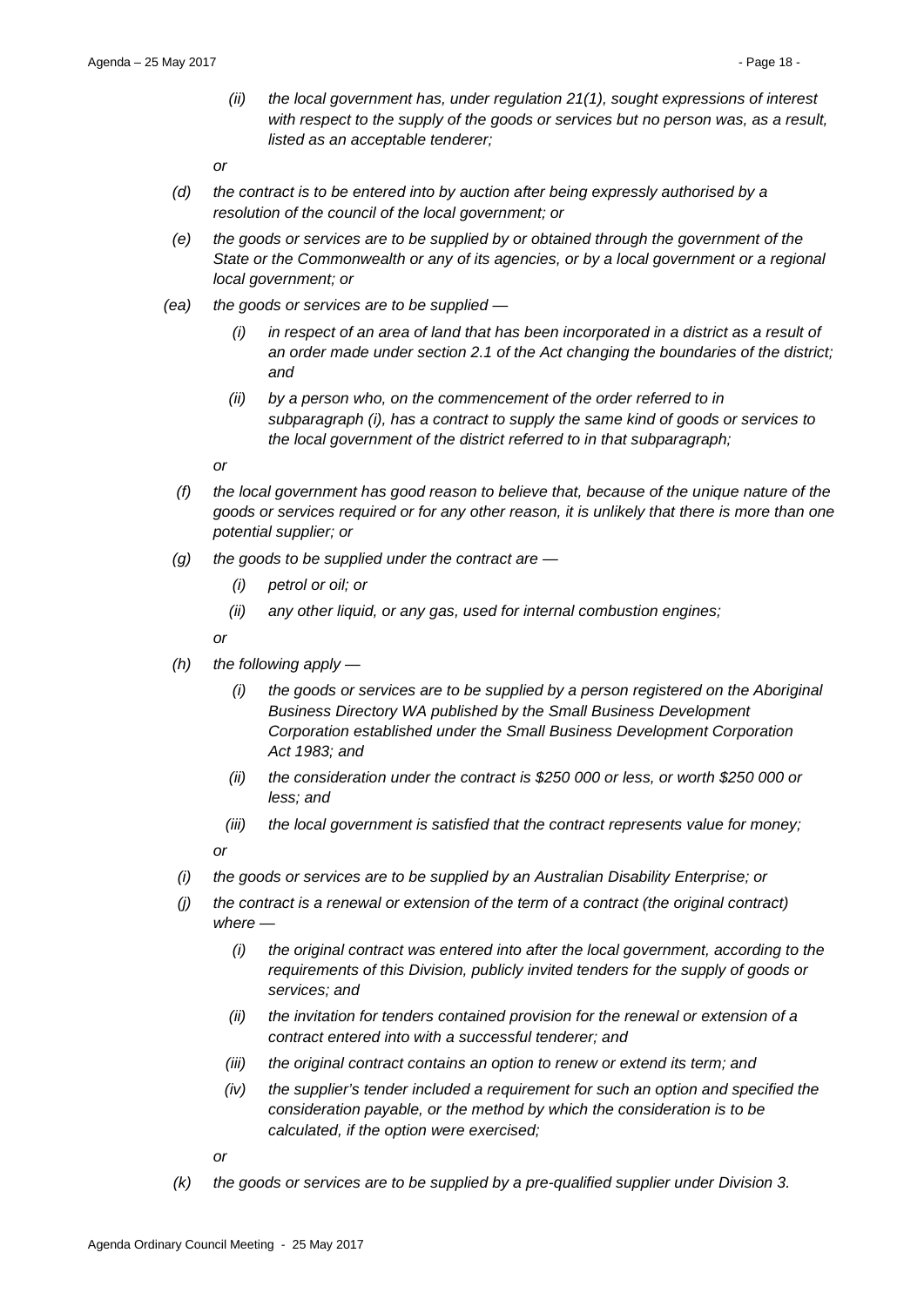*[Regulation 11 amended in Gazette 29 Apr 1997 p. 2145; 26 Jun 1998 p. 3447; 25 Feb 2000 p. 970-1; 29 Jun 2001 p. 3130; 31 Mar 2005 p. 1054-5; 2 Feb 2007 p. 245-6; 18 Sep 2015 p. 3804-6.]*

- *12. Anti-avoidance provision for r. 11(1)*
	- *(1) This regulation applies if a local government intends to enter into 2 or more contracts (the contracts) in circumstances such that the desire to avoid the requirements of regulation 11(1) is a significant reason for not dealing with the matter in a single contract.*
	- *(2) If this regulation applies, tenders are to be publicly invited according to the requirements of this Division before the local government enters into any of the contracts regardless of the consideration.*

*[Regulation 12 inserted in Gazette 18 Sep 2015 p. 3806.]* 

*13. Requirements when local government invites tenders though not required to do so*

*If a local government, although not required by this Division to invite tenders before entering into a contract for another person to supply goods or services, decides to invite tenders, the tenders are to be publicly invited according to the requirements of this Division.*

*[Regulation 13 amended in Gazette 2 Feb 2007 p. 245-6.]*

- *14. Publicly inviting tenders, requirements for*
	- *(1) When regulation 11(1), 12(2) or 13 requires tenders to be publicly invited, Statewide public notice of the invitation is to be given.*
	- *(2) If the CEO has, under regulation 23(4), prepared a list of acceptable tenderers, instead of giving Statewide public notice the CEO is required to give notice of the invitation to each acceptable tenderer listed.*
	- *(2a) If a local government —*
		- *(a) is required to invite a tender; or*
		- *(b) not being required to invite a tender, decides to invite a tender,*

*the local government must, before tenders are publicly invited, determine in writing the criteria for deciding which tender should be accepted.*

#### **Strategic Implications:**

N/A

#### **Policy Implications:**

The Shire of Murchison Purchasing Policy and Buy Local – Regional Price Preference Policy refer.

#### **Financial Implications:**

There is provision in the current budget for the employment of contractors. This will need to be included as a budget item in the 2017-18 financial year and future years.

#### **Consultation:**

N/A

#### **Recommendation (3 points):**

- 1. That Council invites Public Tenders for the supply of Two Plant Operators for the period 24<sup>th</sup> June 2017 to 30<sup>th</sup> June 2020 with two by one year renewal options:
- 2. That Council establish a Tender Evaluation Panel (minimum 3 members) to assess the tenders as per 1. above, consisting of the following members: (TBA)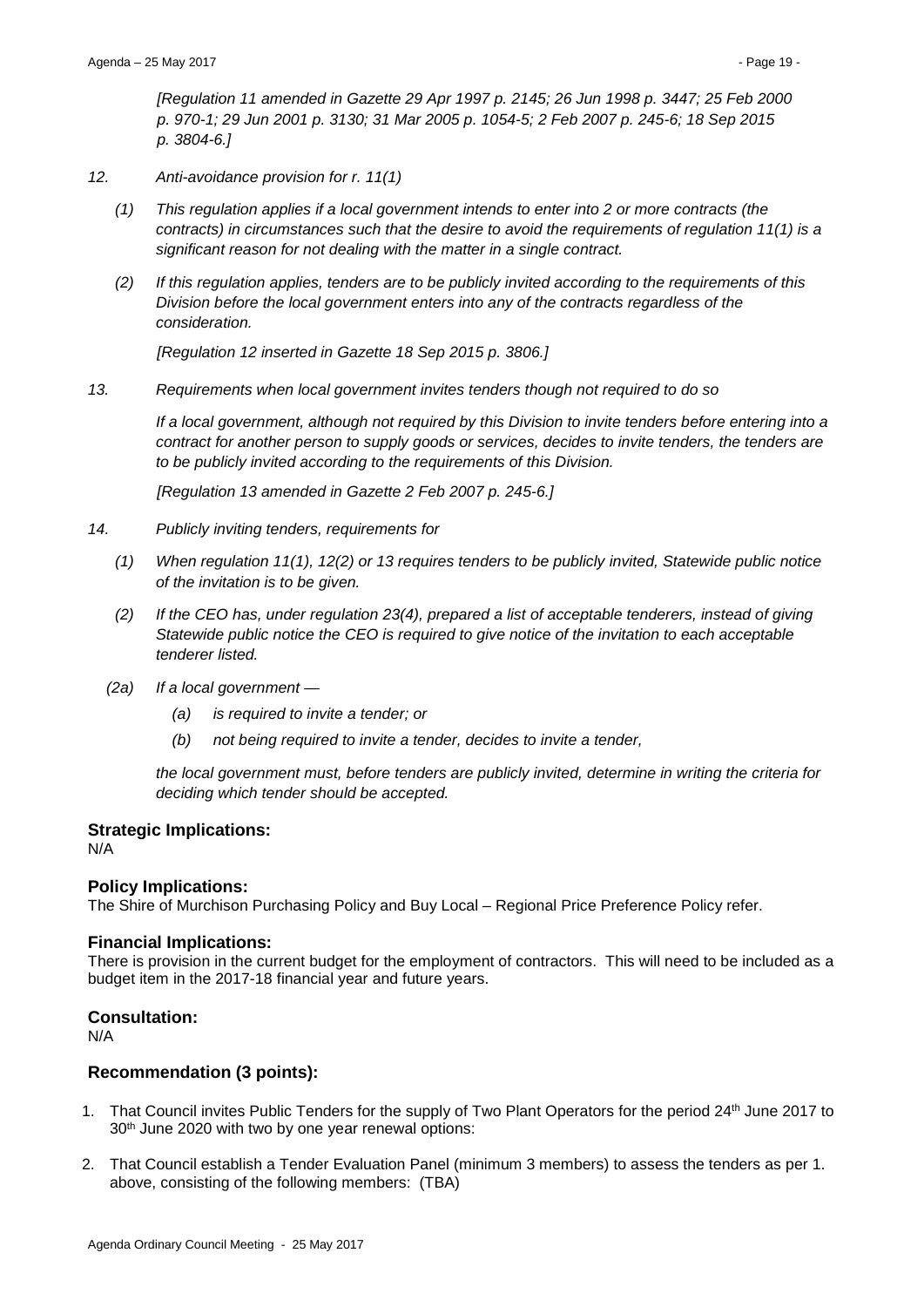#### **COMPLIANCE CRITERIA**

Tenders will be assessed for compliance with the requirements of the conditions of Tender and any Contract Requirements, including responses shown in the Tender Schedules. Compliant tenders will proceed for further assessments as follows:

#### **Comparative Price Assessment**

The comparative price for each tender will be calculated by applying applicable regional price preference imposts.

#### **Qualitative Assessments**

The tender is called under the local government (Functions & General) Regulations 1996. The prime consideration in the evaluation of received tenders is to establish the tender that clearly demonstrates an understanding of the tasks required under the tender and in the Shire's opinion represents the best value for money.

The Qualitative Assessment component of the assessment process is designed to take into account those aspects of the Tender that do not readily translate into absolute dollar values, but do however have socio-economic benefits in accordance with the table below.

The criteria on which tenders will be assessed, the maximum weighted score for each criteria and the scoring methodology is as follows:

| <b>Description of Qualitative Criteria</b>                                                                                                                                                                                                                 | Weighting  | <b>Score</b> |
|------------------------------------------------------------------------------------------------------------------------------------------------------------------------------------------------------------------------------------------------------------|------------|--------------|
| <b>Organisation Capabilities</b><br>- Demonstrated recent experience providing service of a<br>similar size or scope<br>- Quality and standard of work<br>- Timeliness of work<br>- Demonstrated capacity and flexibility to service Shire<br>requirements | <b>TBA</b> | $0 - 5$      |
| Skills and past experience of key personnel<br>- Demonstrated ability<br>- Accreditations                                                                                                                                                                  | <b>TBA</b> | $0 - 5$      |
| Ability to accommodate crew as per Shire's current<br>practice or the provision of own suitable accommodation.                                                                                                                                             | <b>TBA</b> | $0 - 5$      |
| Workplace Safety & Environmental Management Procedures<br>- Safety Management Plan in place<br>- Environmental Management Plan in place                                                                                                                    | <b>TBA</b> | $0 - 5$      |

# **Value for Money Assessment**

The Principal reserves the right to take into consideration any feature of a tender that provides a benefit to the Shire of Murchison and the community. Any additional features will be evaluated in accordance with the value-for-money assessment process outlined below:

In formulating the recommendation for any acceptance of any Tender, value for money will be assessed by:

- a) Identifying the lowest Competitive Price Tender (this tender then becomes the Benchmark for the value-for money assessment);
- b) If the next highest priced Comparative Price Tender has a higher Qualitative Assessment Score than the benchmark, identifying the additional benefits (if any) offered and assessing if the additional benefit is worth the additional price;
- c) Repeating Step b) with the remaining tenders;
- d) Determining which of the remaining Tenders, if any, offers the best value-for-money.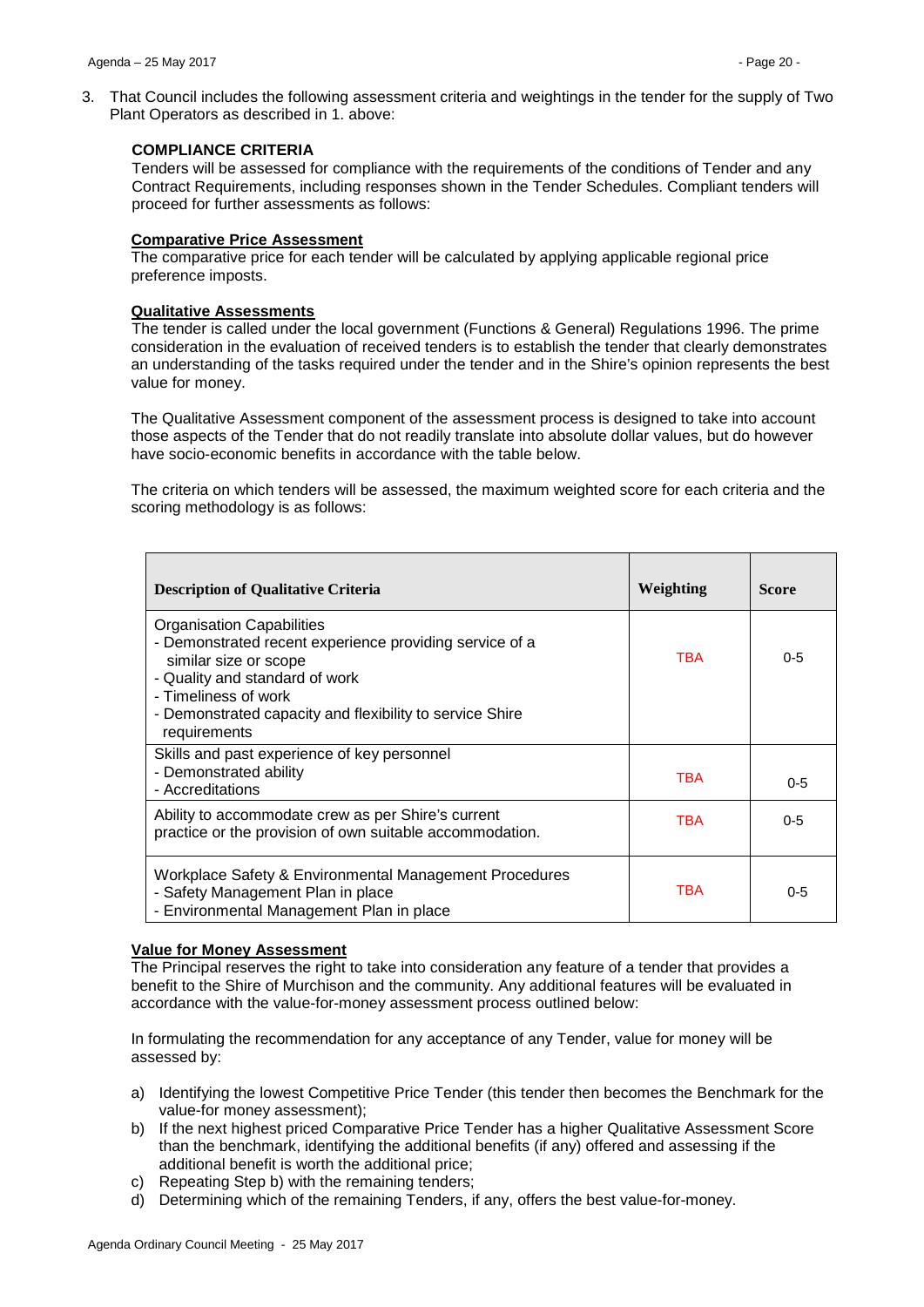#### *Where a higher priced conforming offer is recommended, there should be clear and demonstrable benefits over and above the lowest total priced, conforming offer.*

**Voting Requirements:**

Simple majority

| <b>Council Decision:</b><br><b>Moved: Councillor</b> | Seconded: Councillor |                 |
|------------------------------------------------------|----------------------|-----------------|
| <b>Carried/Lost</b>                                  | For:                 | <b>Against:</b> |

#### <span id="page-20-0"></span>**17.3 Call for Tenders for Flood Damage Works AGRN 743 Flooding in WA Jan/Feb 2017**

| File:              | 4.53                                     |
|--------------------|------------------------------------------|
| Author:            | Dianne Daniels - Chief Executive Officer |
| Interest Declared: | No interest to disclose                  |
| Date:              | 20 <sup>th</sup> May 2016                |
| Attachments:       | N/A                                      |

#### **Matter for Consideration:**

Council to consider:

- 1. calling Public Tenders for Flood Damage Works AGRN 743 Flooding in WA Jan/Feb 2017; and
- 2. establishing a Tender Evaluation Panel to assess the above-referenced Tender; and
- 3. establishing the Assessment Criteria for the above-referenced Tender.

#### **Background:**

In January and February 2017, widespread flooding impacted on vast areas of WA, from the Kimberley through the Mid West and Goldfields-Esperance. The event was proclaimed an eligible disaster under the WA Natural Disaster Relief and Recovery Arrangements (WANDRRA) and so funding was made available to provide immediate emergency assistance and to repair or replace essential public assets. WANDRRA is jointly funded by the State and Commonwealth Governments and administered by the Office of Emergency Management and Main Roads WA.

In late February 2017, the Shire of Murchison posted a Request for Quote on WALGA E-Quotes for a consultant to undertake the flood damage audit and to lodge an estimate of the repair/replacement costs with Main Roads. The work was awarded to Greenfields Technical Services and the ensuing report was lodged with Main Roads on the 20/04/2017, after a full on-site inspection had been undertaken by Greenfield, Main Roads and the Shire's Works Supervisor.

On the 18<sup>th</sup> May 2017, we received notification from the Office of Emergency and Main Roads that our full claim for \$6,406,693.51 had been approved and that we can now get underway with flood damage works.

The previous round of flood damage, WANDRRA AGRN661 March 2015, which cost \$7.7 million, was completed in August 2016. It was managed by:

1. Superintendent – Request for Quotes posted on WALGA E-Quotes Scope of Works:

1) Assist Council with preparation and evaluation of tenders for Site Supervisor and Contractors as required

2) Provision of Superintendence Services

a) Administration of the Contract in accordance with Main Roads/Department of Premier and Cabinet requirements

- b) Process claims for reimbursement on behalf of the Principal to Main Roads
- c) Provision of directions to the Site Supervisor/Contractors
- d) Approval of Contractors payment claims
- e) Attendance at regular on-site progress meetings with Contractor and Principal
- f) Progress reporting, including reconciliation of costs to claims
- 3) Technical support as required by Site Supervisor/Contractors
- 2. Superintendents Site Supervisors Request for Tender facilitated by Superintendent Objectives of Position(s):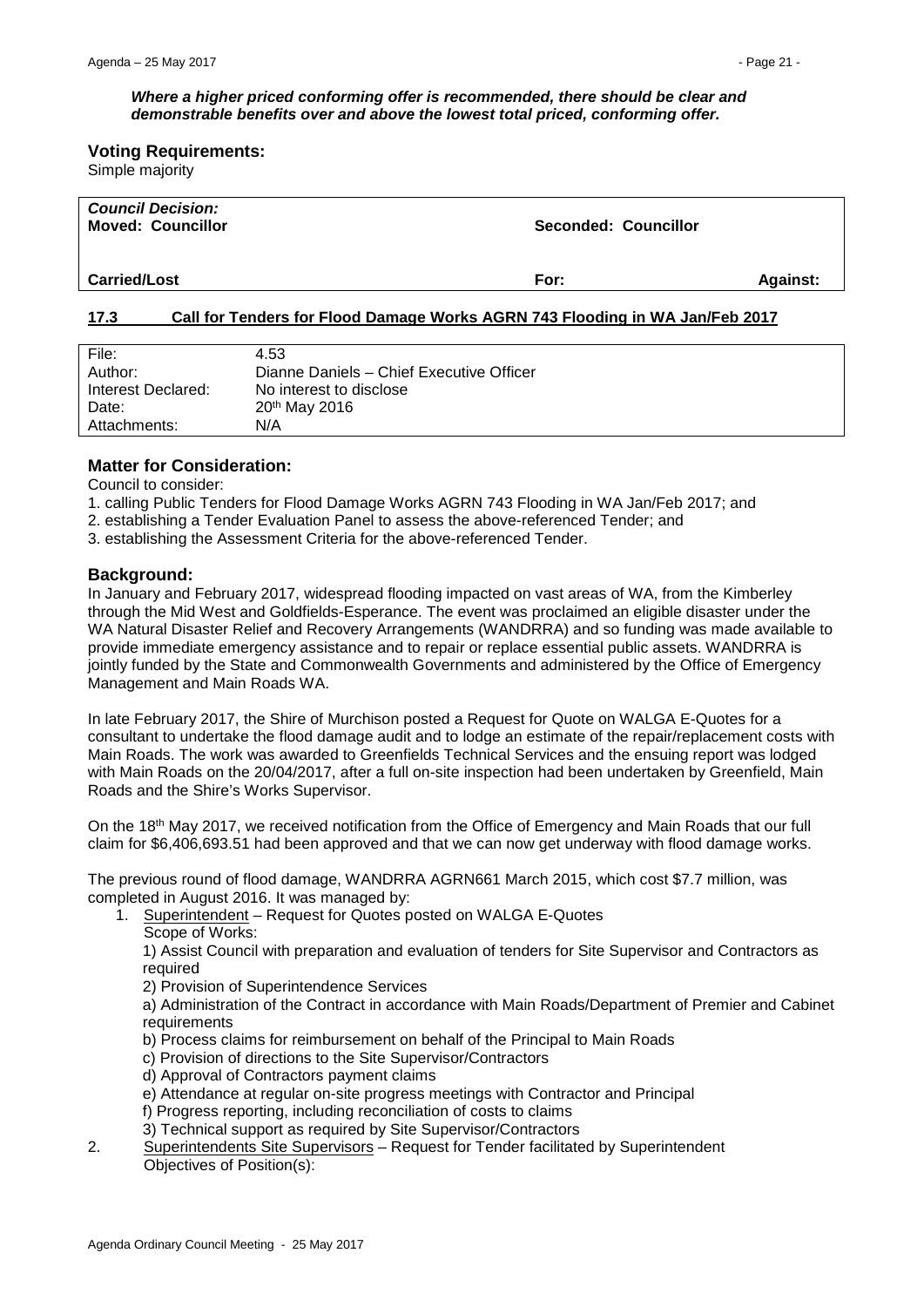1) To provide effective supervision for the completion of reinstatement works to flood damaged roads to their pre-event standard in compliance with this specification and the conditions stipulated under the Shire's WANDRRA funding agreement

2) To ensure that the completion of reinstatement works is undertaken in a safe, cost effective and efficient manner in order to achieve an acceptable standard of performance in accordance with industry standards and standards required by this specification

3)To maintain regular and effective communication between Contractor, Superintendent, Superintendents Representatives and the Principal to ensure compliant delivery of the services required under the contract and compliance with the conditions stipulated under the Shire's WANDRRA funding agreement

3. Plant & Labour Hire for Flood Damage Repairs – Request for Tender facilitated by Superintendent This was a Schedule of Rates tender broken down into General items (with separate entries for each of the Works Parcels if there is more than one) and then a listing of plant items which are required to be hired under this contract. The General items include lump sum amounts for such items as mobilisation and demobilisation to and from Murchison Settlement and between roads, camp, accommodation and messing costs, insurances, compliance with legislation and preparation of traffic management plans. The plant hire items are generic for all 3 Works Parcels and note that some items are indicated as provisional only. Specified plant items include roadworks plant as well as ancillary equipment and items including float (for mobilisation between work sections), water supply pumps, standpipes and generators and traffic control devices.

The above process worked well for the Shire. Works were carried out efficiently and completed on time and budget.

The Local government Act 1995 and the Local Government (Functions and General) Regulations 1996 state that Tenders are to be publicly invited if the consideration under a contract is expected to be more than \$150,000 and prior to publicly inviting tenders, the local government must establish in writing the criteria for determining which tender should be accepted.

Further, prior to calling for public tenders, the Shire of Murchison Purchasing Policy requires that Council establish an Evaluation Panel.

#### **Comment:**

As the process for the management of the restoration works following the March 2015 flood damage was very efficient, I suggest that we follow that process again for this current round of Flood Damage. There will be at least two parcels of work, possibly more.

As the works are wide-spread, the Superintendent may see the need to contract two Supervisors to keep the works moving along efficiently and to ensure a regular flow of records back to the Superintendent's office for processing. This efficient flow of paperwork is vitally important to ensure that the Shire can maintain a healthy cash flow throughout the works.

During the last round of flood damage, Council made a formal decision to transfer up to \$3 million from the Cue Beringarra Road Reserve as a short term measure to ensure that contractors could be paid while we waited for WANDRRA funds to start to flow. The flow of WANDRRA funds took three months to start, but once they had started, claim payments were made efficiently. Depending on the decision made today regarding the future of the Beringarra Cue Road, this Reserve may not be available to draw down on.

An option to manage the cash flow during the flood damage works will be brought to Council as part of the 2017/18 budget and may include a taking out a short term loan or establishing a revolving line of credit for the duration of the works.

#### **Statutory Environment:**

Local Government Act 1995

- 3.57. Tenders for providing goods or services
	- (1) A local government is required to invite tenders before it enters

into a contract of a prescribed kind under which another person is to supply goods or services.

(2) Regulations may make provision about tenders.

Local Government (Functions and General) Regulations 1996

- Division 2 Tenders for Providing Goods and Services (s.3.57)
- 11. When tenders have to be publicly invited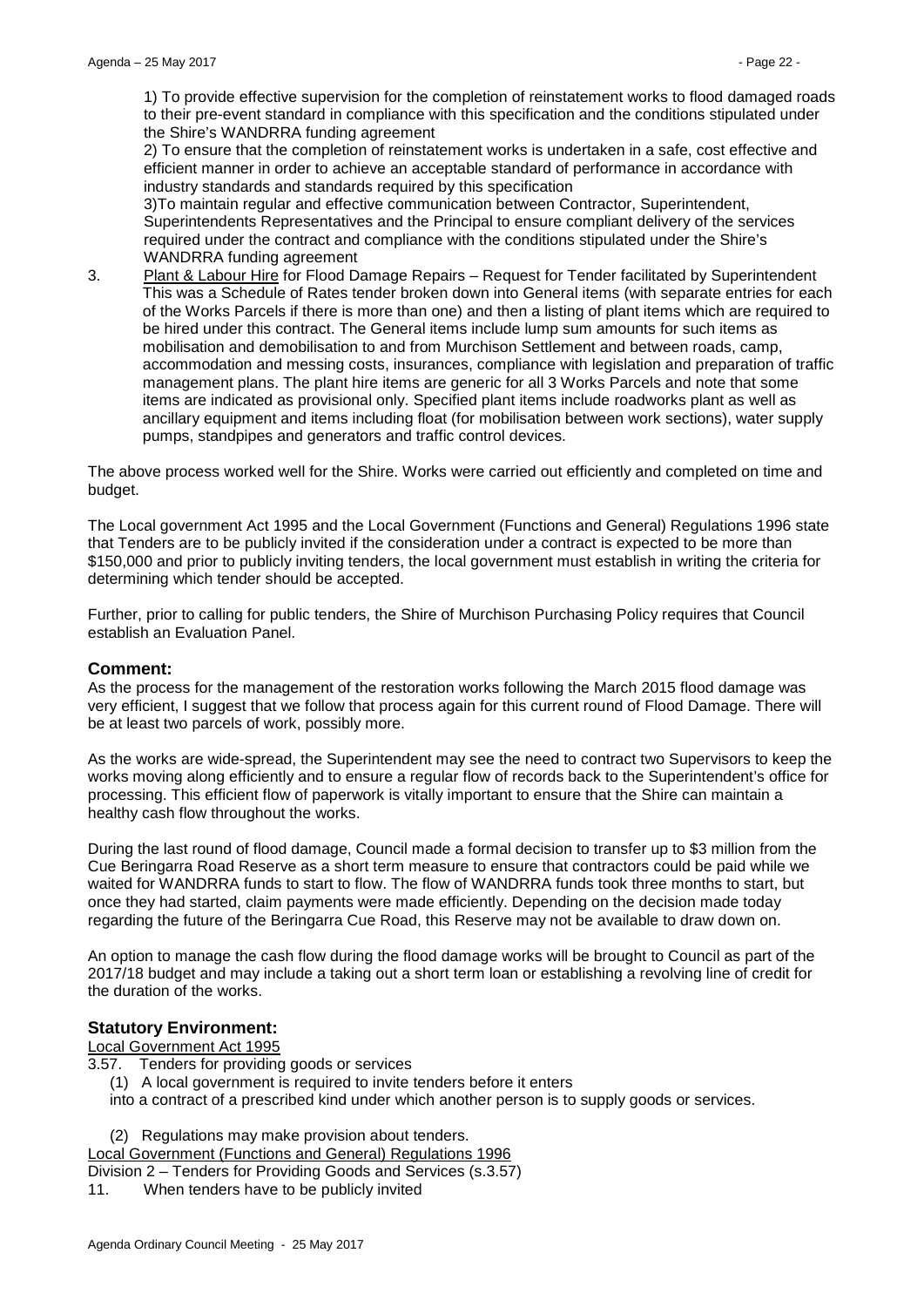- (1) Tenders are to be publicly invited according to the requirements of this Division before a local government enters into a contract for another person to supply goods or services if the consideration under the contract is, or is expected to be, more, or worth more, than \$150 000 unless subregulation (2) states otherwise.
- (2) Tenders do not have to be publicly invited according to the requirements of this Division if  $-$ 
	- (a) the supply of the goods or services is to be obtained from expenditure authorised in an emergency under section 6.8(1)(c) of the Act; or
	- (b) the supply of the goods or services is to be obtained through the WALGA Preferred Supplier Program; or
	- [(ba) deleted]
		- (c) within the last 6 months
			- (i) the local government has, according to the requirements of this Division, publicly invited tenders for the supply of the goods or services but no tender was submitted that met the tender specifications or satisfied the value for money assessment; or
			- (ii) the local government has, under regulation 21(1), sought expressions of interest with respect to the supply of the goods or services but no person was, as a result, listed as an acceptable tenderer; or
		- (d) the contract is to be entered into by auction after being expressly authorised by a resolution of the council of the local government; or
		- (e) the goods or services are to be supplied by or obtained through the government of the State or the Commonwealth or any of its agencies, or by a local government or a regional local government; or
	- (ea) the goods or services are to be supplied
		- (i) in respect of an area of land that has been incorporated in a district as a result of an order made under section 2.1 of the Act changing the boundaries of the district; and
		- (ii) by a person who, on the commencement of the order referred to in subparagraph (i), has a contract to supply the same kind of goods or services to the local government of the district referred to in that subparagraph;

or

- (f) the local government has good reason to believe that, because of the unique nature of the goods or services required or for any other reason, it is unlikely that there is more than one potential supplier; or
- (g) the goods to be supplied under the contract are
	- (i) petrol or oil; or
	- (ii) any other liquid, or any gas, used for internal combustion engines;

or

- (h) the following apply
	- (i) the goods or services are to be supplied by a person registered on the Aboriginal Business Directory WA published by the Small Business Development Corporation established under the Small Business Development Corporation Act 1983; and
	- (ii) the consideration under the contract is \$250 000 or less, or worth \$250 000 or less; and
	- (iii) the local government is satisfied that the contract represents value for money;

or

- 
- (i) the goods or services are to be supplied by an Australian Disability Enterprise; or
- (j) the contract is a renewal or extension of the term of a contract (the original contract) where —
	- (i) the original contract was entered into after the local government, according to the requirements of this Division, publicly invited tenders for the supply of goods or services; and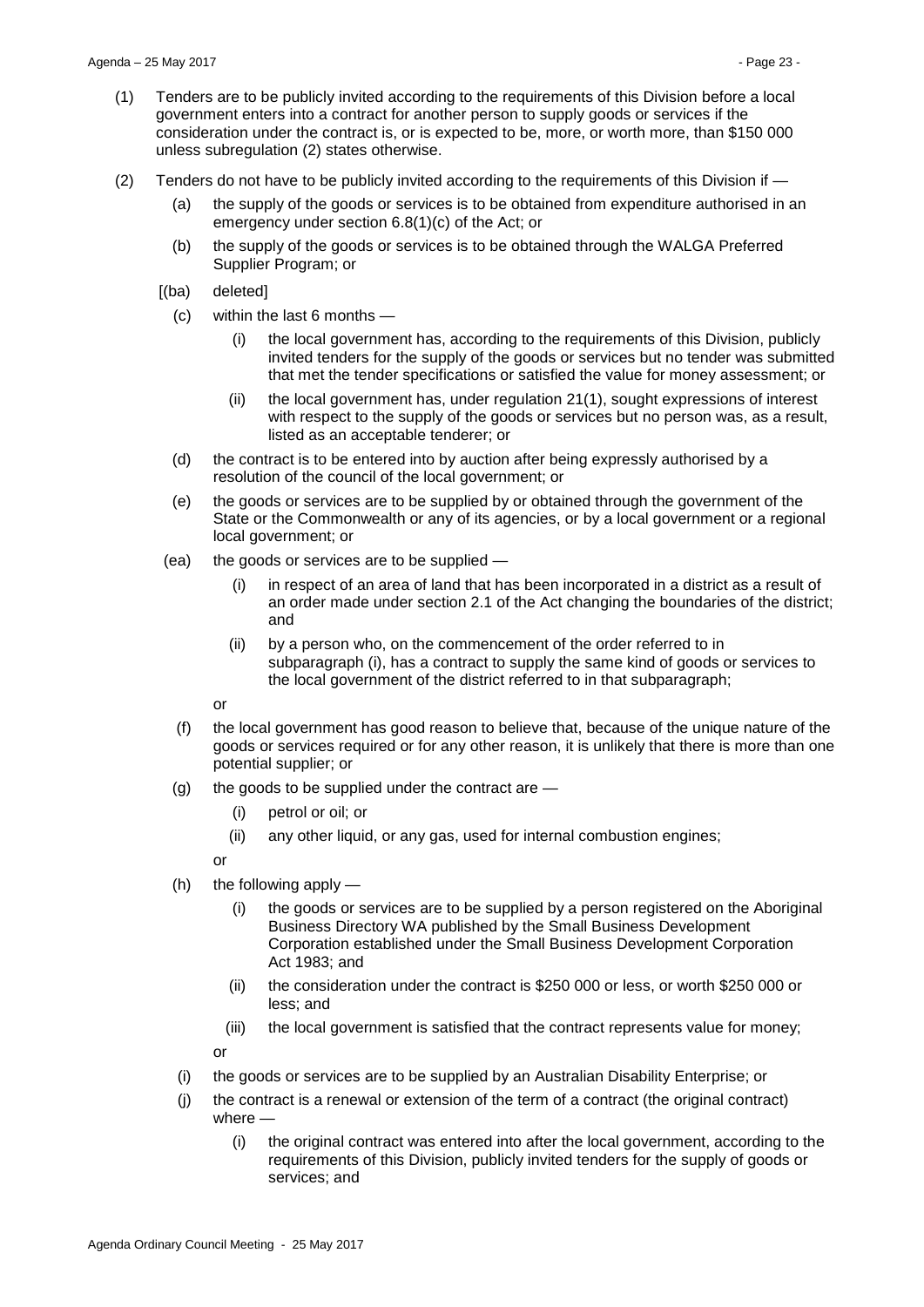- (ii) the invitation for tenders contained provision for the renewal or extension of a contract entered into with a successful tenderer; and
- (iii) the original contract contains an option to renew or extend its term; and
- (iv) the supplier's tender included a requirement for such an option and specified the consideration payable, or the method by which the consideration is to be calculated, if the option were exercised; or
- (k) the goods or services are to be supplied by a pre-qualified supplier under Division 3.
- 12. Anti-avoi*dance provision for r. 11(1)*
	- *(1) This regulation applies if a local government intends to enter into 2 or more contracts (the contracts) in circumstances such that the desire to avoid the requirements of regulation 11(1) is a significant reason for not dealing with the matter in a single contract.*
	- *(2) If this regulation applies, tenders are to be publicly invited according to the requirements of this Division before the local government enters into any of the contracts regardless of the consideration.*

*[Regulation 12 inserted in Gazette 18 Sep 2015 p. 3806.]* 

*13. Requirements when local government invites tenders though not required to do so*

*If a local government, although not required by this Division to invite tenders before entering into a contract for another person to supply goods or services, decides to invite tenders, the tenders are to be publicly invited according to the requirements of this Division.*

*[Regulation 13 amended in Gazette 2 Feb 2007 p. 245-6.]*

- *14. Publicly inviting tenders, requirements for*
	- *(1) When regulation 11(1), 12(2) or 13 requires tenders to be publicly invited, State-wide public notice of the invitation is to be given.*
	- *(2) If the CEO has, under regulation 23(4), prepared a list of acceptable tenderers, instead of giving State-wide public notice the CEO is required to give notice of the invitation to each acceptable tenderer listed.*
	- *(2a) If a local government —*
		- *(a) is required to invite a tender; or*
		- *(b) not being required to invite a tender, decides to invite a tender,*

*the local government must, before tenders are publicly invited, determine in writing the criteria for deciding which tender should be accepted.*

#### **Strategic Implications:**

Objective 4 of the Strategic Community Plans calls for the provision of good governance to the Murchison Shire through….high levels of accountability…..compliance with statutory requirements.

#### **Policy Implications:**

The Shire of Murchison Purchasing Policy and Buy Local – Regional Price Preference Policy refer.

#### **Financial Implications:**

Flood damage expenditure of \$6,406,693.51 will need to be budgeted for in the 2017/18 budget along with WANDRRA funding of \$6,253,693.51. The shortfall of \$153,400 is Council's contribution to the works.

#### **Consultation:**

Main Roads Geraldton Works Supervisor Deputy Chief Executive Officer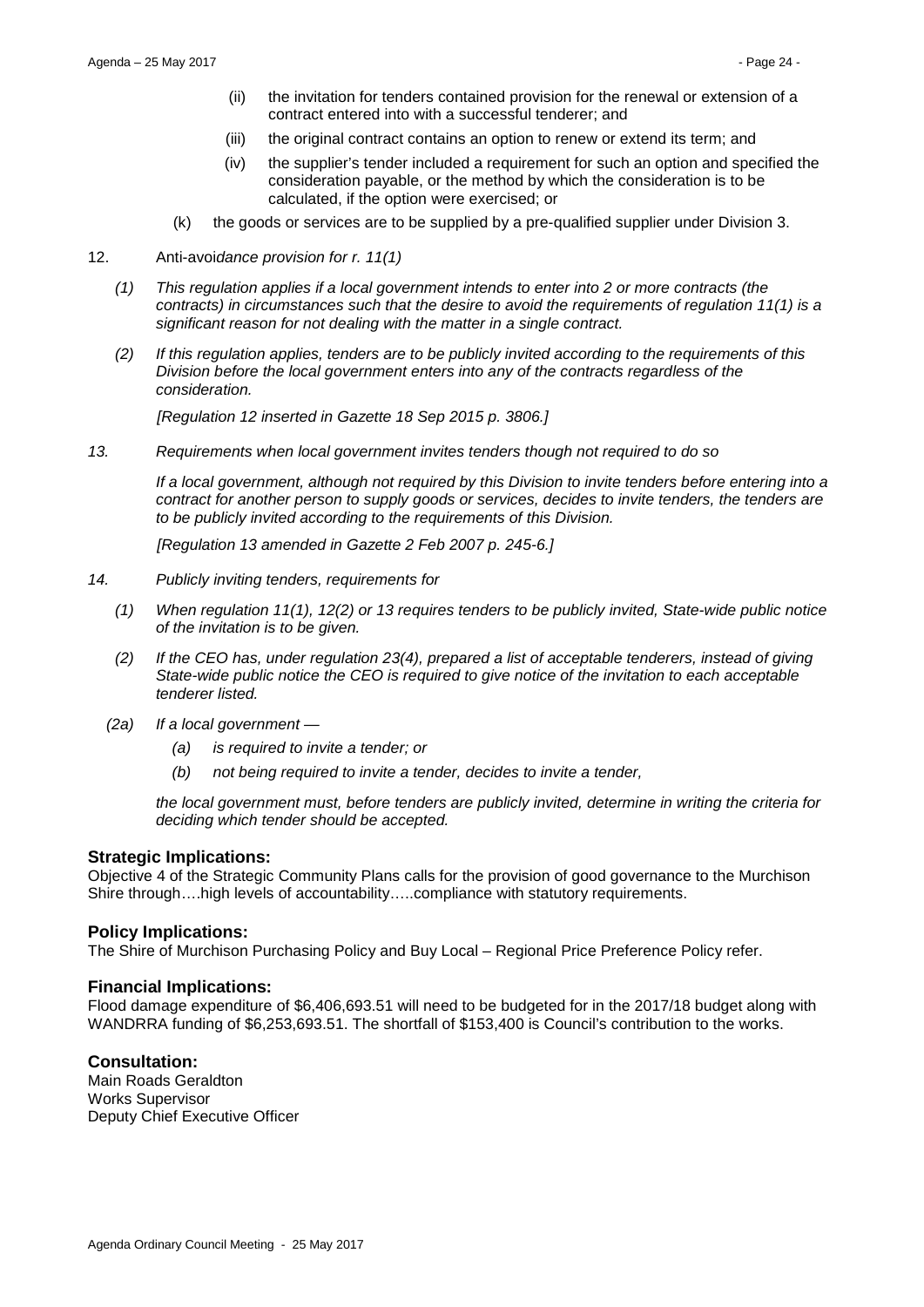### **Recommendation (4 points):**

- 1. That Council invites two Public Tenders for the:
	- a) Supply of Site Supervision Services for Road Flood Damage Repairs (WANDRRA AGRN 743); and
	- b) Supply of Plant & Operators for Road Flood Damage Repairs (WANDRRA AGRN 743)
- 2. That Council establish a (or two) Tender Evaluation Panel(s) (minimum 3 members) to assess the above-referenced tenders:
	- a) The Tender Evaluation Panel for the evaluation of the Tender for the Supply of Site Supervision Services for Road Flood Damage Repairs (WANDRRA AGRN 743) is made up of (TBA); and
	- b) The Tender Evaluation Panel for the evaluation of the Tender for the Supply of Plant & Operators for Road Flood Damage Repairs (WANDRRA AGRN 743) is made up of (TBA)
- 3. That Council includes the following assessment criteria and weightings in the Tender for the Supply of Site Supervision Services for Road Flood Damage Repairs (WANDRRA AGRN 743):

#### **COMPLIANCE CRITERIA**

Tenders will be assessed for compliance with the requirements of the conditions of Tender and any Contract Requirements, including responses shown in the Tender Schedules. Compliant tenders will proceed for further assessments as follows:

#### **Comparative Price Assessment**

The comparative price for each tender will be calculated by applying applicable regional price preference imposts.

#### **Qualitative Assessments**

The tender is called under the local government (Functions & General) Regulations 1996. The prime consideration in the evaluation of received tenders is to establish the tender that clearly demonstrates an understanding of the tasks required under the tender and in the Shire's opinion represents the best value for money.

The Qualitative Assessment component of the assessment process is designed to take into account those aspects of the Tender that do not readily translate into absolute dollar values, but do however have socio-economic benefits in accordance with the table below.

The criteria on which tenders will be assessed, the maximum weighted score for each criteria and the scoring methodology is as follows:

| A. Demonstrated Roadworks Experience                                                                                                                                                             | Weighting                              |
|--------------------------------------------------------------------------------------------------------------------------------------------------------------------------------------------------|----------------------------------------|
| Tenderers must address the following information in an attachment and label it<br>"Demonstrated Roadworks Experience":                                                                           | $< 30\%$<br><b>Tick if</b><br>attached |
| With reference to capacity of organisation as well as nominated Supervisors.<br>$\sim$                                                                                                           |                                        |
| - Particular rural and remote roadworks experience including previous examples.<br>Complete the pro-forma at Schedule 2 and include with the "Demonstrated"<br>Roadworks Experience" attachment. |                                        |
| Demonstrated understanding of unsealed road construction and maintenance<br>techniques and industry standards.                                                                                   |                                        |
| - Demonstrated understanding of resourcing and productivity for delivery of cost<br>effective works within budget.                                                                               |                                        |
| Demonstrated capacity to peg to levels.                                                                                                                                                          |                                        |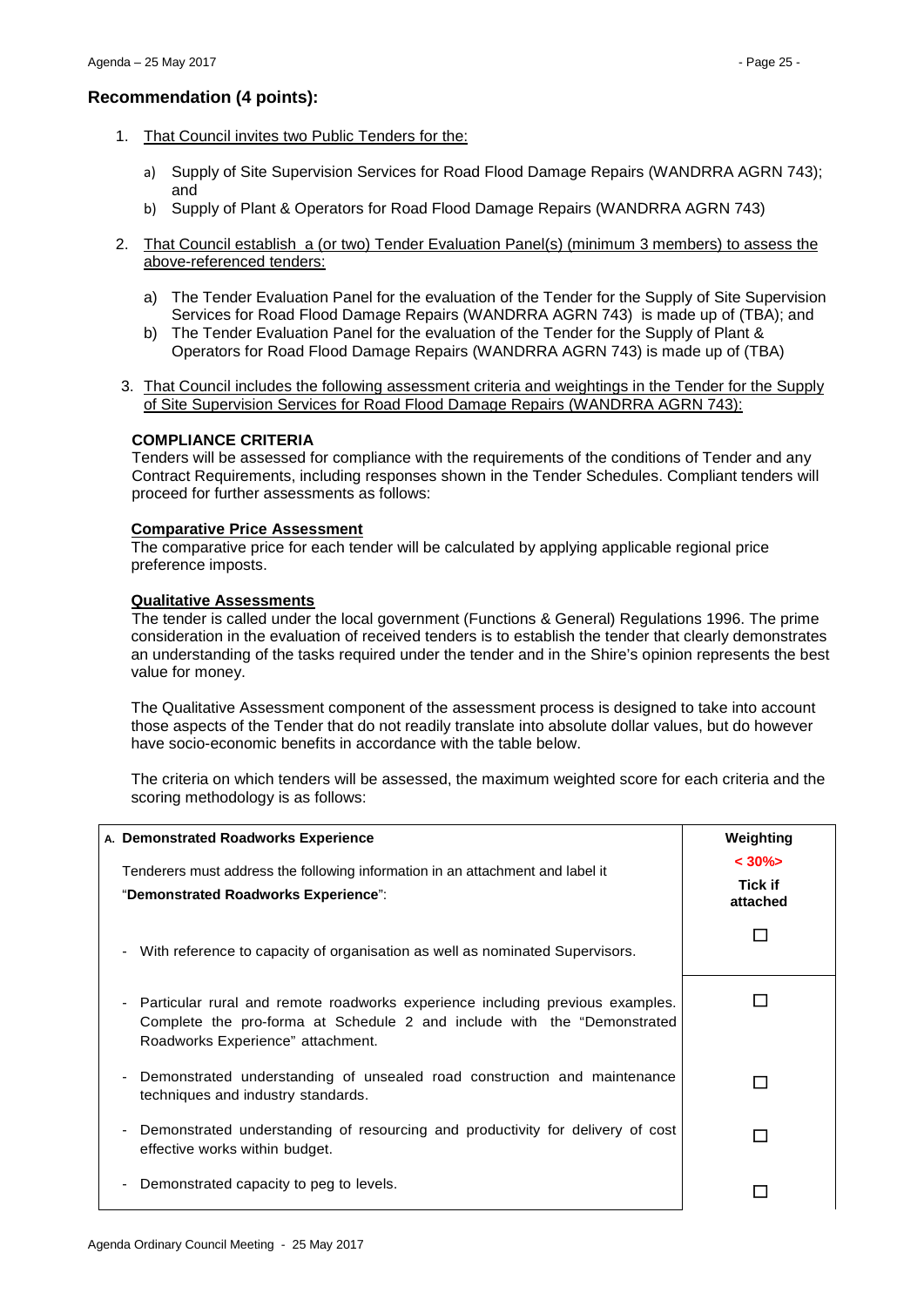| Provide CV's or as a minimum, employment history (including reference to projects<br>worked on and roles undertaken), years of experience and qualifications or relevant<br>memberships for nominated Supervisors. Complete the pro-forma at Schedule 3<br>and include with the "Demonstrated Roadworks Experience" attachment. |                            |
|---------------------------------------------------------------------------------------------------------------------------------------------------------------------------------------------------------------------------------------------------------------------------------------------------------------------------------|----------------------------|
| Provide referees who can substantiate previous experience and demonstrated<br>capability of both organisation and nominated Supervisors. Complete the pro-<br>formas at Schedule 4 and include with the "Demonstrated Roadworks Experience"<br>attachment.                                                                      | П                          |
| <b>B. Supervision and Liaison Experience</b>                                                                                                                                                                                                                                                                                    | Weighting                  |
| Tenderers must address the following information in an attachment and label it                                                                                                                                                                                                                                                  | < 25%>                     |
| "Supervision and Liaison Experience":                                                                                                                                                                                                                                                                                           | <b>Tick if</b><br>attached |
| With civil works and roadworks in particular. Complete as part of Pro-forma at<br>Schedule 3.                                                                                                                                                                                                                                   | П                          |
| Scheduling and set out of scope of works and specifying works processes in<br>liaison with contractors. Complete as part of Pro-forma at Schedule 3.                                                                                                                                                                            | П                          |
| Capacity to or previous record of working positively and constructively with<br>machine operators. Complete as part of Pro-forma at Schedule 3.                                                                                                                                                                                 | П                          |
| c. Experience with Road Construction Materials                                                                                                                                                                                                                                                                                  | Weighting                  |
| Tenderers must address the following information in an attachment and label it                                                                                                                                                                                                                                                  | $< 10\%$                   |
| "Experience with Road Construction Materials":                                                                                                                                                                                                                                                                                  | <b>Tick if</b><br>attached |
| Sourcing and pushing up granular pavement material / gravel.<br>Complete as part of Pro-forma at Schedule 3.                                                                                                                                                                                                                    |                            |
| Knowledge of water bores and water quality in relation to roadworks.<br>Complete as part of Pro-forma at Schedule 3.                                                                                                                                                                                                            |                            |
| D. Reporting and Contract Management Experience                                                                                                                                                                                                                                                                                 | Weighting                  |
| Tenderers must address the following information in an attachment and label it "Reporting<br>and Contract Management Experience"                                                                                                                                                                                                | <25%                       |
|                                                                                                                                                                                                                                                                                                                                 | <b>Tick if</b><br>attached |
| Demonstrated capacity to collect, record, prepare and maintain works records                                                                                                                                                                                                                                                    |                            |
| including daily contractor works progress, plant utilisation, photographic evidence<br>and measurement of completed works.                                                                                                                                                                                                      |                            |
| Experience documenting and scheduling of works and works processes.                                                                                                                                                                                                                                                             | H                          |
| Previous experience as a works inspector or Superintendents representative<br>and liaison with Superintendent.                                                                                                                                                                                                                  | П                          |
| E. Stand-alone capacity and ability to provide more than one Supervisor                                                                                                                                                                                                                                                         | Weighting                  |
| Tenderers must address the following information in an attachment and label it "Stand-                                                                                                                                                                                                                                          | $< 10\%$                   |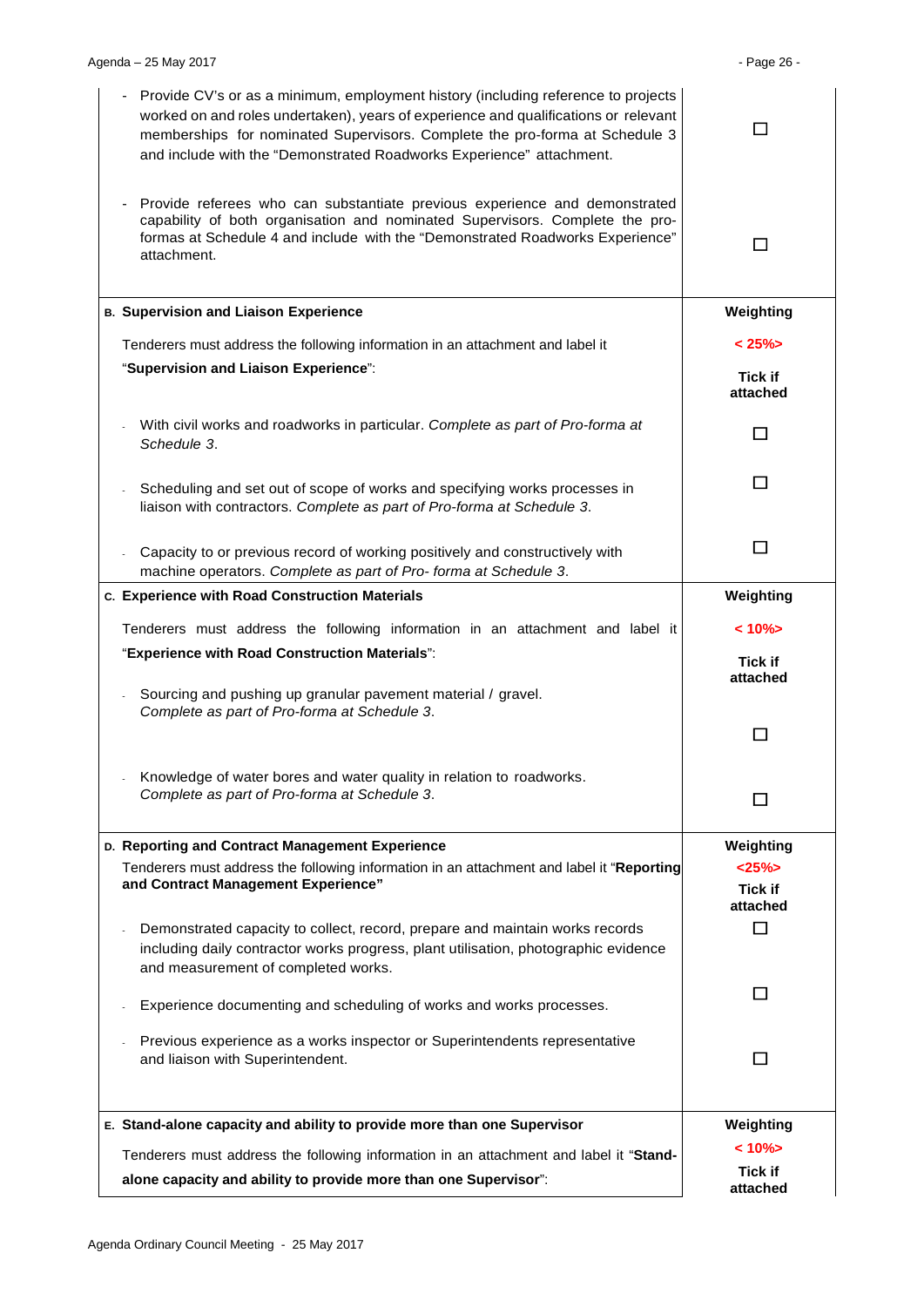-

 $\Box$ 

П

 $\Box$ 

 $\Box$ 

- Ability to provide a minimum of two Supervisors with backup resources to be nominated.
- Ability to provide a Supervisory service on a stand-alone basis with capacity to include a demonstrated understanding of safety provisions when working alone in remote areas including reference to fully equipped 4WD personal transport, transportable accommodation, fuel, meals and supplies provisions. *Complete the pro-forma at Schedule 5 and include with the "Stand-alone capacity and ability to provide more than one Supervisor" attachment*.
- Demonstrated capacity of organisation to resource the work i.e. current workload vs forecast workload including this contract. *Complete the pro-forma at Schedule 6 and include with the "Stand-alone capacity and ability to provide more than one Supervisor" attachment*
- Demonstrated capacity to provide remote coms (phone, internet) to facilitate transfer of claims related records to Superintendent. *Complete as part of Proforma at Schedule 5*.

#### **Value for Money Assessment**

The Principal reserves the right to take into consideration any feature of a tender that provides a benefit to the Shire of Murchison and the community. Any additional features will be evaluated in accordance with the value-for-money assessment process outlined below:

In formulating the recommendation for any acceptance of any Tender, value for money will be assessed by:

- e) Identifying the lowest Comparative Price Tender (this tender then becomes the Benchmark for the value-for money assessment);
- f) If the next highest priced Comparative Price Tender has a higher Qualitative Assessment Score than the benchmark, identifying the additional benefits (if any) offered and assessing if the additional benefit is worth the additional price;
- g) Repeating Step b) with the remaining tenders;
- h) Determining which of the remaining Tenders, if any, offers the best value-for-money.

#### *Where a higher priced conforming offer is recommended, there should be clear and demonstrable benefits over and above the lowest total priced, conforming offer.*

4. That Council includes the following assessment criteria and weightings in the Tender for the Supply of Plant & Operators for Road Flood Damage Repairs (WANDRRA AGRN 743):

#### **COMPLIANCE CRITERIA**

Tenders will be assessed for compliance with the requirements of the conditions of Tender and any Contract Requirements, including responses shown in the Tender Schedules. Compliant tenders will proceed for further assessments as follows:

#### **Comparative Price Assessment**

The comparative price for each tender will be calculated by applying applicable regional price preference imposts.

#### **Qualitative Assessments**

The tender is called under the local government (Functions & General) Regulations 1996. The prime consideration in the evaluation of received tenders is to establish the tender that clearly demonstrates an understanding of the tasks required under the tender and in the Shire's opinion represents the best value for money.

The Qualitative Assessment component of the assessment process is designed to take into account those aspects of the Tender that do not readily translate into absolute dollar values, but do however have socio-economic benefits in accordance with the table below.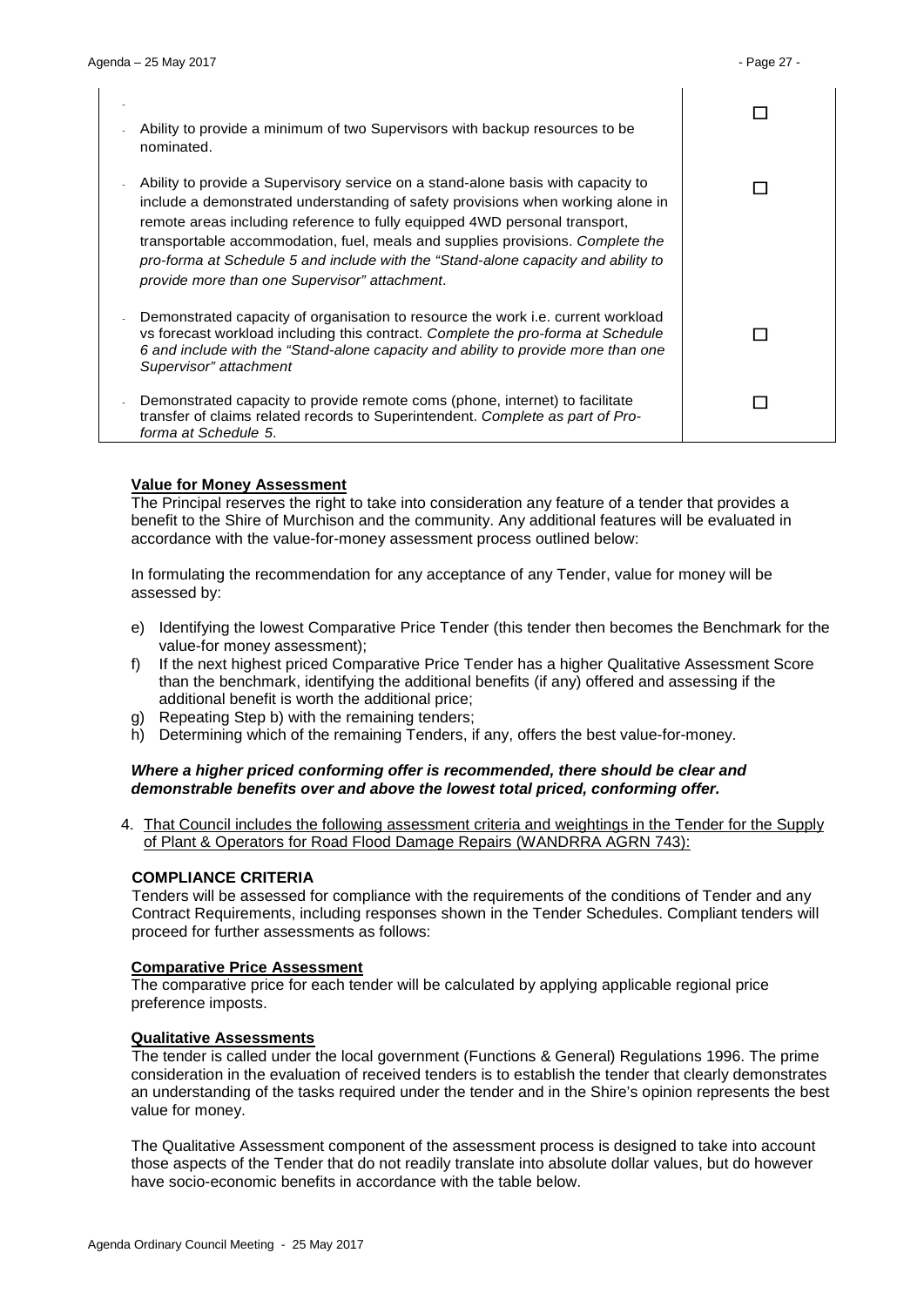The criteria on which tenders will be assessed, the maximum weighted score for each criteria and the scoring methodology is as follows:

| A. Organisational Experience and Capacity                                                                                                                                                                  | Weighting                       |
|------------------------------------------------------------------------------------------------------------------------------------------------------------------------------------------------------------|---------------------------------|
| Tenderers must address the following information in an attachment and label it<br>"Organisational Experience and Capacity":                                                                                | $< 30\%$<br>Tick if<br>attached |
| Details of similar work previously undertaken including reference to dates, value<br>of works and time taken to complete and evidence of having achieved outcomes.                                         | П                               |
| Reference sheet or list of relevant previously completed projects.                                                                                                                                         | П                               |
| Provide referees who can substantiate previous experience and demonstrated<br>capability of the organisation.                                                                                              | $\mathsf{L}$                    |
| Demonstrated capacity of organisation to resource the work i.e. current workload<br>vs forecast workload including this contract.                                                                          | П                               |
| - A project schedule / timeline identifying resources and timeframes to be allocated<br>to each road nominated within the Damage Repair Listing (refer Attachment C)                                       | l 1                             |
| B. Road Construction Experience in Rural and Remote Areas                                                                                                                                                  | Weighting                       |
| Tenderers must address the following information in an attachment and label it "Road<br><b>Construction Experience in Rural and Remote Areas":</b>                                                         | $< 25\%$<br>Tick if<br>attached |
| Nominate specific examples in previous projects reference sheet.                                                                                                                                           |                                 |
| Include reference to previous experience operating mobile camps.                                                                                                                                           | H                               |
| Provide details of Organisations Occupational, Health and Safety record and<br>systems with particular relevance to works in rural and remote areas                                                        | <b>Taratta</b>                  |
| c. Key Personnel Experience and Overall Capacity                                                                                                                                                           | Weighting                       |
| Tenderers must address the following information in an attachment and label it "Key                                                                                                                        | $< 25\%$<br>Tick if             |
| <b>Personnel Experience and Overall Capacity":</b>                                                                                                                                                         | attached                        |
| Provide details of past experience of key staff including Supervisory,<br>Administrative and operators of key items of plant (e.g. grader, dozer, field<br>mechanic).                                      | П                               |
| Provide CV's or as a minimum, employment history (including reference to<br>projects worked on and roles undertaken), years of experience and qualifications<br>or relevant memberships for key personnel. |                                 |
| Provide referees who can substantiate previous experience and demonstrated                                                                                                                                 | l 1                             |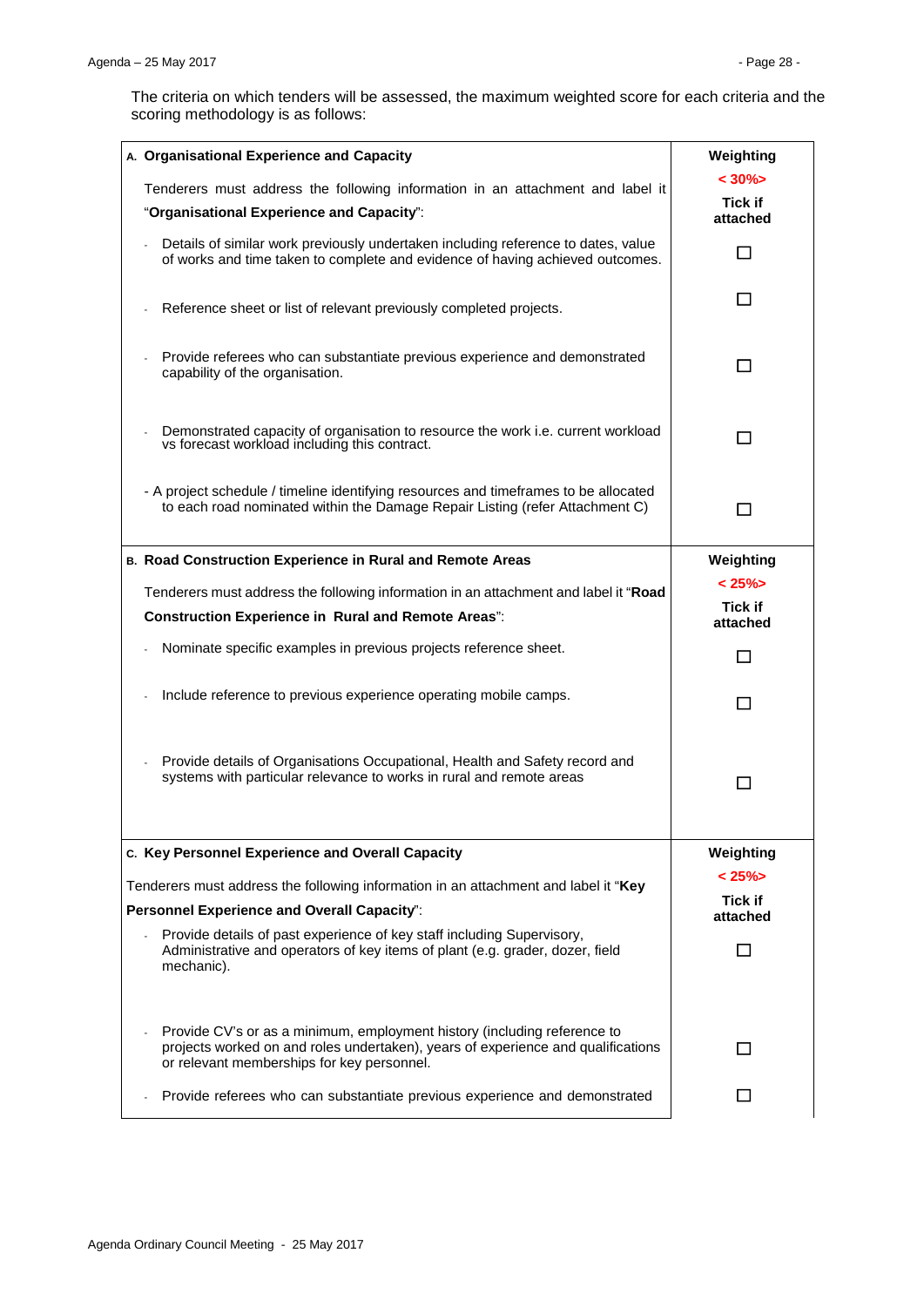| capability of key personnel.<br>Provide specific reference to and past experience of nominated administrative<br>staff who will be responsible for maintaining daily plant, labour and works<br>progress records in close liaison with the Superintendents Site Supervisor as<br>well as reconciling those records against Summary sheets and Contractors<br>Invoicing. |                            |
|-------------------------------------------------------------------------------------------------------------------------------------------------------------------------------------------------------------------------------------------------------------------------------------------------------------------------------------------------------------------------|----------------------------|
| Include reference to the organisations capacity to provide back-up resources<br>for key personnel should the need arise.                                                                                                                                                                                                                                                |                            |
| D. Extent and Condition of Road Construction Plant & Mechanical Support                                                                                                                                                                                                                                                                                                 | Weighting                  |
| Tenderers must address the following information in an attachment and label it                                                                                                                                                                                                                                                                                          | $< 20\%$                   |
| "Extent and Condition of Road Construction Plant & Mechanical Support":                                                                                                                                                                                                                                                                                                 | <b>Tick if</b><br>attached |
| Identify total numbers of each type of plant available for this project for<br>assessment against the nominated list and numbers within the Tender schedule.                                                                                                                                                                                                            |                            |
| Nominate age or hours of each item of plant or some indication of condition or<br>reliability.                                                                                                                                                                                                                                                                          |                            |
|                                                                                                                                                                                                                                                                                                                                                                         |                            |
| Specifically detail the items of mechanical support and refueling equipment<br>available for this project.                                                                                                                                                                                                                                                              |                            |
|                                                                                                                                                                                                                                                                                                                                                                         |                            |
| Identify any particular items of plant or attachments which are considered to have<br>special or advantageous application to the works and locations identified within<br>this tender.                                                                                                                                                                                  |                            |
|                                                                                                                                                                                                                                                                                                                                                                         |                            |

#### **Value for Money Assessment**

The Principal reserves the right to take into consideration any feature of a tender that provides a benefit to the Shire of Murchison and the community. Any additional features will be evaluated in accordance with the value-for-money assessment process outlined below:

In formulating the recommendation for any acceptance of any Tender, value for money will be assessed by:

- i) Identifying the lowest Comparative Price Tender (this tender then becomes the Benchmark for the value-for money assessment);
- j) If the next highest priced Comparative Price Tender has a higher Qualitative Assessment Score than the benchmark, identifying the additional benefits (if any) offered and assessing if the additional benefit is worth the additional price;
- k) Repeating Step b) with the remaining tenders;
- l) Determining which of the remaining Tenders, if any, offers the best value-for-money.

#### *Where a higher priced conforming offer is recommended, there should be clear and demonstrable benefits over and above the lowest total priced, conforming offer.*

#### **Voting Requirements:**

Simple majority

| <b>Council Decision:</b><br><b>Moved: Councillor</b> | Seconded: Councillor |                 |
|------------------------------------------------------|----------------------|-----------------|
| <b>Carried/Lost</b>                                  | For:                 | <b>Against:</b> |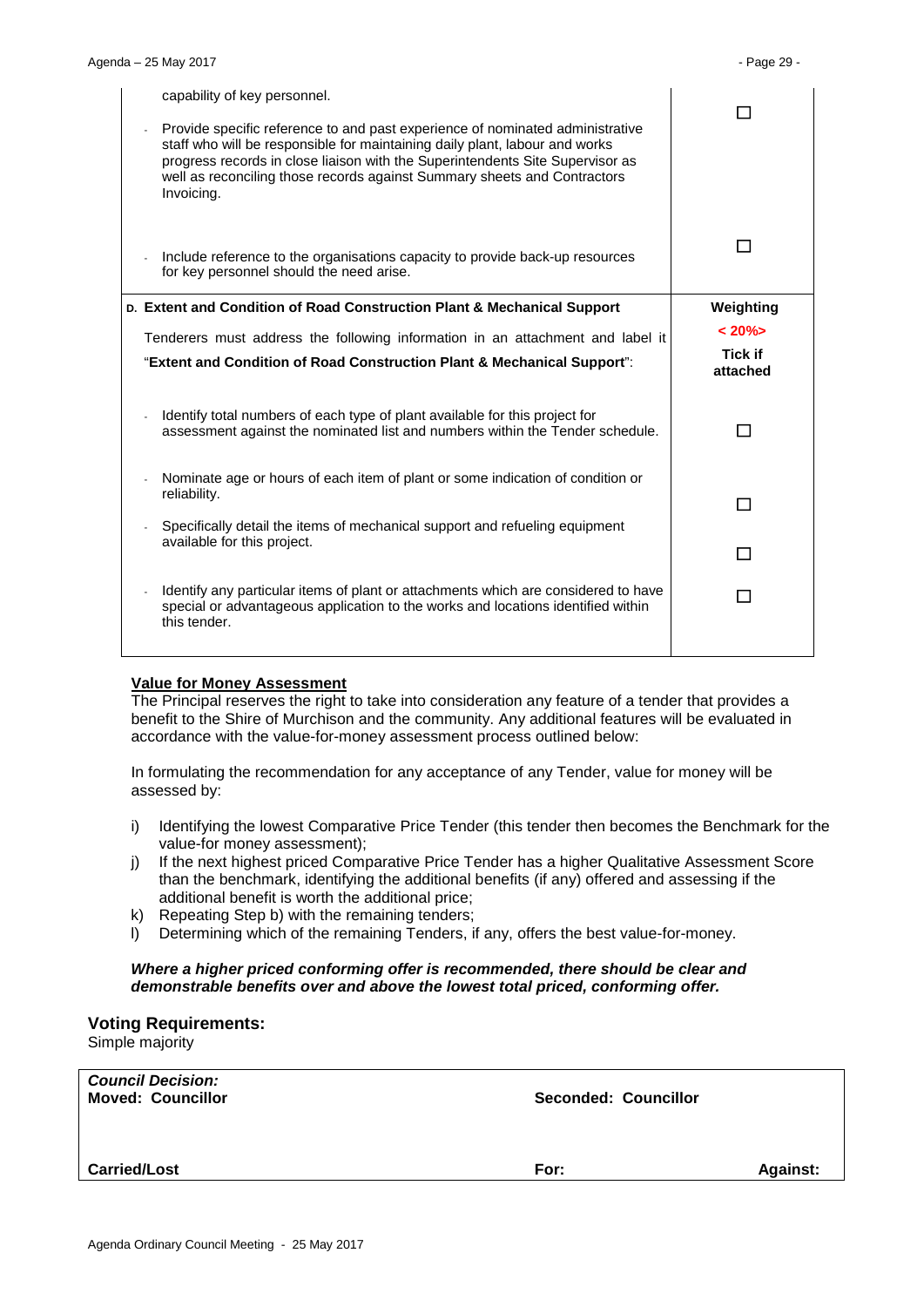#### <span id="page-29-0"></span>**17.4 Proposed Road Works Program 2017/18**

| File:              | 12.9                                |
|--------------------|-------------------------------------|
| Author:            | Dianne Daniels                      |
| Interest Declared: | Nil                                 |
| Date:              | 22 May 2017                         |
| Attachments:       | Proposed Road Works Program 2017/18 |

#### **Matter for Consideration:**

Council to consider the Road Works Program 2017/18 and prioritise the jobs listed.

#### **Background:**

Each year, councillors and senior staff undertake a two day road trip to inspect the roads in the Shire, with half being inspected one year and the other half the next. This inspection helps Council and the Administration establish priorities for the following financial year's road works program

The annual road inspection was undertaken on the  $28<sup>th</sup>$  and  $29<sup>th</sup>$  March, with the team travelling the roads to the South of the Shire this year.

#### **Comment:**

The Works Supervisor maintains a list of capital road works required. Each year, tasks that have been completed are removed and any new ones picked up from the annual road inspection are added. There are too many tasks on the list to complete in any one year, so the Works Supervisor has prioritised the jobs that he feels are the most important to complete in the 2017-18 financial year, drawing from the pool of unfinished jobs from prior years inspections as well as from jobs arising from this year's inspection. He has prioritised them taking into account the logistics of moving camp.

#### **Statutory Environment:**

Involvement with asset management planning is well within the scope of Local Government executive functions.

#### **Strategic Implications:**

Development and maintenance of an efficient road network is a core function of the Shire and features strongly in the Community Strategic Plan.

### **Sustainability Implications:**

#### � **Environmental:**

A well-built road network with efficient drainage helps to disperse water flows efficiently during rain events, helping to prevent erosion and land degradation.

#### � **Economic**:

An efficient road network within the shire supports the pastoral, tourism, science and mining industries by providing vehicle access around the Shire and into adjoining areas of the Mid West and Gascoyne Regions.

� **Social**:

There are no known significant social considerations

#### **Policy Implications:**

N/A

#### **Financial Implications:**

The prioritised Road Works Program will be allowed for in the 2017/18 budget.

#### **Consultation:**

Works Supervisor Councillors/DCEO – Annual Road Inspection

#### **Recommendation:**

That Council endorse the Road Works Program 2017/18 as prioritised by the Works Supervisor in the Attachment.

#### **Voting Requirements:**

Simple Majority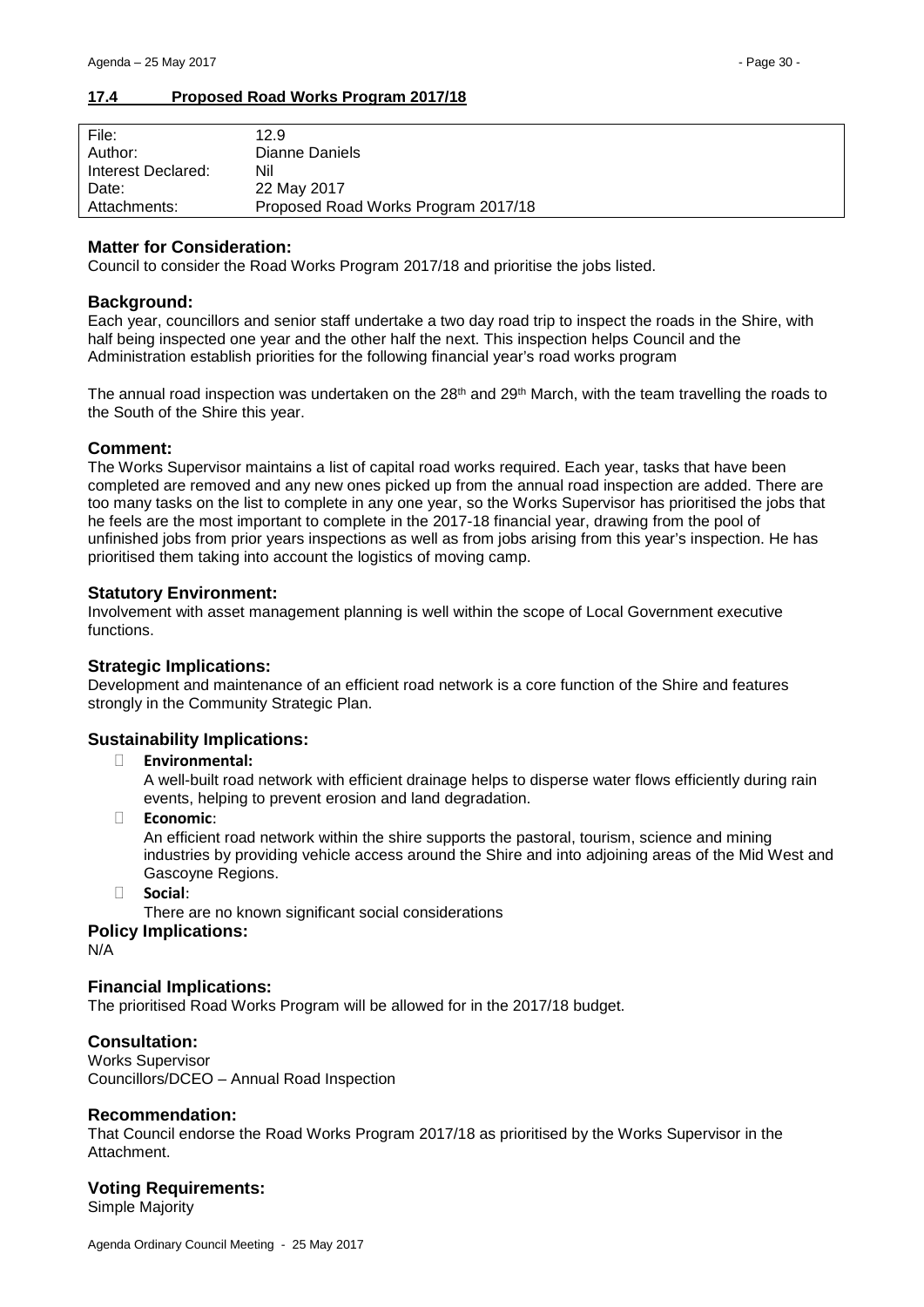| <b>Council Decision:</b><br>Moved: | Seconded: |                 |
|------------------------------------|-----------|-----------------|
| <b>Carried/Lost</b>                | For:      | <b>Against:</b> |

#### <span id="page-30-0"></span>**18. ADMINISTRATION**

### <span id="page-30-1"></span>**18.1 Ward Review**

| File:              | 4.9                                                            |
|--------------------|----------------------------------------------------------------|
| Author:            | Dianne Daniels                                                 |
| Interest Declared: | Nil                                                            |
| Date:              | 17 May 2017                                                    |
| Attachments:       | Correspondence from DLGC re the Discontinuance of Ward Systems |
|                    | Extract from WA Government Gazette 28 April 2017               |
|                    |                                                                |

#### **Matter for Consideration:**

Council to note that the Governor has made an order, on the recommendation of the Minister for Local Government, to abolish the Shire of Murchison's current ward structure; and for the number of offices of councillor to remain unchanged at six; and that the change will be implemented at the 2017 local government elections.

#### **Background:**

At the August 2016 meeting, Council resolved to undertake a ward and representation review to address current imbalances in councillor/elector ratios and endorsed a discussion paper prepared by the CEO for distribution to the community.

An advertisement was placed in the Geraldton Guardian on Tuesday 30 August 2016, inviting public comment on the ward review and a notice was posted on the Shire of Murchison Website, along with the discussion paper and several optional ward structures on the same day.

No comments were received from members of the public in relation to the review and so, at the ordinary Meeting of Council on 21 October 2016, Council made a decision to remove wards from its election system altogether, based on the relevant factors considered in the Discussion Paper – ie Community of Interest, Physical and Topographic Features; Demographic Trends; Economic Features; and Ratio of Councillors to Electors.

Following from that decision, on the 18 December 2017, the CEO sent a submission to the Local Government Advisory Board, requesting that the ward system for the Shire of Murchison be abolished.

#### **Comment:**

On the 28 April 2017, the CEO received correspondence from the Department of Local Government and Communities, advising that the Governor has made an order to abolish the Shire of Murchison's current ward structure and for the number of offices of councillor to remain unchanged at six.

This change will be implemented at the October 2017 local government elections and note to this effect was published in the Government Gazette on 28 April 2017.

#### **Statutory Environment:**

Local Government Act 1995 S2.2(1), s2.3(3) and/or s2.18(3)

#### **Strategic Implications:**

Civic Leadership - to provide Good Governance to the Murchison Shire through:

- compliance with statutory requirements;
- openness and transparency and enhanced consultation and public participation;

#### **Policy Implications:**

Nil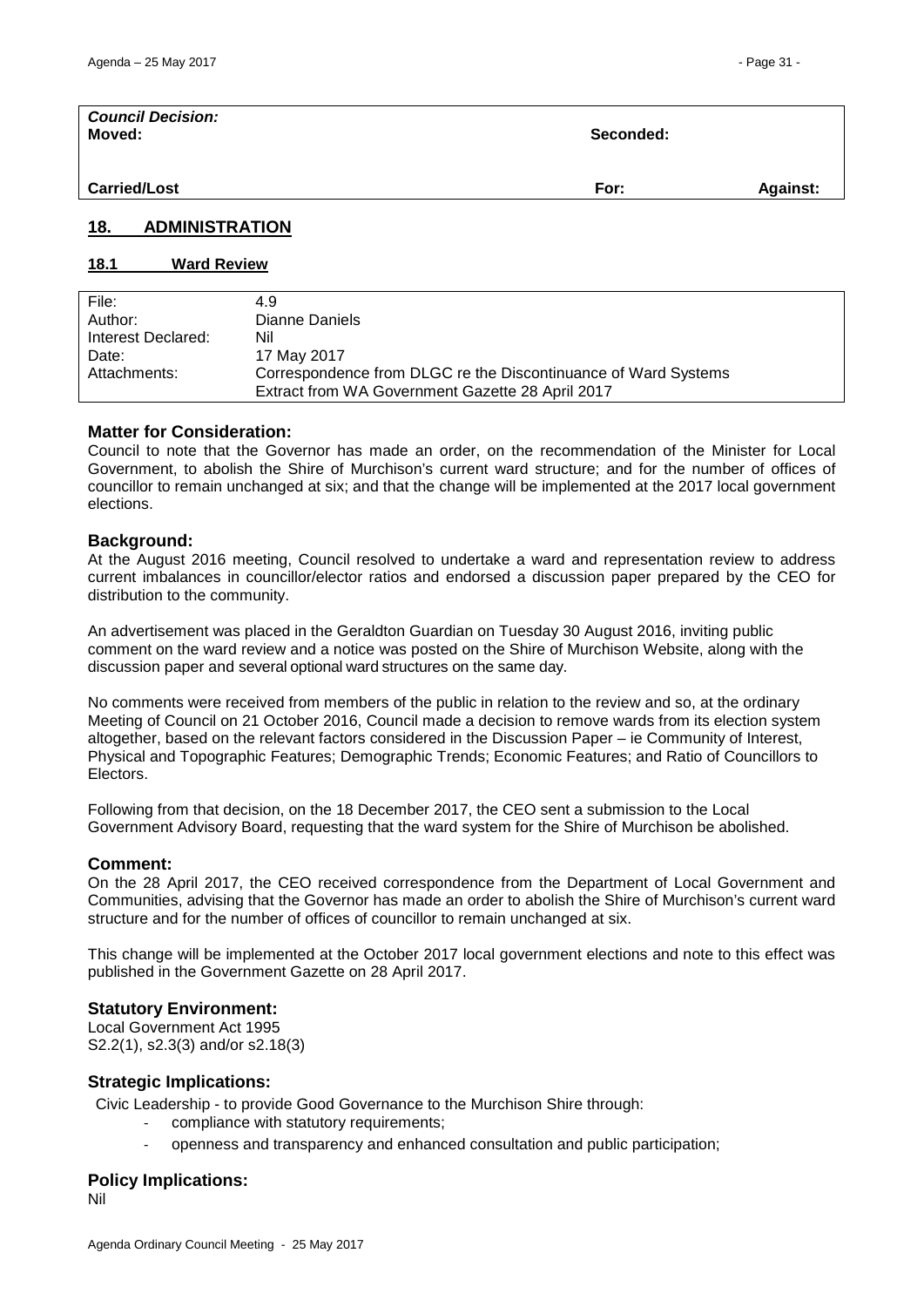#### **Budget/ Financial Implications:**

Nil

#### **Sustainability Implications:**

- � **Environmental**
- There are no known significant environmental implications associated with this decision � **Economic**
- There are no known significant economic implications associated with this decision � **Social**
	- There are no known significant social considerations associated with this decision

#### **Consultation:**

Local Government Advisory Board and Guidelines

#### **Recommendation:**

That Council notes that the Governor has made an order, on the recommendation of the Minister for Local Government, to abolish the Shire of Murchison's current ward structure; and for the number of offices of councillor to remain unchanged at six; and that a notice to this effect was published in the Government Gazette on 28 April 2017; and that the change will be implemented at the 2017 local government elections.

#### **Voting Requirements:**

Absolute Majority

| <b>Council Decision:</b><br><b>Moved: Councillor</b> | <b>Seconded: Councillor</b> |                 |
|------------------------------------------------------|-----------------------------|-----------------|
| Carried:                                             | For:                        | <b>Against:</b> |

#### <span id="page-31-0"></span>**18.2 Request for Donation - Eastern Gascoyne Race Club**

| File:              | 4.69                                                           |
|--------------------|----------------------------------------------------------------|
| Author:            | Dianne Daniels - Chief Executive Officer                       |
| Interest Declared: | No interest to disclose                                        |
| Date:              | 18 May 2017                                                    |
| Attachments:       | Eastern Gascoyne Race Club - Letter of Request for Sponsorship |

#### **Matter for Consideration:**

Consideration of the request for donation by the Eastern Gascoyne Race Club (EGRC).

#### **Background:**

The Landor Races are the EGRC's traditional bush race meeting, which had its roots in a stockman's camp back in 1921. The Landor Race weekend is a popular event with people coming from far and wide and there is strong support from the local pastoralists and Shire residents.

#### **Comment:**

I have received a letter from the Club Assistant-Secretary, Katie Morrison, asking if the Shire would sponsor the Landor Races, which will be held from the  $30<sup>th</sup>$  September to the  $2<sup>nd</sup>$  October 2017.

In the past, Councillors have considered that it was inappropriate to sponsor races, but they were happy to donate \$700 to the EGRC to cover the ongoing running costs of staging the Landor Races.

#### **Statutory Environment:**

Assistance to community groups and clubs is well within Councils' legislative boundaries

#### **Sustainability Implications:**

� **Environmental**

There are no known significant environmental implications associated with this decision

� **Economic**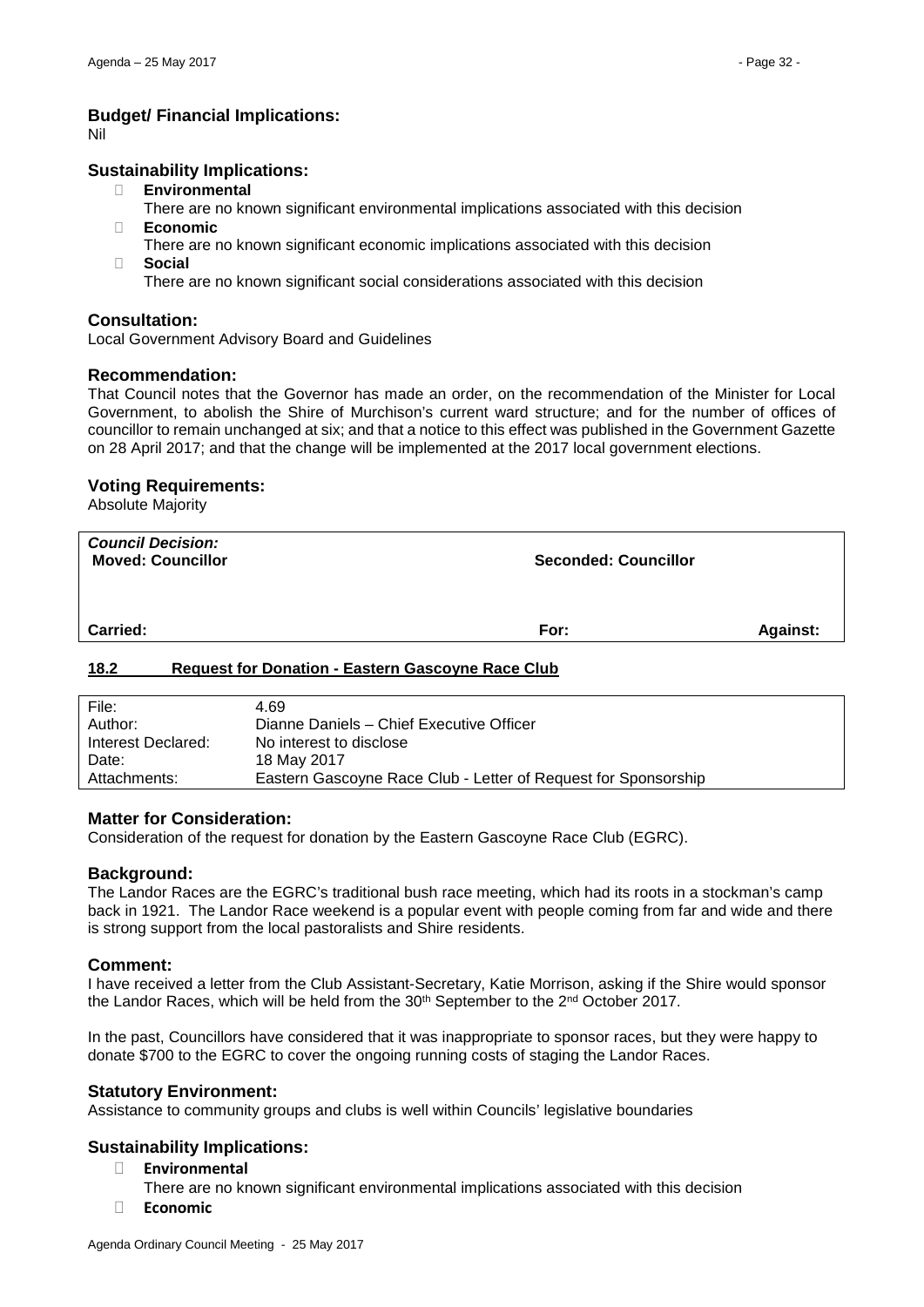There are no known significant economic implications associated with this decision

� **Social**

There are no known significant social considerations associated with this decision

#### **Strategic Implications:**

To develop, coordinate, provide and support services and facilities which enhance the quality of community life in the Shire is a Social Objective within the Strategic Community Plan.

#### **Policy Implications:**

Nil

#### **Financial Implications:**

\$5,500 has been budgeted for Donations this financial year and to date \$2,000 has been donated.

#### **Consultation:**

Nil

#### **Recommendation:**

That Council donate \$700 to the Eastern Gascoyne Race Club to help cover the ongoing running costs of staging the Landor Races.

#### **Voting Requirements:**

Simple Majority

| <b>Council Decision:</b><br><b>Moved: Councillor</b> | <b>Seconded: Councillor</b> |                 |
|------------------------------------------------------|-----------------------------|-----------------|
| <b>Carried/Lost:</b>                                 | For:                        | <b>Against:</b> |

#### <span id="page-32-0"></span>**18.3 Request for Donation – Mid West Group of Affiliated Agricultural Societies**

| File:              | 4.69                                                                                |
|--------------------|-------------------------------------------------------------------------------------|
| Author:            | Dianne Daniels - Chief Executive Officer                                            |
| Interest Declared: | N/A                                                                                 |
| Date:              | 18 May 2017                                                                         |
| Attachments:       | Letter of Request for Donation - Midwest Group of Affiliated Agricultural Societies |

#### **Matter for Consideration:**

Council to consider making a donation to the Mid West Group of Affiliated Agricultural Societies (MWGAAS) to assist them with the cost of presenting the 2017 Mid West District Display at the Perth Royal Show.

#### **Background:**

Council has supported MWGAAS with a donation of \$500 in 2014, \$300 in 2015 and a pledge of \$300 in 2016 (paid 2017) towards their display at the Perth Royal Show. 2014 was the first year that the donation was made, as the Shire of Murchison had previously been aligned with another Agricultural Group.

The MWGAAS includes only seven Agricultural societies, however, covers an area from Moora and Dalwallinu in the South, north to Shark Bay Shire and east to Sandstone and Meekatharra.

#### **Comment:**

The MWGAAS intend to make this request for donation on an annual basis. The contributions received from the Shire Councils in the Mid West assist the MWGAAS to promote tourism and produce to the largest congregation of people in Western Australia, providing people from outside the district with an insight into what is on offer in our area.

#### **Statutory Environment:**

Assistance to Community Groups and Clubs is well within Council's legislative boundaries.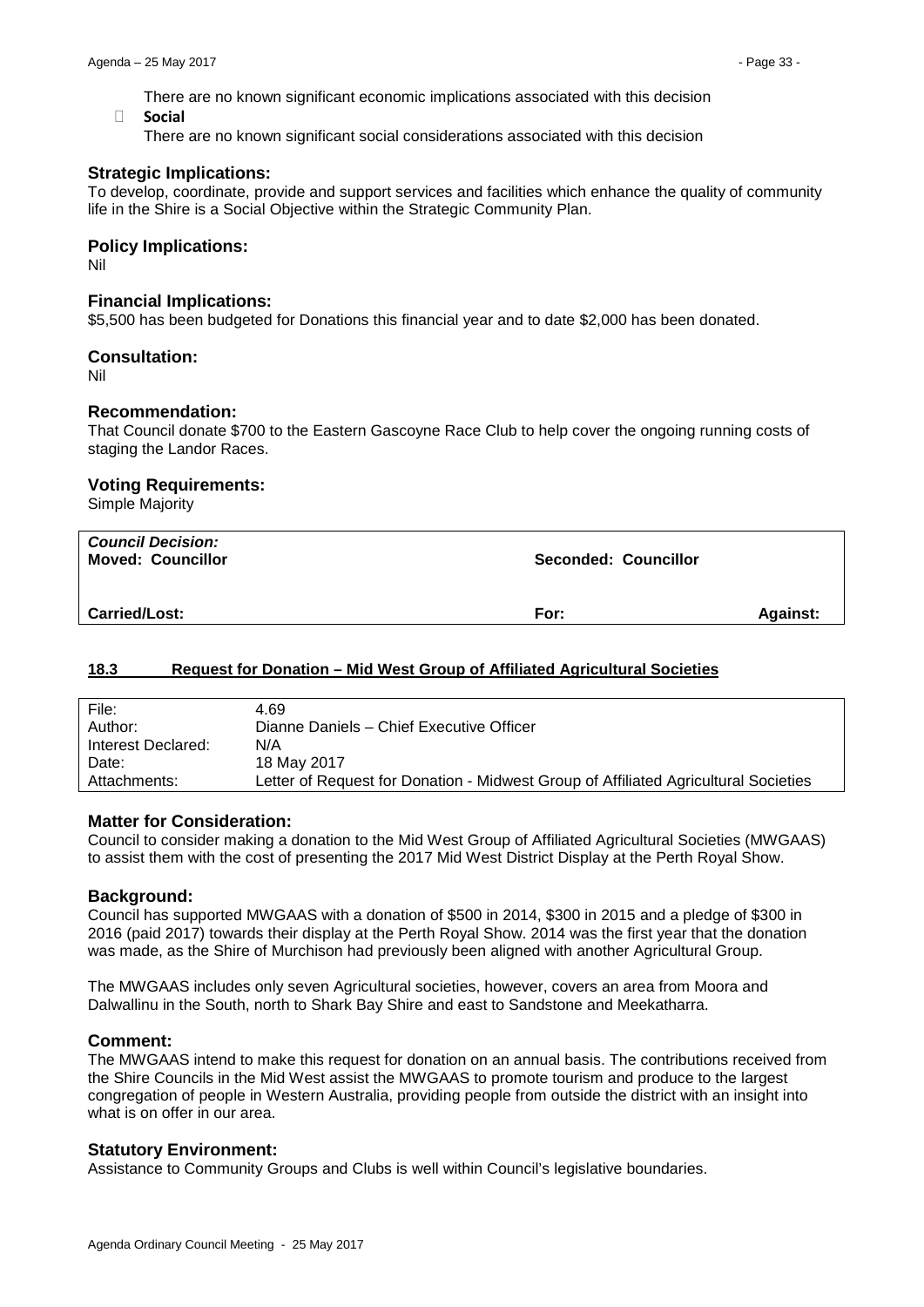#### **Sustainability Implications**

- � **Environmental:**
	- There are no known significant environmental considerations
- � **Economic:**
- Promotion of Tourism sits under the Economic wellbeing area in the Community Strategic Plan. � **Social:**
	- There are no known significant social considerations

#### **Strategic Implications:**

Promotion of Tourism

#### **Policy Implications:**

Nil

#### **Financial Implications:**

\$5,500 has been budgeted for Donations this financial year and to date \$2,000 has been donated, plus possibly another \$700, depending on the outcome of the request for donation at Item 18.2.

#### **Consultation:**

N/A

#### **Recommendation:**

That Council donate \$300 towards the Mid West Agricultural Group of Affiliated Agricultural Societies to assist with costs to be incurred at the 2017 Perth Royal show.

#### **Voting Requirements:**

Simple Majority

| <b>Council Decision:</b><br><b>Moved: Councillor</b> | <b>Seconded: Councillor</b> |                 |
|------------------------------------------------------|-----------------------------|-----------------|
| <b>Carried/lost:</b>                                 | For:                        | <b>Against:</b> |

#### <span id="page-33-0"></span>**18.4 Local Government Convention and Trade Exhibition 2017**

| File:              | 4.6                                             |
|--------------------|-------------------------------------------------|
| Author:            | Peter Dittrich - Deputy Chief Executive Officer |
| Interest Declared: | No interest to disclose                         |
| Date:              | 19th May 2017                                   |
| Attachments:       | Convention Program and WALGA accommodation list |

#### **Matter for Consideration:**

Confirmation of attendance at the 2017 Local Government Convention.

#### **Background:**

The Local Government Convention and Trade Exhibition is being held on the 3<sup>rd</sup> and 4<sup>th</sup> of August this year, with the WALGA AGM and Opening Welcome Reception being held on Wednesday the 2<sup>nd</sup> August. Under Shire of Murchison Policy it is necessary to discuss attending conference, seminar or training courses prior to attending the event to obtain council approval.

#### **Comment:**

Full details of which individual sessions have previously been circulated to all Councillors. Councillors are requested to nominate their attendance and identify the sessions they wish to attend. Some sessions have a limited number of place available and Councillors will be requested to indicate a second preference when registering for those sessions.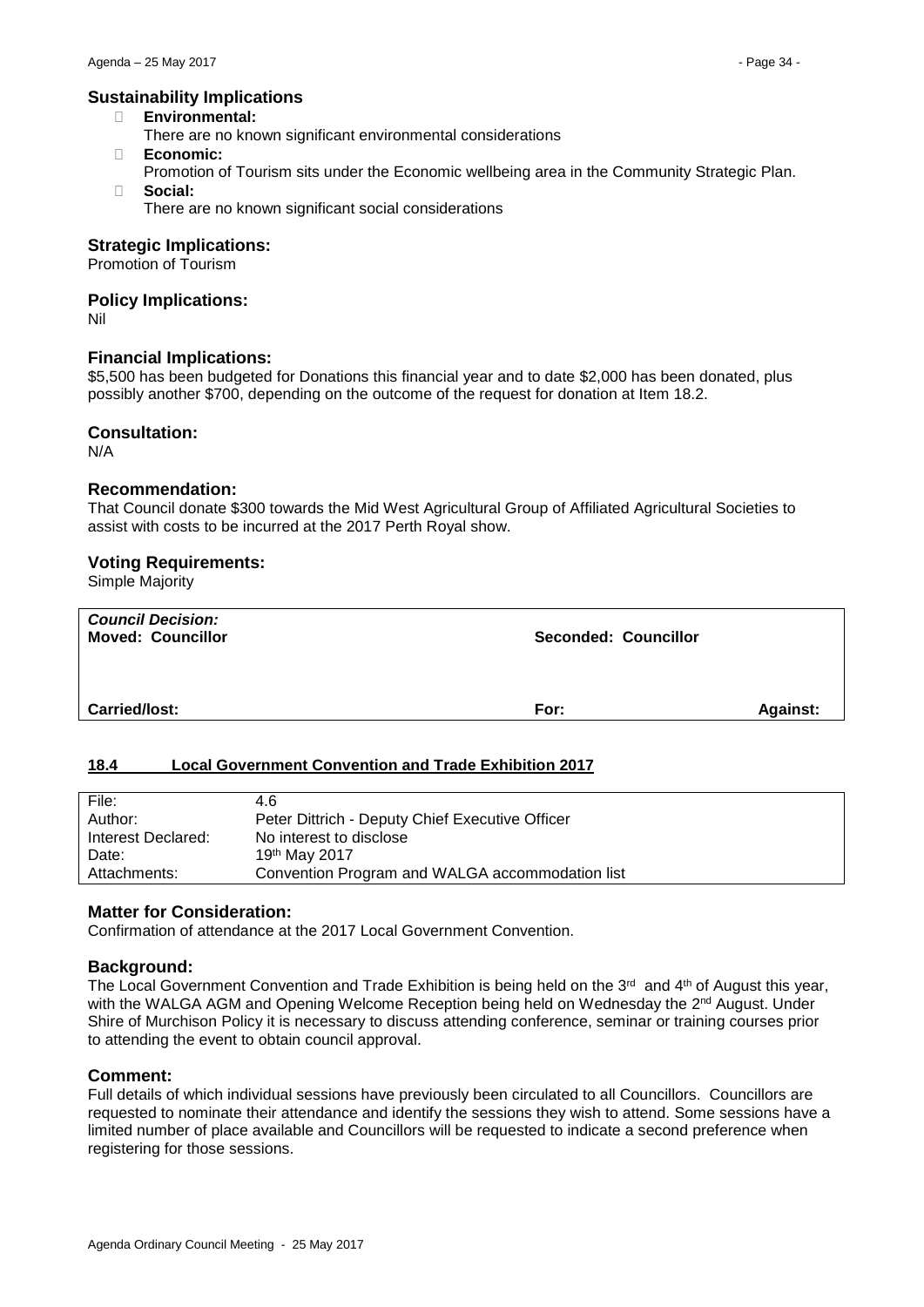WALGA has a supply of multi entry parking vouchers for the PCEC for purchase at \$39 per day. WALGA has negotiated room rates at various hotels as per the attached. In the past Councillors have been accommodated at the Parmelia Hilton due to its proximity to the PCEC.

#### **Statutory Environment:**

Nil

## **Sustainability Implications:**

� **Environmental**

There are no known significant environmental implications associated with this decision

- � **Economic**
	- There are no known significant economic implications associated with this decision
- � **Social**

There are no known significant social considerations associated with this decision

### **Strategic Implications:**

#### � **Civic Leadership**

Regional Collaboration

The attendance at the WA Local Government Conference affords the attendees the opportunity to develop and enhance their relationship with neighbouring shires and State Government departments enhancing the ability to work collaboratively. In addition, it affords the opportunity to discuss Local Government best practice and future developments that impact on the Shire of Murchison.

#### **Policy Implications:**

Nil

#### **Financial Implications:**

The Local Government Convention is an annual event and a relevant budget provision will need to be included in the 2017/18 budget preparation.

## **Consultation:**

Nil

### **Recommendation:**

- 1) That the following Councillors will be attending the Local Government Convention for 2017: Crs TBA
- 2) That Councillors and the CEO be accommodated at Parmelia Hilton for the duration of their attendance as per the attached Local Government Week 2017 spreadsheet.
- 3) That the Councillors and the CEO will nominate their attendance for the sessions as per the attached Local Government Week 2017 spreadsheet.
- 4) That the total cost of the attendance at the Local Government Week 2017 Convention be provided for in the 2017-18 Budget.

#### **Voting Requirements:**

Simple Majority

| <b>Council Decision:</b><br>Moved: |                                                                                 | Seconded: Councillor |                 |
|------------------------------------|---------------------------------------------------------------------------------|----------------------|-----------------|
| <b>Carried:</b>                    |                                                                                 | For:                 | <b>Against:</b> |
| 18 5                               | <b>Election to Working Group to Fill Vacancies left by Retiring Councillors</b> |                      |                 |

### <span id="page-34-0"></span>**18.5 Election to Working Group to Fill Vacancies left by Retiring Councillors**

| File:              | 4.70                                     |
|--------------------|------------------------------------------|
| Author:            | Dianne Daniels - Chief Executive Officer |
| Interest Declared: | No interest to disclose                  |
| Date:              | 22 May 2017                              |
| Attachments:       | Terms of Reference                       |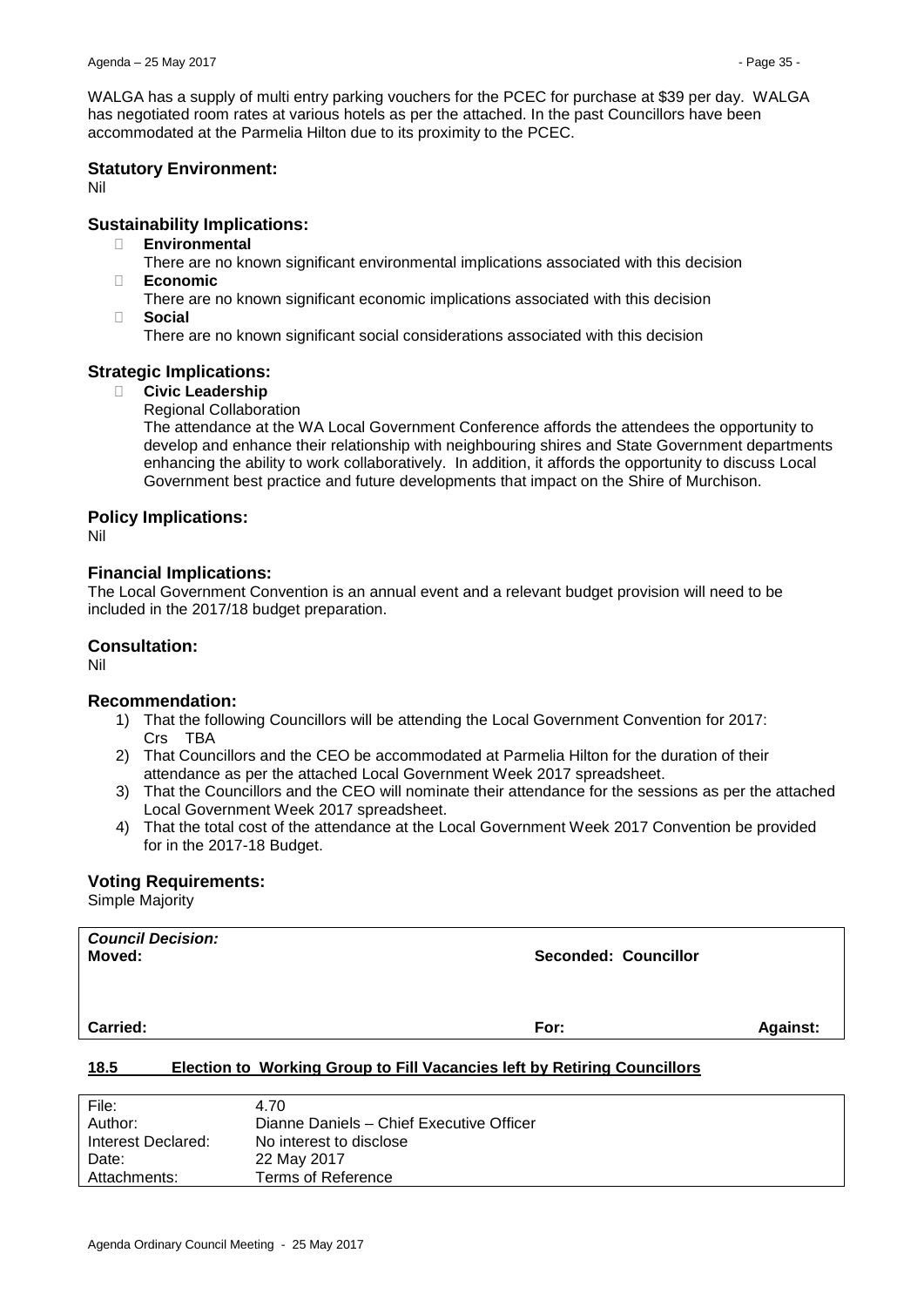#### **Matter for Consideration:**

Council to consider replacements for Simon Broad and Mark Halleen on various Working Groups.

#### **Background:**

In the past five months we have had two councillors, Simon Broad and Mark Halleen, vacate their positions on Council, which has left vacancies on several Working Groups.

#### **Comment:**

The composition of the Shire of Murchison's Committees and Working Groups is shown in the table below, with replacements required shown in red.

| <b>COMMITTEE/WORKING GROUP</b>                          | <b>MEMBER</b>                                            | <b>MEMBER</b>                       | <b>MEMBER</b>             | <b>STAFF</b>       | <b>STAFF</b>                             | <b>COMMUNITY</b>                                |
|---------------------------------------------------------|----------------------------------------------------------|-------------------------------------|---------------------------|--------------------|------------------------------------------|-------------------------------------------------|
| <b>Plant Working Group</b>                              | <b>Cr Broad</b>                                          | CrR<br>Foulkes-<br>Taylor           | Cr<br>Whitmarsh           | CEO                | Works<br>Supervisor                      | N/A                                             |
| <b>Settlement Building Working</b><br>Group             | <b>Cr Williams</b>                                       | CrE<br>Foulkes-<br>Taylor           |                           | CEO<br><b>DCEO</b> | Works<br>Supervisor                      | N/A                                             |
| <b>COMMITTEE/WORKING GROUP</b>                          | <b>MEMBER</b>                                            | <b>MEMBER</b>                       | <b>MEMBER</b>             | <b>STAFF</b>       | <b>STAFF</b>                             | <b>COMMUNITY</b>                                |
| <b>Accident Prevention Working</b><br>Group             | Cr E Foulkes-<br>Taylor                                  |                                     |                           | CEO                |                                          | Mrs Jo Squires -<br>2 positions<br>vacant       |
| <b>Community Advisory Group</b>                         | President<br>Halleen                                     | $\overline{\text{Cr}}$<br>Whitmarsh |                           | CEO                | <b>Works</b><br>Supervisor<br>Gardener   | <b>Nat Broad</b><br>Paul Lukitsch<br>Jo Squires |
| Murchison Community Fund<br><b>Management Group</b>     | Shire<br>President                                       |                                     |                           | CEO                |                                          | <b>Quentin Fowler</b><br>Sandy<br>McTaggart     |
| <b>Local Emergency Management</b><br>Committee          | President<br>Delegated role<br>to Cr R<br>Foulkes-Taylor |                                     |                           | CEO                | Works<br>Supervisor                      | Refer LEMA                                      |
| <b>Settlement Building Working</b><br>Group             |                                                          | Cr Williams                         | CrE<br>Foulkes-<br>Taylor | CEO<br><b>DCEO</b> | Works<br>Supervisor                      |                                                 |
| <b>Settlement Drinking Water</b><br>Working Group (New) | Cr R Foulkes-<br>Taylor                                  | Cr Williams                         | <b>Cr Broad</b>           | CEO                | Works<br>Supervisor<br>Health<br>Officer | 1 position<br>vacant                            |
| Settlement Power Supply Working<br>Group (New)          | <b>Cr Broad</b>                                          | Cr Williams                         | Cr<br>Whitmarsh           | CEO                | <b>Works</b><br>Supervisor               | Paul Squires                                    |
| Wild Dog Control Working Group                          | Cr Whitmarsh                                             |                                     |                           | CEO                |                                          | Sandy<br>McTaggart<br>Reg Seaman                |
| Project Officer Working Group                           | President<br><b>Halleen</b>                              | Cr E Foulkes-<br>Taylor             |                           | CEO                | Works<br>Supervisor                      | <b>Paul Squires</b><br>Frances Jones            |
| <b>ORGANISATION</b>                                     | <b>DELEGATE</b>                                          | <b>DELEGATE</b>                     |                           | <b>OBSERVER</b>    | <b>OBSERVER</b>                          | <b>COMMUNITY</b>                                |
| Murchison Regional Road Group                           | <b>Cr Halleen</b>                                        |                                     |                           | CEO                | <b>Works</b><br>Supervisor               | N/A                                             |
| <b>WALGA Zone Delegates</b>                             | <b>President R</b><br>Foulkes-Taylor                     | <b>Cr Williams</b>                  |                           | CEO                |                                          | N/A                                             |

The Terms of Reference for the Plant Working Group, the Community Advisory Group, the Murchison Community Fund Management Group, the Settlement Drinking Water Working Group, the Settlement Power Supply Working Group and the Project Officer Working Group are attached – refer Attachments 18.2 (1)-(5).

#### **Statutory Environment:**

Local Government Act 1995 Part 5 Division 2 Subdivision 2

**Strategic Implications:**

Nil

**Policy Implications:** Nil

**Financial Implications:** Nil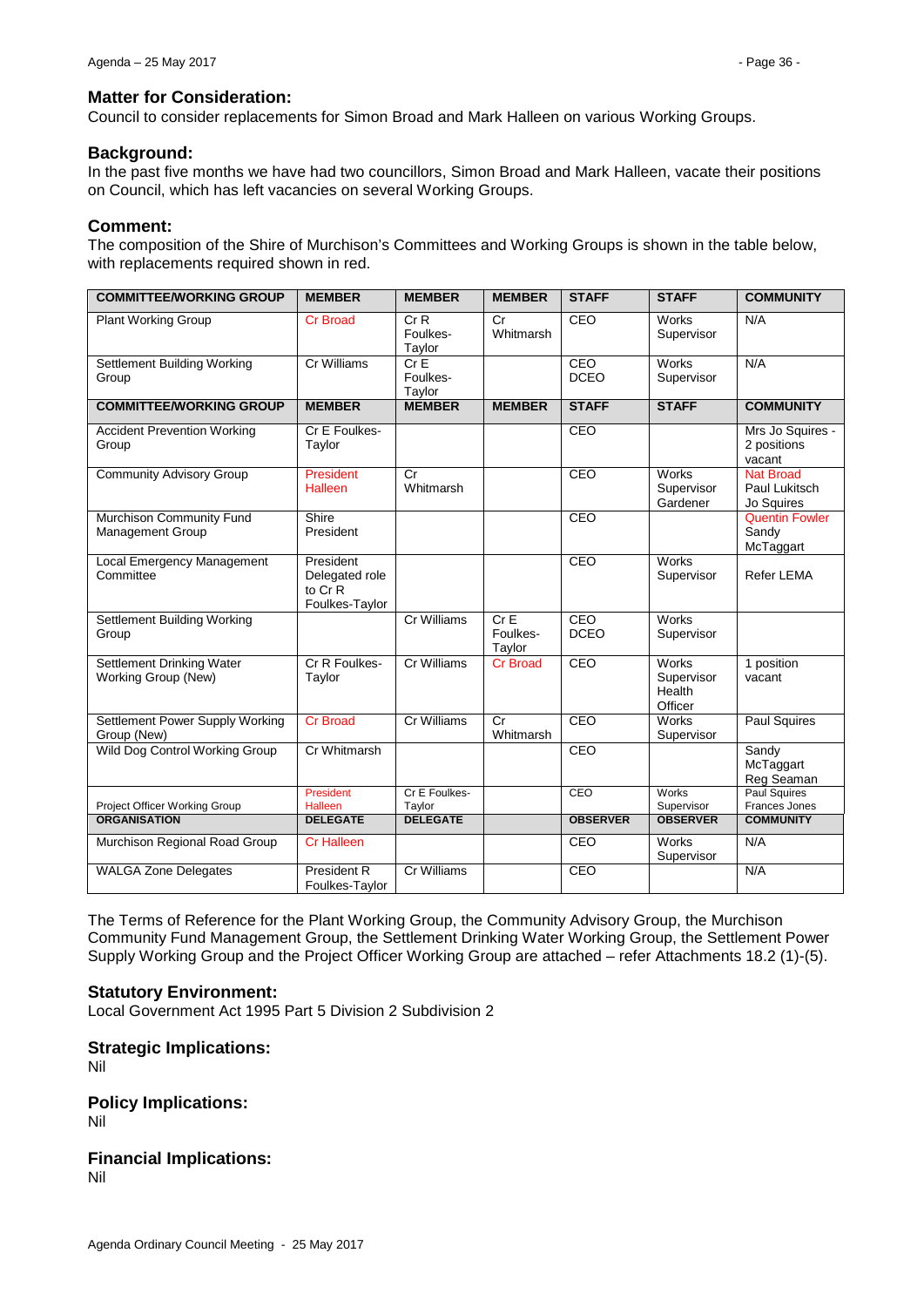#### **Recommendation:**

That Council elects the following people (TBA) to be members of the various Working Groups.

Members are to be elected having due regard for their particular skills and expertise in the area of interest for which the Committee/Working Group has been formed. Community Positions are to be advertised. If there are more Community applicants than positions, then Council will decide the successful applicant(s) at the June 2017 OCM, having due regard for their particular skills and expertise.

| <b>COMMITTEE/WORKING GROUP</b>                   | <b>MEMBER</b>           | <b>MEMBER</b>             | <b>MEMBER</b>   | <b>STAFF</b>    | <b>STAFF</b>                                    | <b>COMMUNITY</b>              |
|--------------------------------------------------|-------------------------|---------------------------|-----------------|-----------------|-------------------------------------------------|-------------------------------|
| <b>Plant Working Group</b>                       |                         | CrR<br>Foulkes-<br>Taylor | Cr<br>Whitmarsh | <b>CEO</b>      | <b>Works</b><br>Supervisor                      | N/A                           |
| <b>COMMITTEE/WORKING GROUP</b>                   | <b>MEMBER</b>           | <b>MEMBER</b>             | <b>MEMBER</b>   | <b>STAFF</b>    | <b>STAFF</b>                                    | <b>COMMUNITY</b>              |
| <b>Community Advisory Group</b>                  |                         | Cr<br>Whitmarsh           |                 | CEO             | <b>Works</b><br>Supervisor<br>Gardener          | Paul Lukitsch<br>Jo Squires   |
| Murchison Community Fund<br>Management Committee | Shire<br>President      |                           |                 | CEO             |                                                 | Sandy<br>McTaggart            |
| Settlement Drinking Water<br>Working Group (New) | Cr R Foulkes-<br>Taylor | Cr Williams               |                 | CEO             | <b>Works</b><br>Supervisor<br>Health<br>Officer |                               |
| Settlement Power Supply Working<br>Group (New)   |                         | Cr Williams               | Cr<br>Whitmarsh | CEO             | Works<br>Supervisor                             | Paul Squires                  |
| Project Officer Working Group                    |                         | Cr E Foulkes-<br>Taylor   |                 | CEO             | Works<br>Supervisor                             | Paul Squires<br>Frances Jones |
| <b>ORGANISATION</b>                              | <b>DELEGATE</b>         | <b>DELEGATE</b>           |                 | <b>OBSERVER</b> | <b>OBSERVER</b>                                 | <b>COMMUNITY</b>              |
| Murchison Regional Road Group                    |                         |                           |                 | CEO             | <b>Works</b><br>Supervisor                      | N/A                           |

#### **Voting Requirements:**

Absolute majority.

| <b>Council Decision:</b><br><b>Moved: Councillor</b> | Seconded: Councillor |                 |
|------------------------------------------------------|----------------------|-----------------|
| <b>Carried/Lost:</b>                                 | For:                 | <b>Against:</b> |

#### <span id="page-36-0"></span>**18.6 Review of Standing Orders Local Law 2001**

| File:              | 4.28                                                                   |
|--------------------|------------------------------------------------------------------------|
| Author:            | Peter Dittrich - Deputy Chief Executive Officer                        |
| Interest Declared: | No interest to disclose                                                |
| Date:              | 19th May 2017                                                          |
| Attachments:       | Local Law Review and making Flowchart                                  |
|                    | Gazette 22/08/2002 Shire of Murchison - Standing Orders Local Law 2001 |

#### **Matter for Consideration:**

Council to initiate the process of the review of the shire Of Murchison's local law in accordance with S3.16. of the Local Government Act 1995 ( the Act).

#### **Background:**

The Shire of Murchison is required to undertake a review of its local law every eight years. The Shire currently has a single local law - Standing Orders Local Law 2001 which was gazetted on 22nd August 2002. The Shires records indicate that this law was reviewed in March 2009.

#### **Comment:**

The intended purpose and effect of this local law is as follows: Purpose: - Is to provide the rules for the conduct of meetings of the Council, Committees and electors.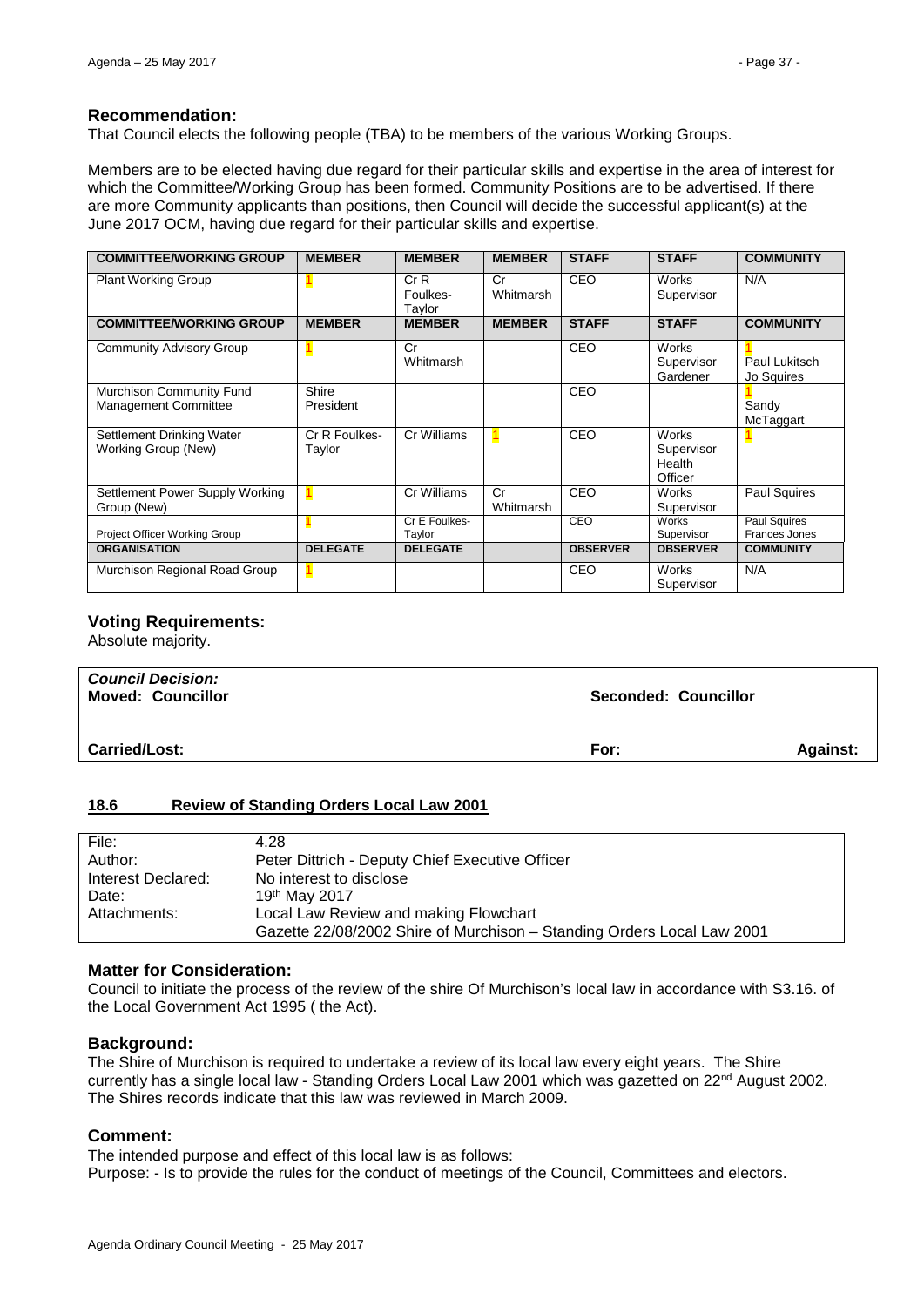#### Effect: - To result in:

- a) the orderly and effective conduct of meetings;
- b) greater community understanding of the meeting process;
- c) better decision making by the Shire; and
- d) better outcomes from decisions made.

S3.16 of the Act outlines the process to be followed in reviewing a local law.

#### **Division 2 — Legislative functions of local governments Subdivision 1 — Local laws made under this Act**

#### *3.16. Periodic review of local laws*

- *(1) Within a period of 8 years from the day when a local law commenced or a report of a review of the local law was accepted under this section, as the case requires, a local government is to carry out a review of the local law to determine whether or not it considers that it should be repealed or amended.*
- *(2) The local government is to give Statewide public notice stating that —*
	- *(a) the local government proposes to review the local law; and*
	- *(b) a copy of the local law may be inspected or obtained at any place specified in the notice; and*
	- *(c) submissions about the local law may be made to the local government before a day to be specified in the notice, being a day that is not less than 6 weeks after the notice is given.*
- *(2a) A notice under subsection (2) is also to be published and exhibited as if it were a local public notice.*
- *(3) After the last day for submissions, the local government is to consider any submissions made and cause a report of the review to be prepared and submitted to its council.*
- *(4) When its council has considered the report, the local government may determine\* whether or not it considers that the local law should be repealed or amended.*
	- *\* Absolute majority required.*

*[Section 3.16 amended by No. 64 of 1998 s. 7; No. 49 of 2004 s. 24.]*

At the end of the notice period the CEO is required to prepare a report to Council for its consideration in accordance with S 3.16 (3) and S 3.16 (4) as above.

#### **Statutory Environment:**

Local Government Act 1995 S 3.16

#### **Sustainability Implications:**

- � **Environmental**
- There are no known significant environmental implications associated with this decision � **Economic**
	- There are no known significant economic implications associated with this decision
- � **Social**

There are no known significant social considerations associated with this decision

# **Strategic Implications:**

Nil

# **Policy Implications:**

Nil

#### **Financial Implications:**

The current budget contains provision for advertising.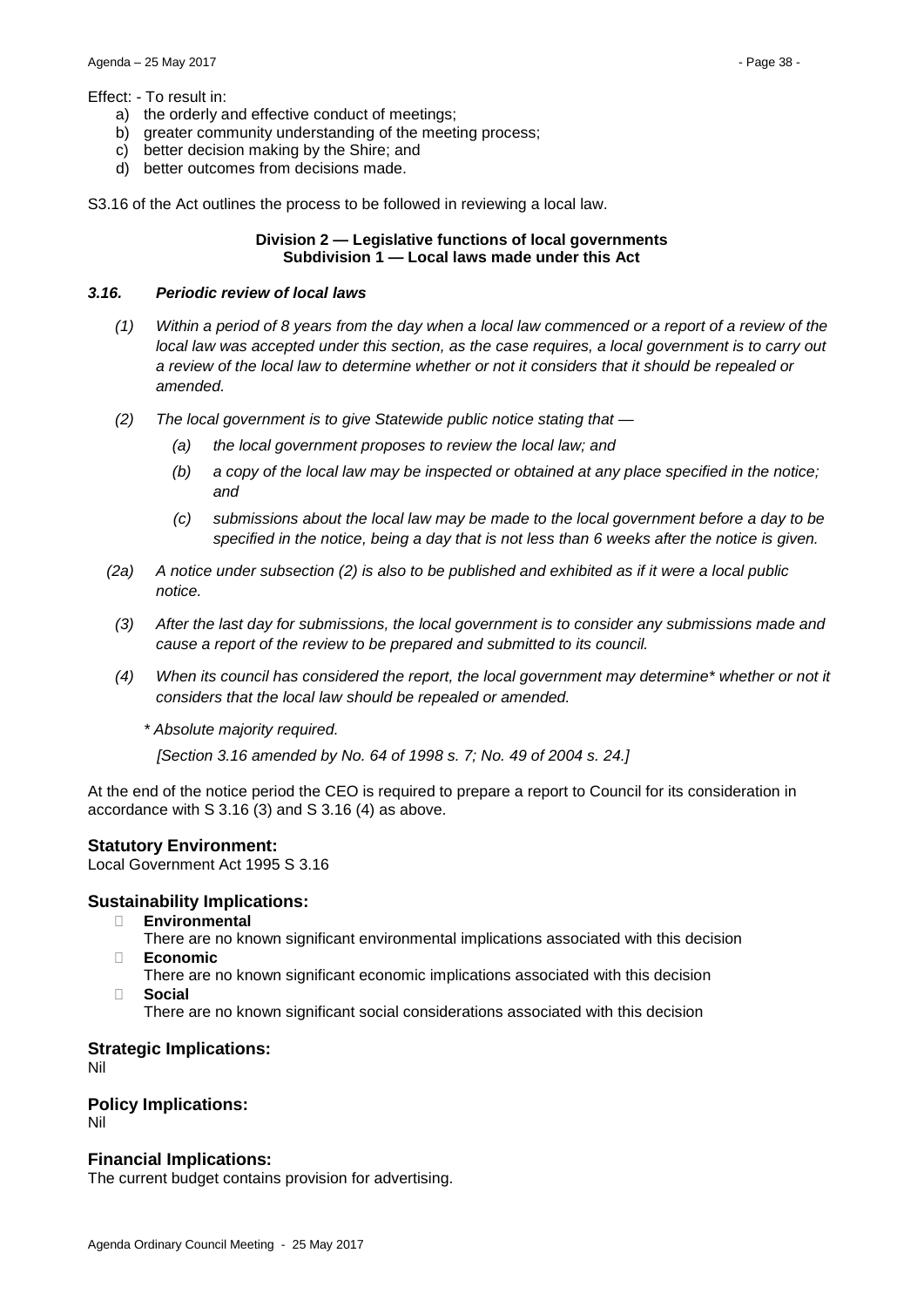# **Consultation:**

Nil

#### **Recommendation:**

That Council authorise the CEO to give state wide public notice of the review of Standing Orders Local Law 2001

#### **Voting Requirements:**

Simple Majority

| <b>Council Decision:</b><br>Moved: | <b>Seconded: Councillor</b> |                 |
|------------------------------------|-----------------------------|-----------------|
| <b>Carried:</b>                    | For:                        | <b>Against:</b> |

# <span id="page-38-0"></span>**19. NOTICE OF MOTION**

# <span id="page-38-1"></span>**20. CEO ACTIVITY REPORT**

| <b>Date</b> | <b>Activity</b>                                                                                                                                                                                            |
|-------------|------------------------------------------------------------------------------------------------------------------------------------------------------------------------------------------------------------|
| 25/04/2017  | Anzac Day                                                                                                                                                                                                  |
| 27/04/2017  | <b>Ordinary Meeting of Council</b>                                                                                                                                                                         |
| 1/05/2017   | Regular Admin meeting                                                                                                                                                                                      |
| 1/05/2017   | Regular meeting with Works Supervisor                                                                                                                                                                      |
| 4/05/2017   | Regular meeting with DCEO                                                                                                                                                                                  |
| 5/05/2017   | Fulton Hogan completed the Settlement Sealing program                                                                                                                                                      |
| 8/05/2017   | Regular Admin meeting                                                                                                                                                                                      |
| 8/05/2017   | Regular meeting with Works Supervisor                                                                                                                                                                      |
| 8/05/2017   | <b>Interim Audit</b>                                                                                                                                                                                       |
| 8/5/2017    | <b>Interim Audit</b>                                                                                                                                                                                       |
| 10/05/2017  | Phone conference with Rebecca Greenaway (Main Roads)/Works Supervisor/DCEO - re<br>design of crossings for SKA route                                                                                       |
| 11/05/2017  | Seal repairs Ballinyoo Bridge                                                                                                                                                                              |
| 11/05/2017  | Workshop re Whole of Life Cost Beringarra Cue Road -<br>Council/CEO/WS/DCEO/Greenfields                                                                                                                    |
| 11/05/2017  | Special Council Meeting to consider budget variation                                                                                                                                                       |
| 12/05/2017  | <b>Regular meeting DCEO</b>                                                                                                                                                                                |
| 15/05/2017  | Conducted staff performance review                                                                                                                                                                         |
| 15/05/2017  | Regular Admin meeting                                                                                                                                                                                      |
| 17/05/2017  | Phone conversation with Craig Hansen WALGA - in regard to WANDRRA flood damage<br>works, there has been a Road Panel established on E-quotes; Engineering Consultancy<br>will be up and running by 1 June. |
| 19/05/2017  | Executive Leave                                                                                                                                                                                            |
| 19/05/2017  | Regular Admin meeting                                                                                                                                                                                      |
| 19/05/2017  | Regular meeting with Works Supervisor                                                                                                                                                                      |
| 20/05/2017  | Capital Works planning meeting - CEO/DCEO/WS                                                                                                                                                               |

#### **Recommendation:**

That the CEO's Activity Report be accepted.

#### **Voting Requirements:**

Simple Majority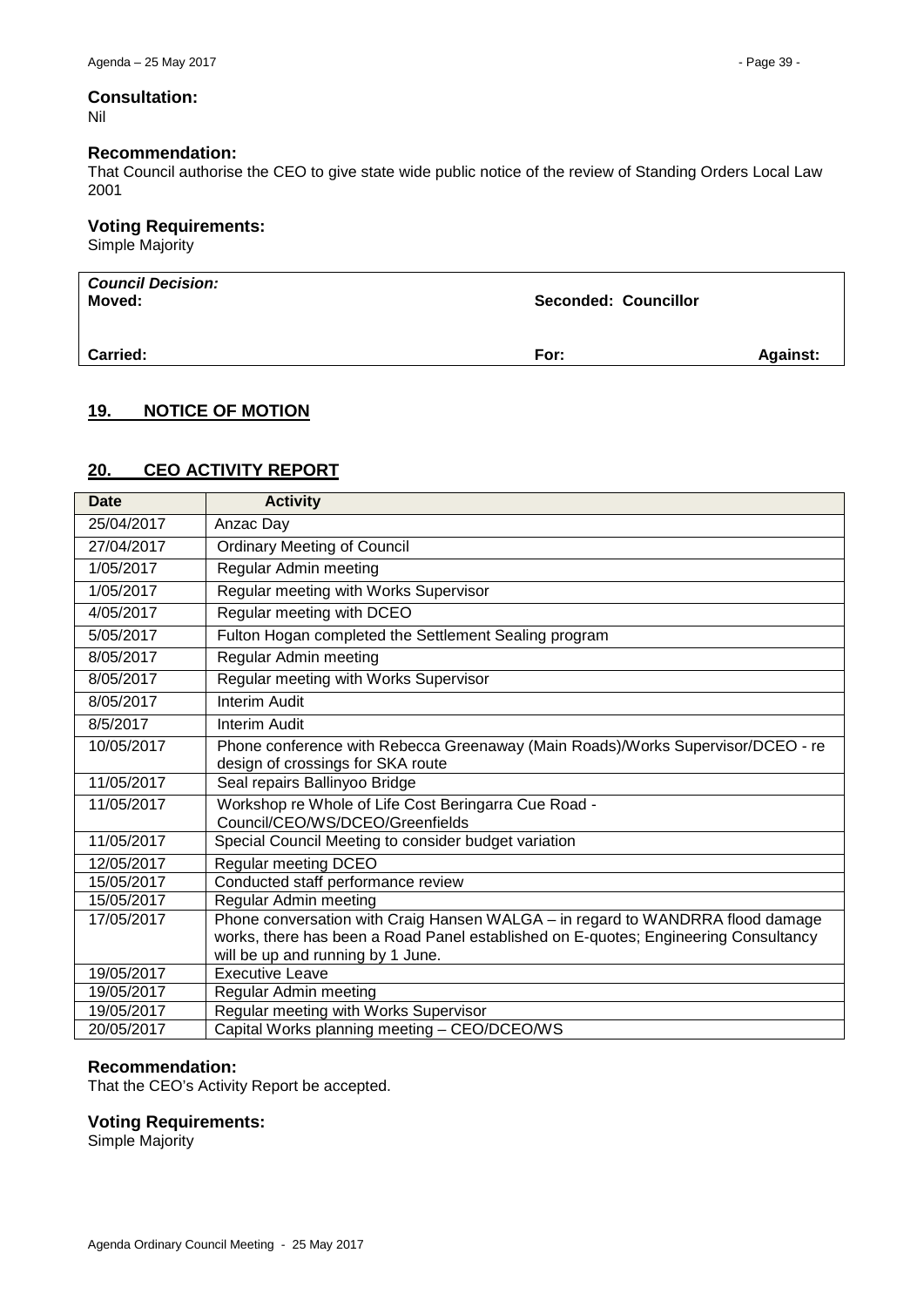| <b>Council Decision:</b><br><b>Moved: Councillor</b> | Seconded: Councillor |                 |
|------------------------------------------------------|----------------------|-----------------|
| <b>Carried/Lost:</b>                                 | For:                 | <b>Against:</b> |

#### <span id="page-39-0"></span>**21. URGENT BUSINESS**

The closing date for submissions on Council's Differential Rating proposal for 2017/18 is Wednesday 24<sup>th</sup> May 2017 at 4:00 pm. It is the CEO's intention to request Council to accept an item of urgent business to review submissions received, if any. Depending on the outcome of that review, Council may then decide to seek Ministerial approval for its Differential Rating proposal.

| <b>Carried/Lost</b>                                  | For:                 | <b>Against:</b> |
|------------------------------------------------------|----------------------|-----------------|
| That Urgent Business be accepted.                    |                      |                 |
| <b>Council Decision:</b><br><b>Moved: Councillor</b> | Seconded: Councillor |                 |

# <span id="page-39-1"></span>**22. ITEMS TO BE DISCUSSED BEHIND CLOSED DOORS**

#### **Motion to close the meeting to the Public**

#### **Recommendation:**

That the meeting move behind closed doors to discuss four items pursuant to LGA s. 5.23 (2) (c) and (e)  $-1$ . RFQ 18.2016-17 Low Loader; and 2. RFQ 5.2016-17 Purchase Grader and 3. RFQ Mechanics Truck and 4. Road Agreement - SKA Route

#### **Voting Requirements**:

Simple Majority

| <b>Council Decision:</b><br><b>Moved: Councillor</b>             | <b>Seconded: Councillor</b> |                 |
|------------------------------------------------------------------|-----------------------------|-----------------|
| That the meeting move behind closed doors to discuss four items. |                             |                 |
| <b>Carried/Lost:</b>                                             | For:                        | <b>Against:</b> |
|                                                                  |                             |                 |

#### <span id="page-39-2"></span>**22.1 RFQ 15.2016-17 Grader**

<span id="page-39-3"></span>

| <b>Council Decision:</b>          |                             |                 |
|-----------------------------------|-----------------------------|-----------------|
| <b>Moved: Councillor</b>          | <b>Seconded: Councillor</b> |                 |
|                                   |                             |                 |
| Carried/Lost:                     | For:                        | <b>Against:</b> |
|                                   |                             |                 |
| 22.2<br>RFQ 18.2016-17 Low Loader |                             |                 |
|                                   |                             |                 |
| <b>Council Decision:</b>          |                             |                 |
| <b>Moved: Councillor</b>          | <b>Seconded: Councillor</b> |                 |
|                                   |                             |                 |
|                                   |                             |                 |
| Carried/Lost:                     | For:                        | <b>Against:</b> |
|                                   |                             |                 |